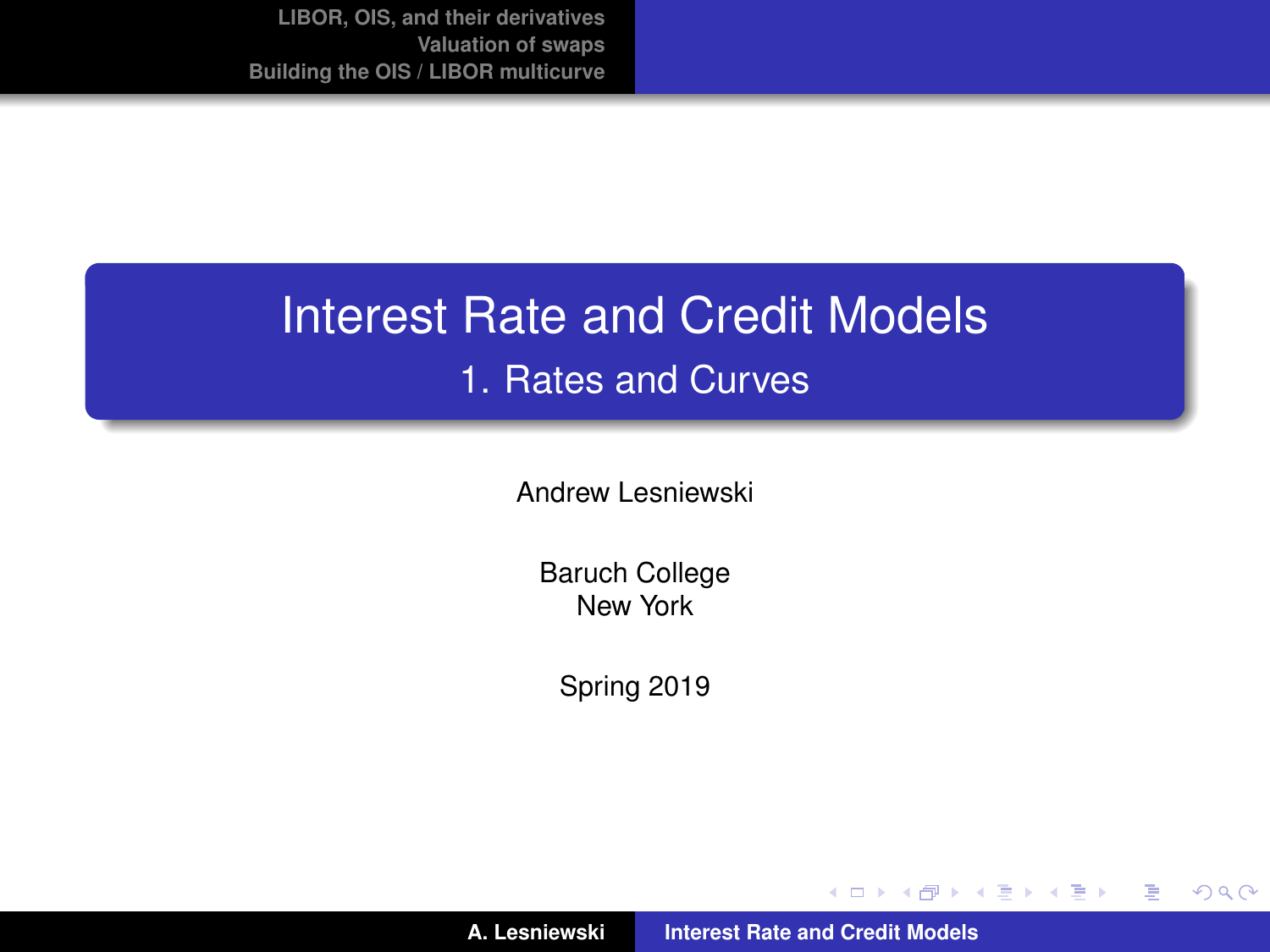







**3** [Building the OIS / LIBOR multicurve](#page-49-0)

**A. Lesniewski [Interest Rate and Credit Models](#page-0-0)**

**← ロ ▶ + 母** 

 $\mathbf{p}$ 

 $\mathcal{A} \times \mathcal{B} \rightarrow \mathcal{A} \times \mathcal{B} \rightarrow \mathcal{B}$ 

重

<span id="page-1-0"></span> $299$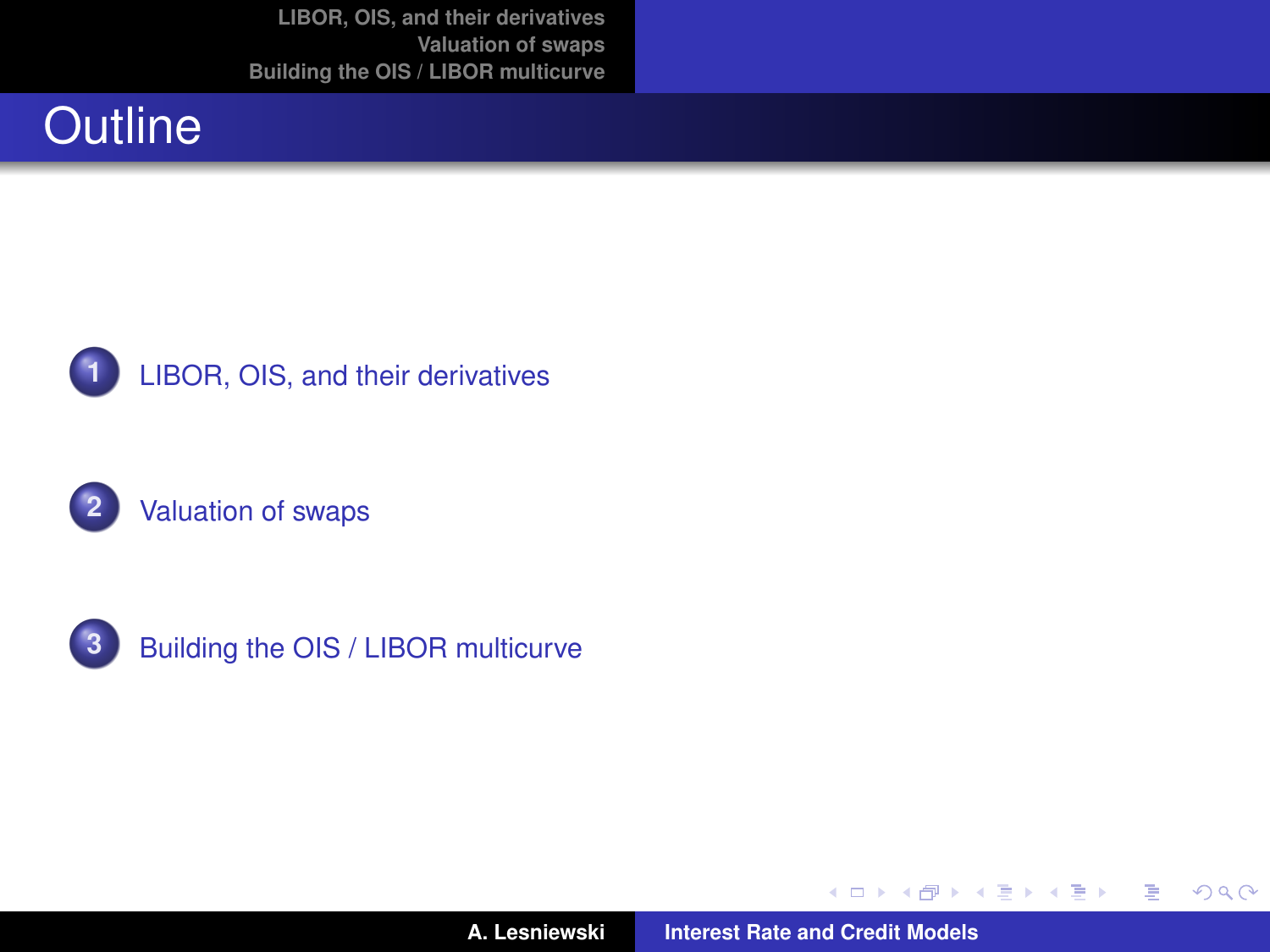### Fixed income markets

- Debt and debt related markets, also known as *fixed income* markets, account for the lion share of the world's financial markets.
- **O** Instruments trading in these markets fall into the categories of
	- (i) *cash instruments*, or *bonds*,
	- (ii) *derivative instruments*, such as interest rate swaps (IRS), credit default swaps (CDS), bond futures, etc.
- Bonds are debt instruments issued by various entities (such as sovereigns, corporations, municipalities, US Government Sponsored Enterprizes, etc), with the purposes of raising funds in the capital markets.
- Derivatives are synthetic instruments which extract specific features of commonly traded cash instruments in order to make risk management and speculation easier.

 $\left\{ \begin{array}{ccc} 1 & 0 & 0 \\ 0 & 1 & 0 \end{array} \right.$ 

<span id="page-2-0"></span> $QQ$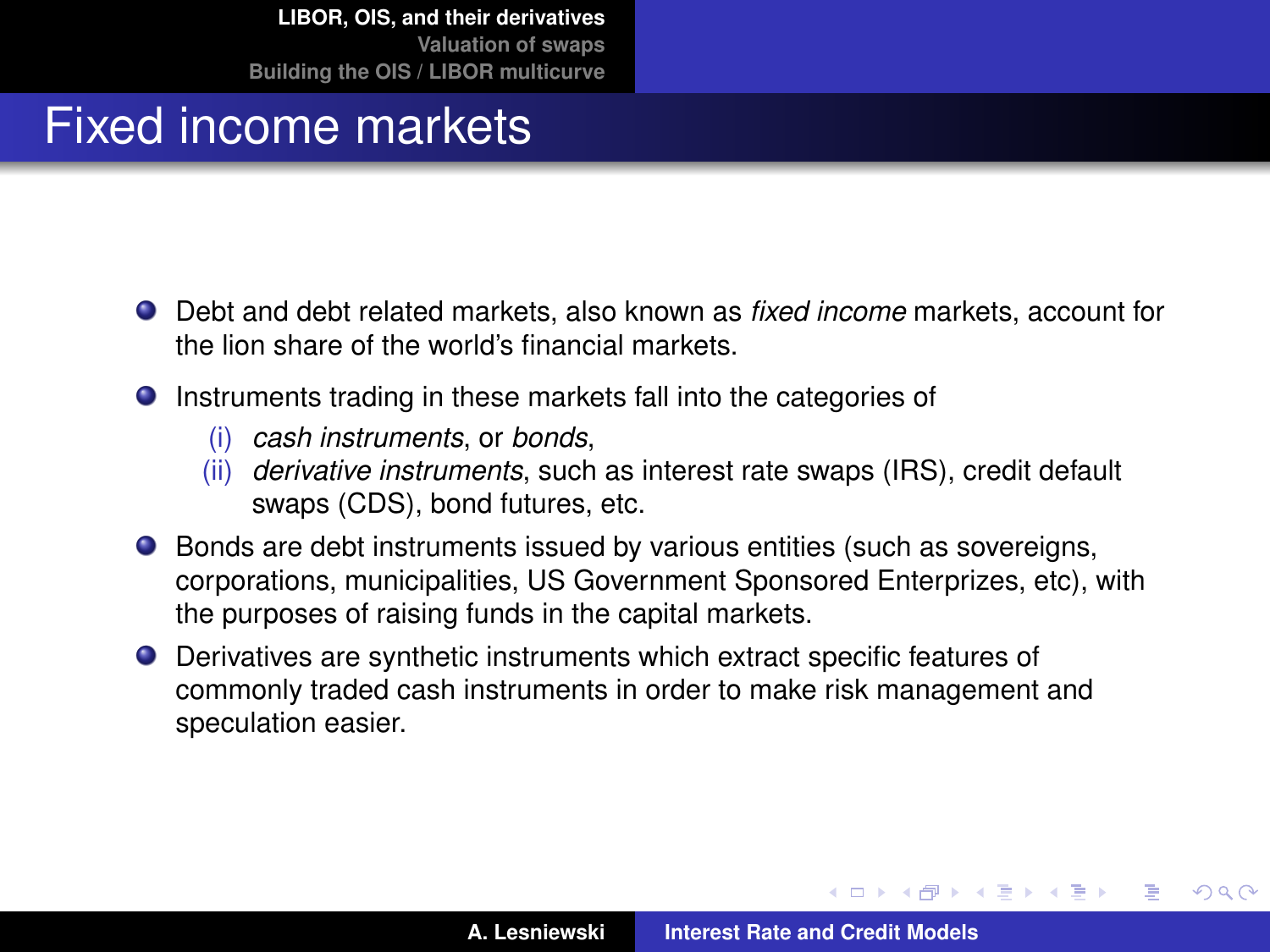### Fixed income markets

- Depending on their purpose, fixed income instruments may exhibit very complex risk profiles. The value of a fixed income instrument may depend on factors such as:
	- (i) the level and term structure of interest rates,
	- (ii) credit characteristics of the underlying entity,
	- (iii) prepayment speeds of the collateral pool of loans,
	- (iv) foreign exchange levels.
- Understanding, modeling, and managing each of these (and other) risks poses unique challenges and opportunities.
- Like all other financial markets, fixed income markets fluctuate, and the main drivers of this variability are:
	- (i) current perception of future interest rates,
	- (ii) liquidity conditions.

イロメ イ部メ イ君メ イ君メー

 $299$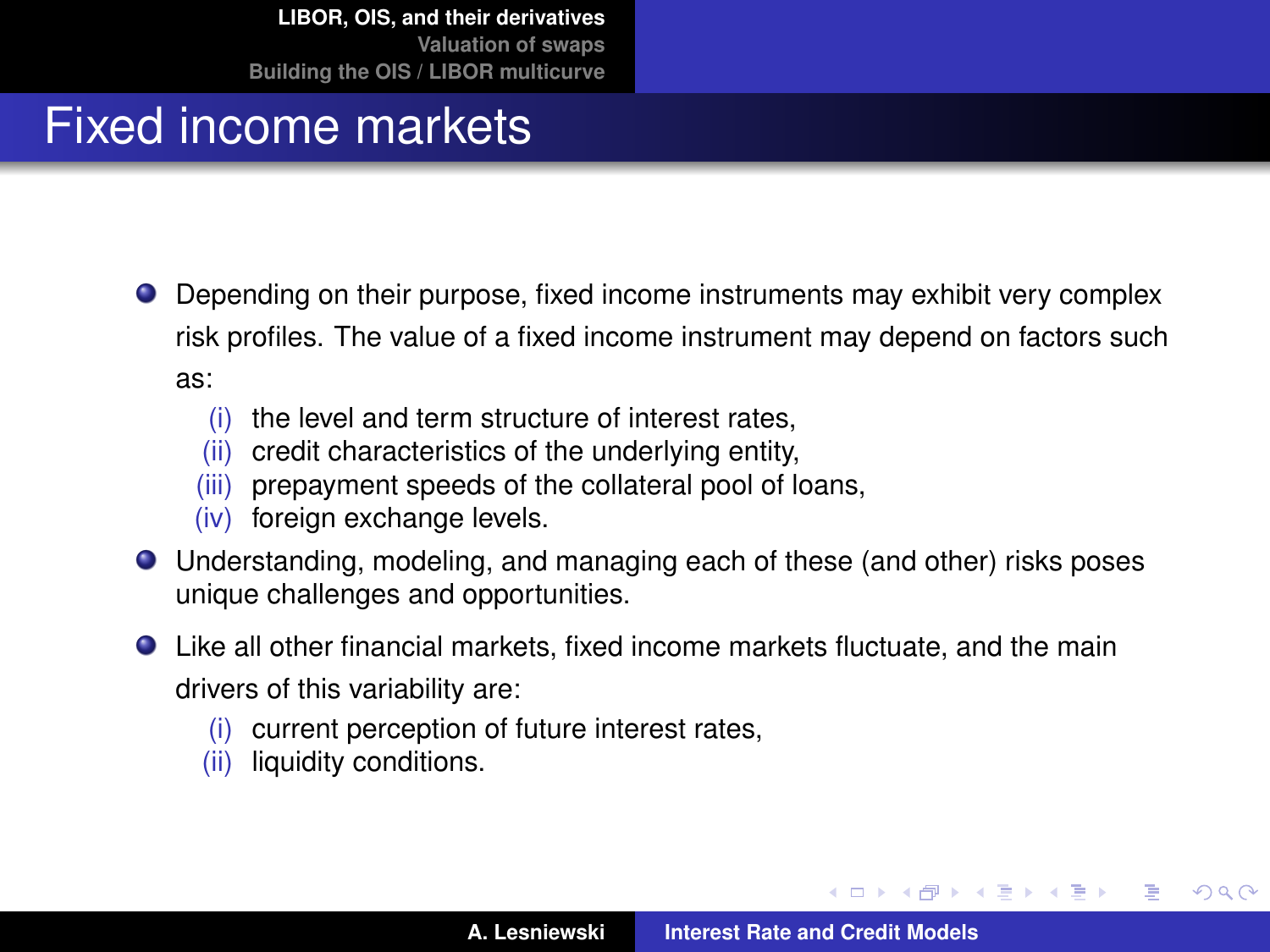#### Fixed income markets

- Market participants have adopted the convention that a *rally* refers to falling interest rates, while a *sell off* refers to rising rates.
- This somewhat counterintuitive convention is best rationalized by the fact that interest rate sensitive instruments, such as bonds, typically appreciate in value when rates go down and depreciate in value when rates go up.
- By the same token, a fixed income portfolio is *long the market*, if its value goes up with falling rates, and is *short the market* if the opposite is true.
- Each fixed income instrument is a stream of known or contingent *cash flows*. Such cash flows are typically periodic, and are computed as a fixed or floating *coupon*, applied to a *principal* (or a *notional* principal).
- The market has developed various conventions to apply the coupon to the relevant accrual period. Examples of such conventions in the US dollar market are
	- (i) the *money market convention* act/360 (actual number of days over a 360 day year),
	- (ii) the *bond market conventions* 30/360 (based on a 30 day month over a 360 day year).

イロメ イ団メ イヨメ イヨメー

重

 $299$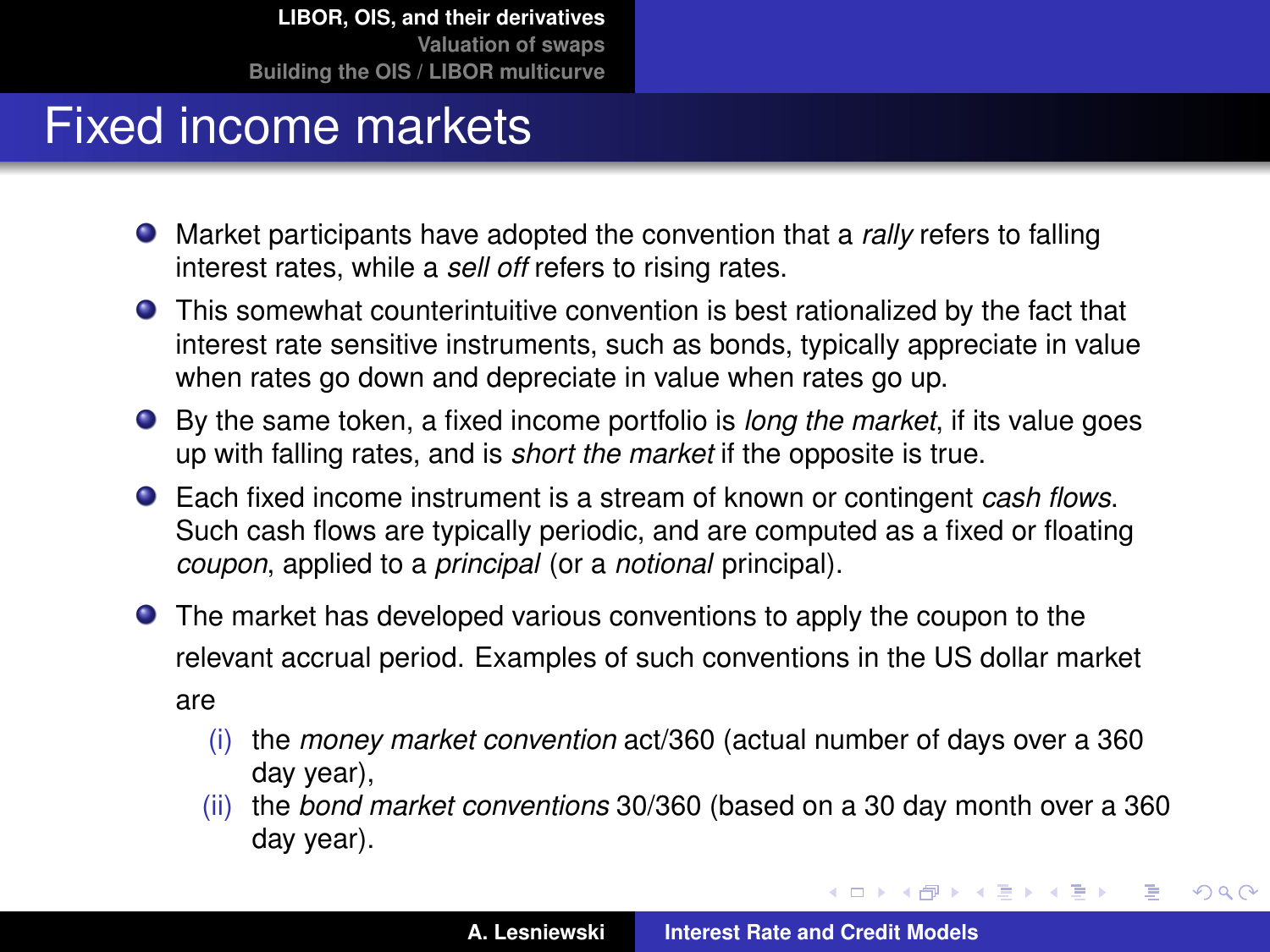## LIBOR rates

- Much of the activity in the world capital markets is tied to the LIBOR rates. They are widely used as benchmarks for short term (overnight to 1 year) interest rates.
- A LIBOR (= London Interbank Offered Rate) rate, or more properly ICE LIBOR rate is the interest rate at which banks offer (at least in principle) unsecured deposits to each other.
- Daily *fixings* of LIBOR are published by Thompson Reuters on behalf of the Intercontinental Exchange (ICE) on each London business day at 11:30 a.m. London time.
- These fixings are calculated from the quotes provided by a panel of participating banks. The details on the composition of the panels and how the fixings are calculated can found on the web site <www.theice.com/iba/libor>.
- ICE LIBOR was formerly known as the BBA (British Banking Association) LIBOR until the BBA relinquished its control over LIBOR following the *LIBOR scandal*.

 $QQ$ 

<span id="page-5-0"></span>Þ

イロト イ押ト イヨト イヨト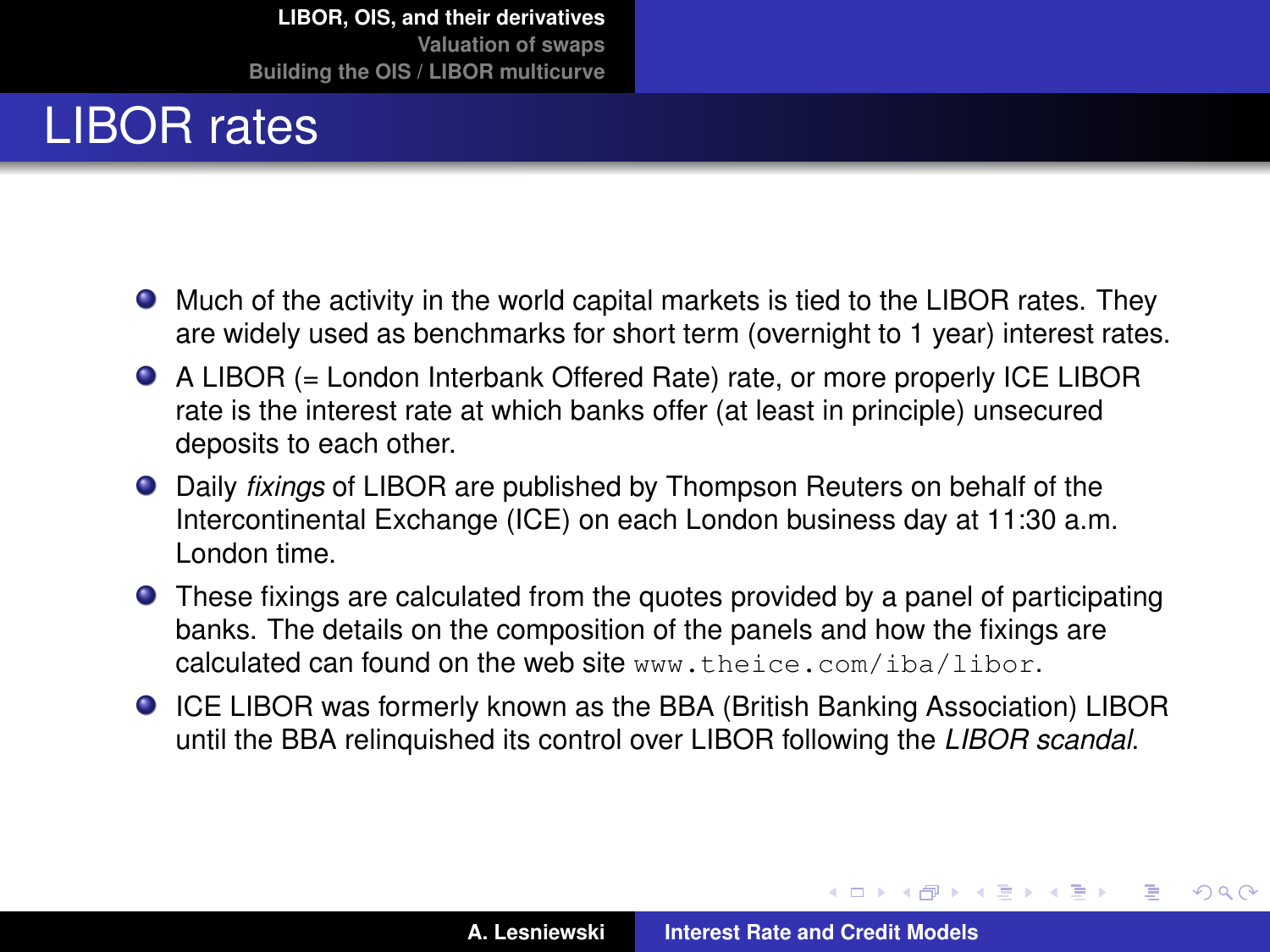## LIBOR rates

- LIBOR rates are not regarded risk free, but the participating banks have high credit ratings.
- LIBOR is currently quoted in five major currencies: US Dollar (USD), British Sterling (GBP), Euro (EUR), Japanese Yen (JPY), and Swiss Franc (CHF).
- For each currency, LIBOR rates of seven different maturities are quoted: 1 day, 1week, 1 month, 2 months, 3 months, 6 months, and 12 months.
- **•** The LIBOR rates and the market practices surrounding them vary somewhat from currency to currency. For example, the prevalent maturity in the USD is 3 months, and when we refer to the LIBOR rate we mean the 3 month rate. On the other hand, the most popular benchmark in the EUR is the 6 month rate<sup>1</sup>.
- In order to keep things simple, throughout this course, we shall focus on the the USD market, and designate the term LIBOR to mean the 3 month LIBOR rate.

<span id="page-6-0"></span><sup>1&</sup>lt;br>The prevalent index rate in the Eurozone is actually the EURIBOR, whic[h is](#page-5-0) [diffe](#page-7-0)[re](#page-5-0)[nt fr](#page-6-0)[o](#page-7-0)[m](#page-1-0) [th](#page-2-0)[e](#page-32-0) [eu](#page-33-0)[ro](#page-1-0) [L](#page-2-0)[IB](#page-32-0)[O](#page-33-0)[R.](#page-0-0)  $QQ$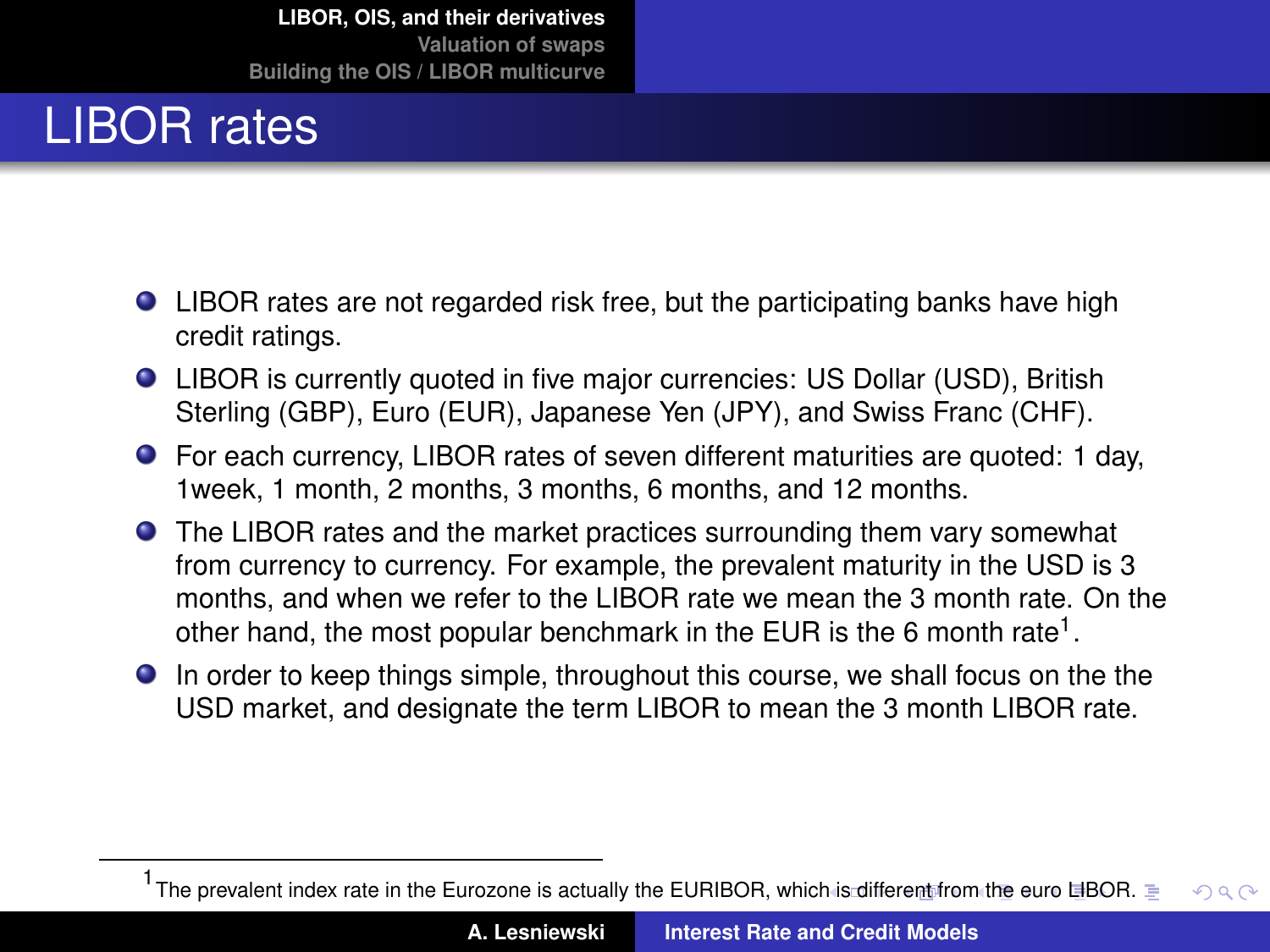## LIBOR rates

- In the USD market, LIBOR applies to deposits that settle two business days from the current date (this date is called the *spot date*), and whose maturity is on an anniversary date (say, 3 months) of that settlement date.
- Determining the anniversary date follows two rules:
	- (i) If the anniversary date is not a business day, move forward to the next business day, except if this takes you over a calendar month end, in which case you move back to the last business day. This rule is known as *modified following business day convention*.
	- (ii) If the settlement date is the last business day of a calendar month, all anniversary dates are last business days of their calendar months.

イロト イ押ト イヨト イヨト

<span id="page-7-0"></span> $QQ$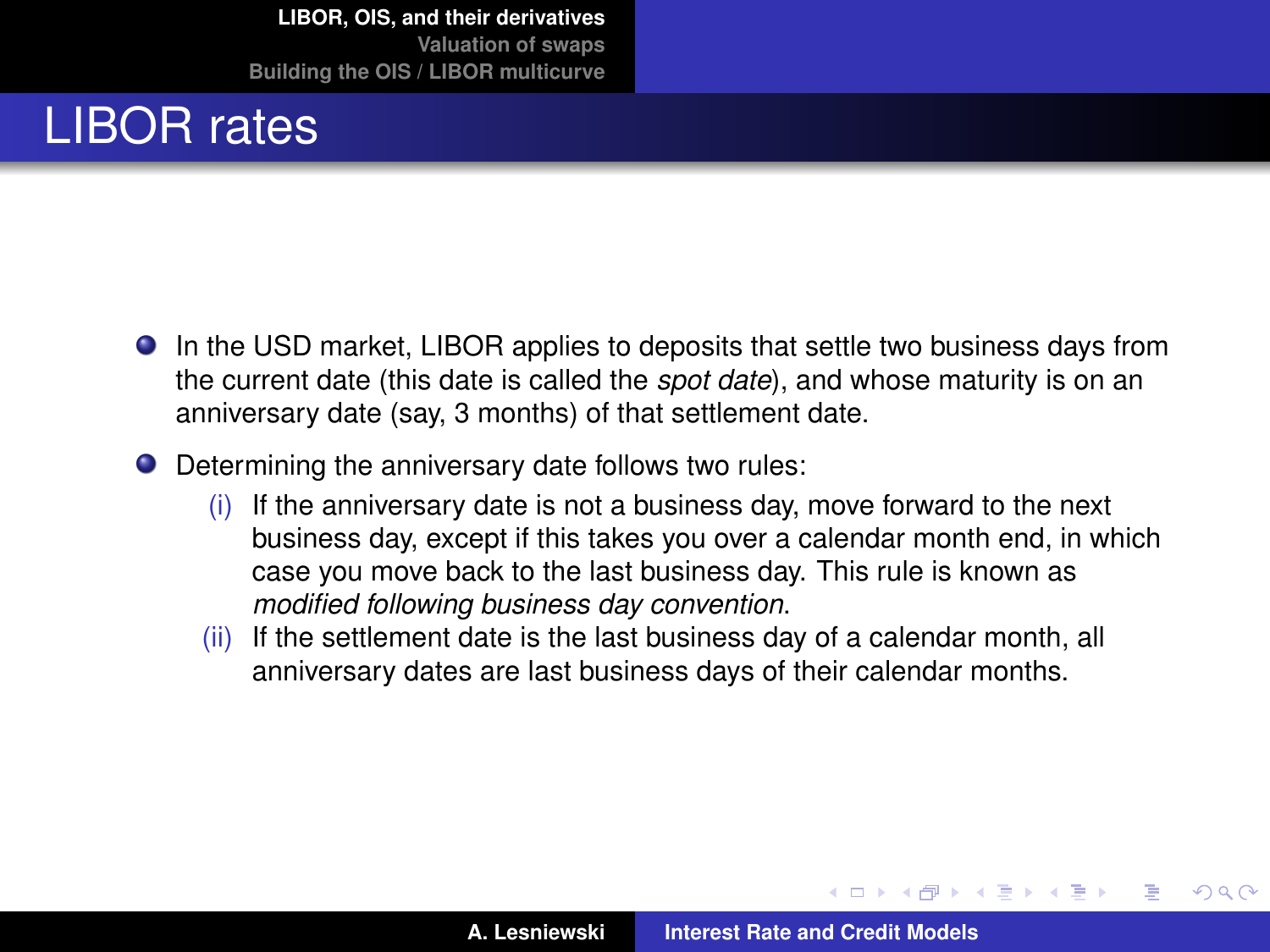## LIBOR rates

- In addition to spot transactions, there are a variety of *vanilla* LIBOR based instruments actively trading both on exchanges and over the counter (OTC), including:
	- (i) LIBOR futures,
	- (ii) forward rate agreements,
	- (iii) interest rate swaps.
- The markets for LIBOR based instruments are among the most active derivatives markets.
- The significance of these instruments lies in that:
	- (i) They allow portfolio managers and other financial professionals effectively hedge their interest rate exposure. We will discuss it in detail later in this course.
	- (ii) One can use them to synthetically create desired future cash flows and thus effectively manage assets versus liabilities.
	- (iii) They allow market participants easily express their views on the future level and shape of the term structure of interest rates, and thus are convenient vehicles of speculation.

イロメ イ部メ イ君メ イ君メー

 $299$ 

重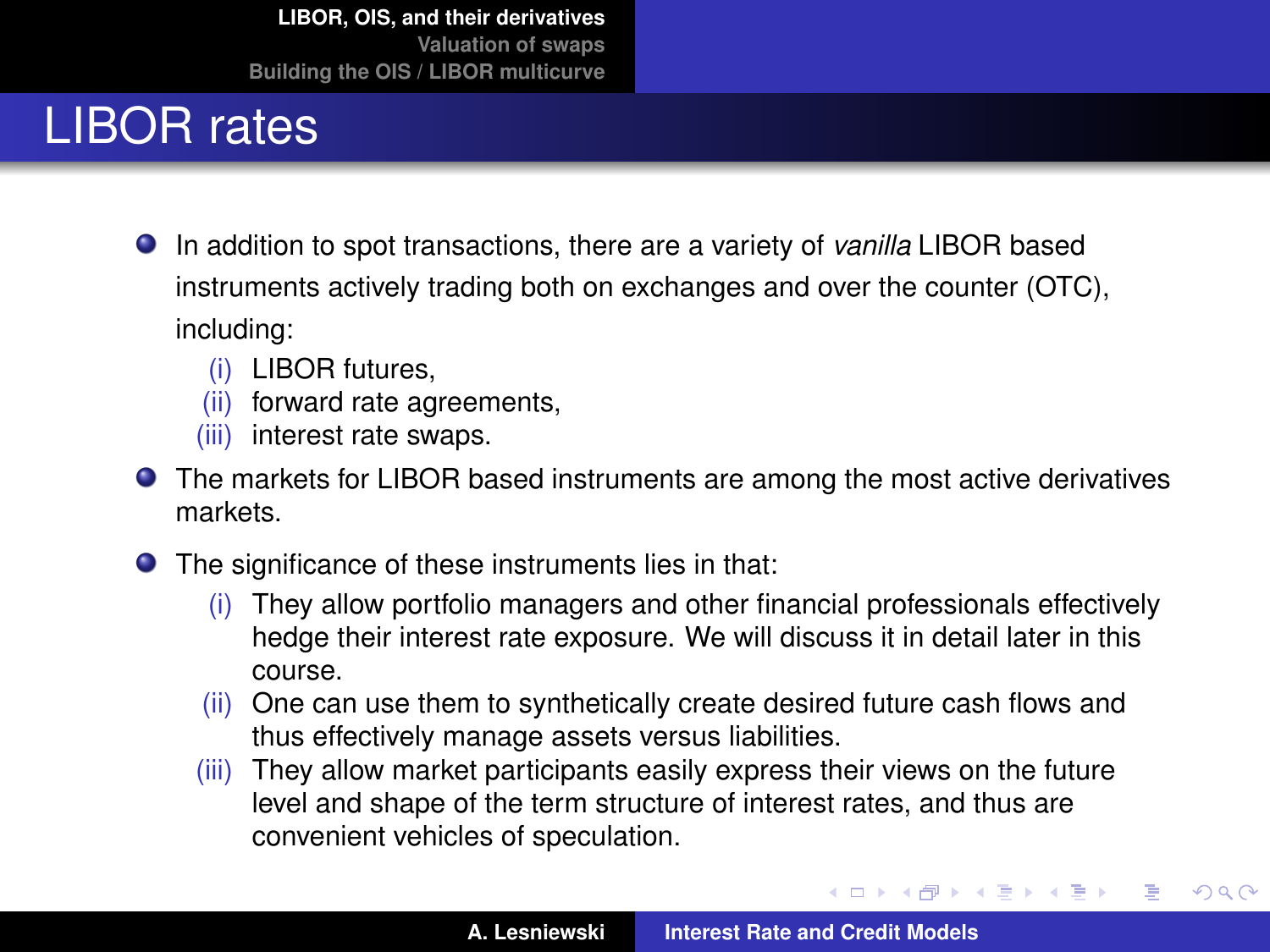#### Forward rate agreements

- *Forward rate agreements* (FRAs) are OTC transactions.
	- (i) Transactions are arranged between the counterparties without an involvement of an exchange.
	- (ii) They are typically arranged through a salesman, a voice broker or an electronic platform.
	- (iii) However, FRAs with maturites between 3 days and 3 years are mandated by CFTC to centrally clear (via LCH oe CME). We will talk more about central clearing later.
- In a FRA transaction, counterparty A agrees to pay counterparty B LIBOR settling *t* years from now applied to a specified notional amount (say, \$100 mm). In exchange, counterparty B pays counterparty A a pre-agreed interest rate (say, 3.05%) applied to the same notional.

 $\overline{AB}$   $\rightarrow$   $\overline{AB}$   $\rightarrow$   $\overline{AB}$   $\rightarrow$ 

 $QQ$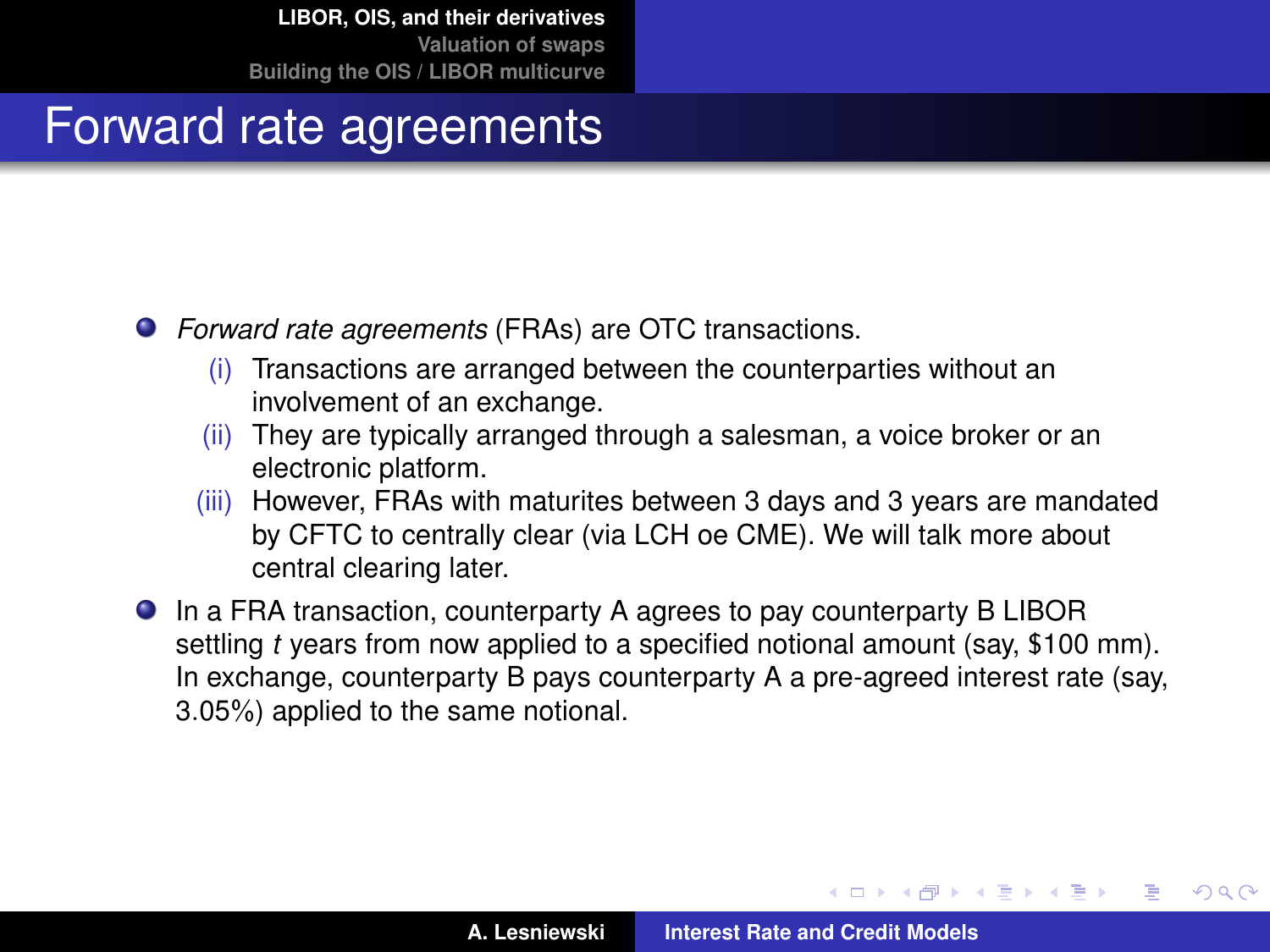#### Forward rate agreements

- The contract matures on an anniversary *T* (say, 3 months) of the settlement date, and interest is computed on an act/360 day count basis.
- Anniversary dates generally follow the modified following business day convention.
- FRAs are quoted in terms of the annualized forward interest rate applied to the accrual period of the transaction.
- Market participants use FRAs for both hedging and speculation.

イロト イ押 トイラ トイラト

 $2Q$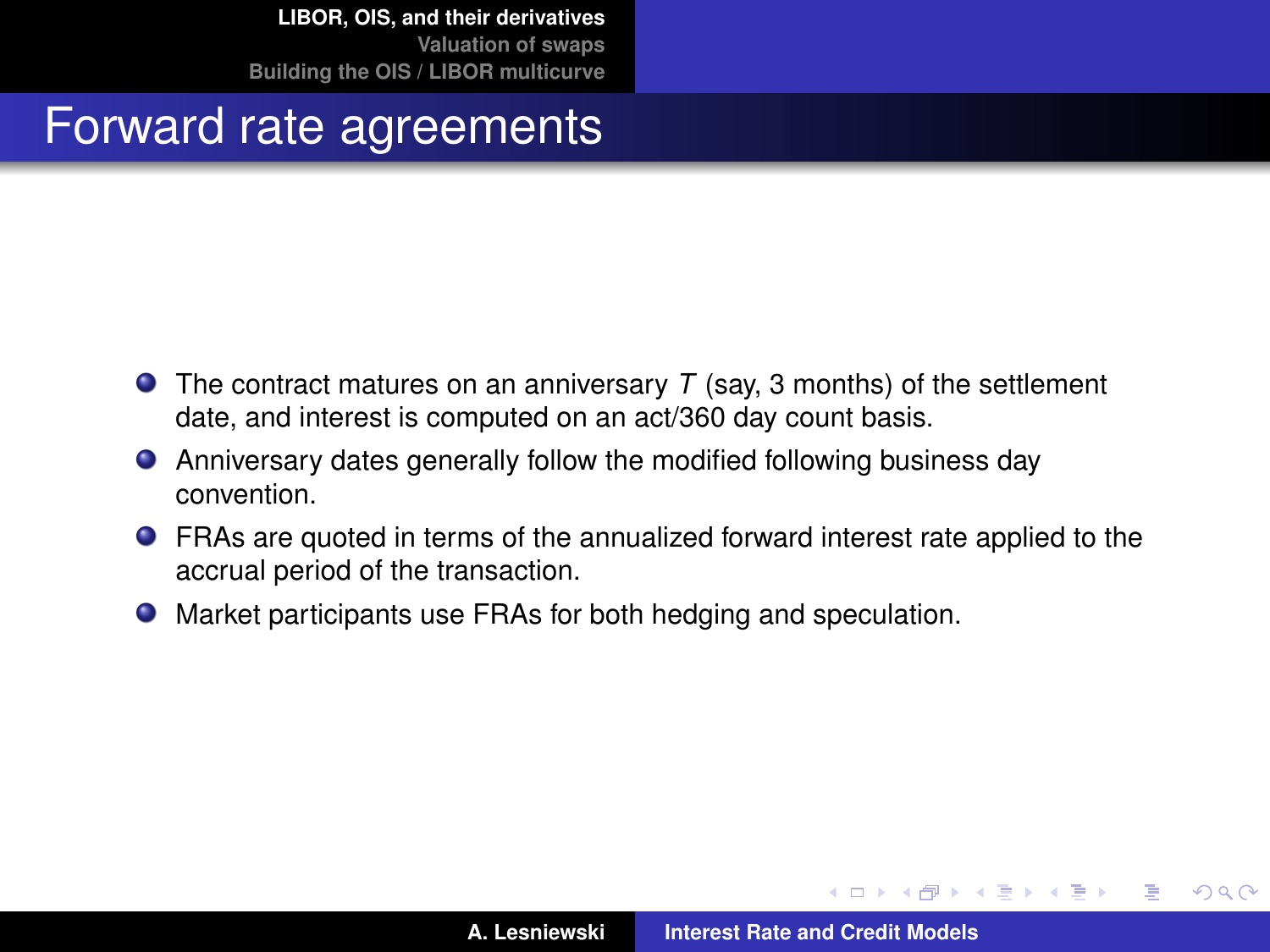### Forward rate agreements

- Because of their granular structure, they allow one to hedge the exposure or express the view on rates move on specific days.
	- (i) For example, an *FOMC FRA* is a FRA which fixes the day after a Federal Open Markets Committee meeting.
	- (ii) An *FOMC switch* involves taking opposite positions in a FRA fixing before and after an FOMC meeting.
	- (iii) Likewise, a *turn switch* allows to hedge or express the view on the rate spikes idiosyncratic to the month-, quarter- or year-end.
- Econometric studies of historical rates data show that forward rates are poor predictors of future interest rates. Rather, they reflect the evolving current consensus market sentiment about the future levels of rates.
- Their true economic significance lies in the fact that a variety of instruments whose values derive from the levels of forward rates (such as swaps) can be liquidly traded and used to hedge against adverse future levels of rates.

 $\left\{ \begin{array}{ccc} 1 & 0 & 0 \\ 0 & 1 & 0 \end{array} \right.$ 

 $QQ$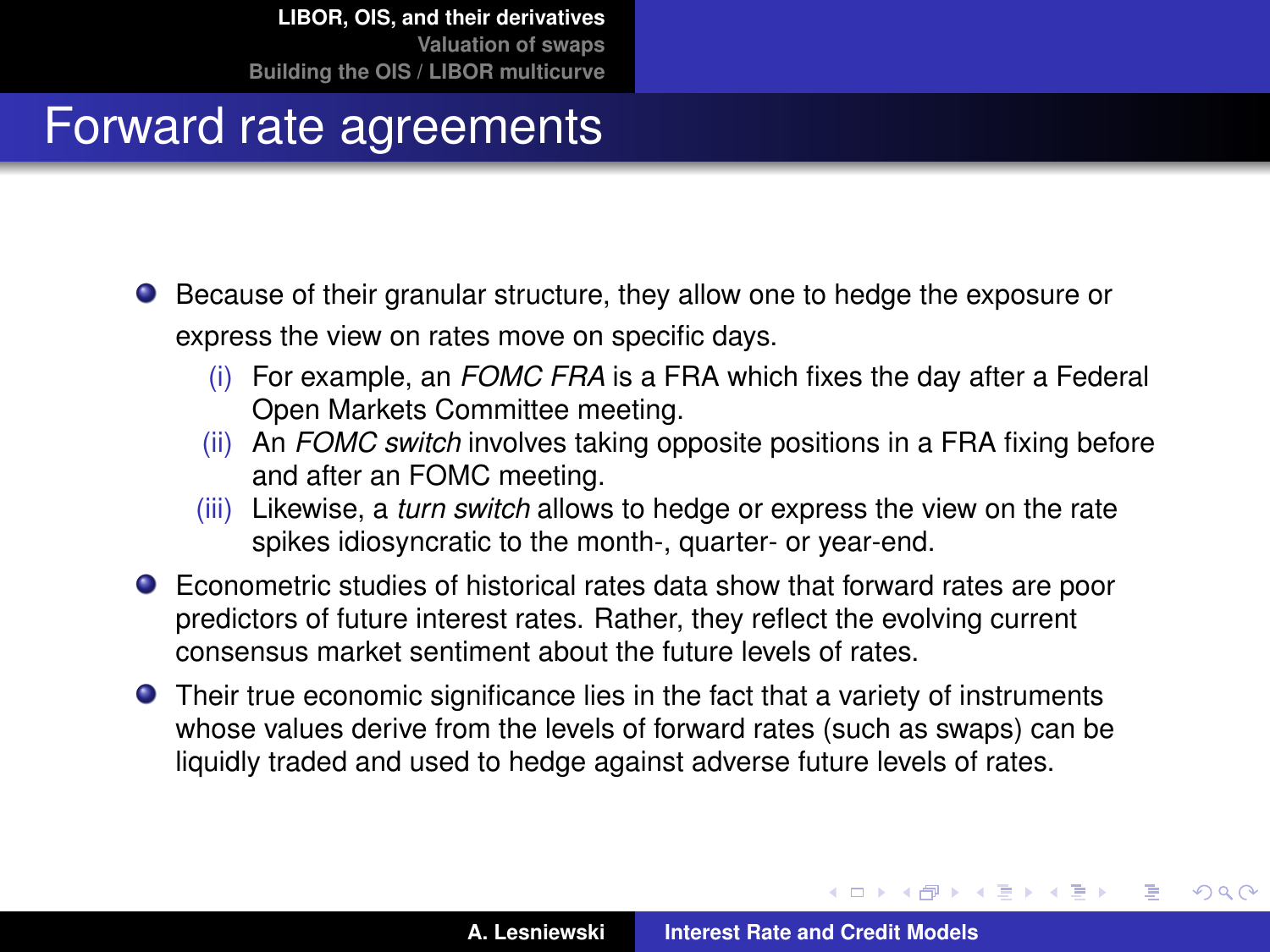### Eurodollar futures

- *Eurodollar futures*, known also as the LIBOR futures, are *exchange traded* futures contracts on the 3 month LIBOR rate. They trade on the Chicago Mercantile Exchange, often referred to as "the Merc", which also clears and settles the trades.
- The parties involved in futures trading maintain a cash position in their margin accounts, which serve as a security deposit against default. The Merc makes daily "mark to market" adjustments to the margin account in order to reflect the changes in values of each of the individual contracts.
- In many ways, Eurodollar futures are similar to FRAs, except that their terms, such as contract sizes and settlement dates are standardized.
- Each of the contracts assumes a notional principal of \$1,000,000. Interest on these contracts is computed on an act/360 day count basis assuming 90 day accrual period.

 $QQ$ 

 $\sqrt{m}$   $\rightarrow$   $\sqrt{m}$   $\rightarrow$   $\sqrt{m}$   $\rightarrow$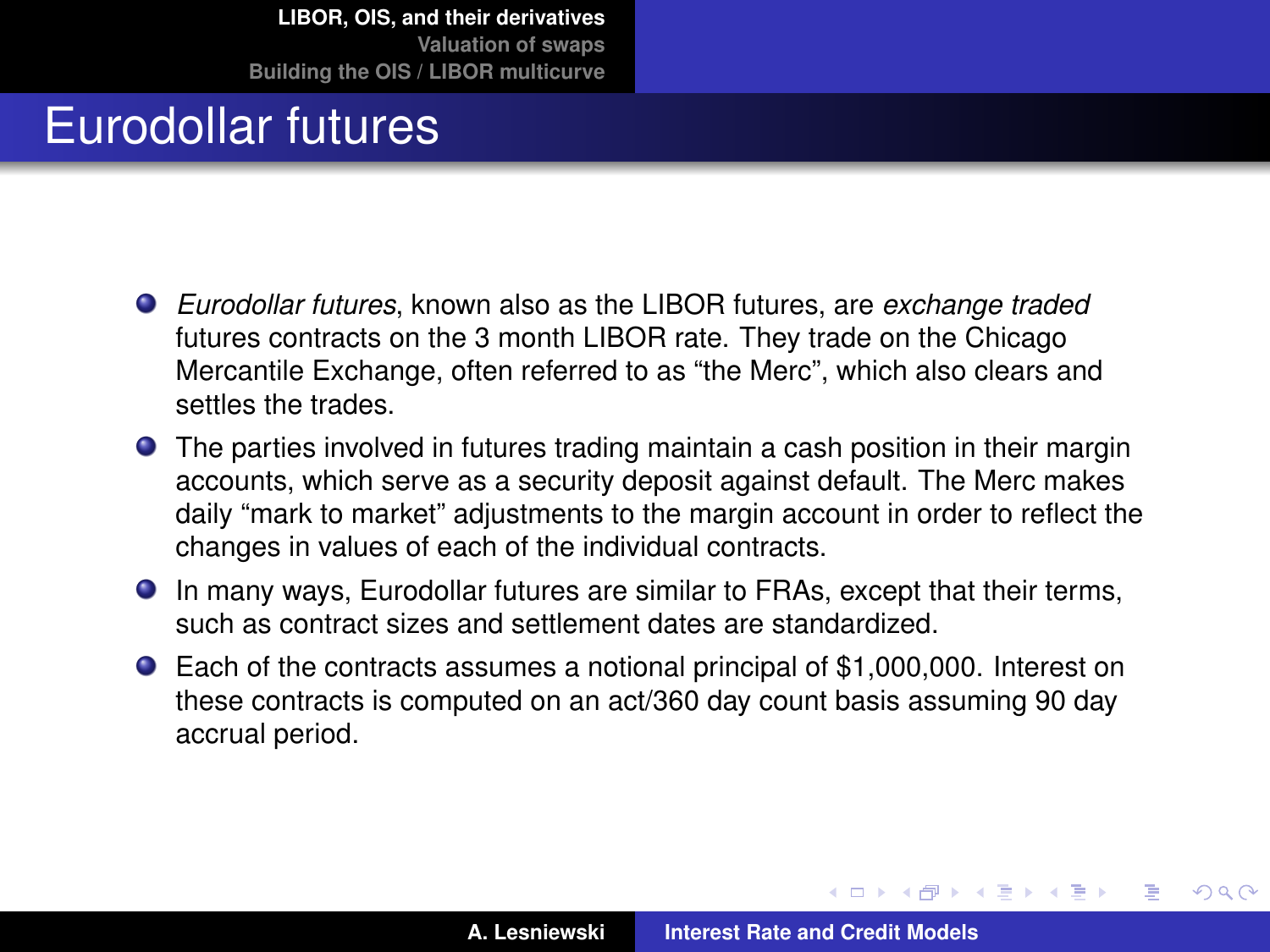### Eurodollar futures

That means that for a 1 basis point movement in the underlying LIBOR forward rate, the daily mark to market adjustment of the contract is

$$
0.0001 \times \frac{90}{360} \times $1,000,000 = $25.
$$

- The value of the margin account goes up (money is credited to the account) if the rate drops, and it goes down (money is debited from the account) if the rate goes up.
- In order to make a Eurodollar future resemble a bond, the market has adopted the convention according to which the forward rate *R* underlying the contract is quoted in terms of the "price" defined as

$$
100\times(1-R).
$$

**•** For example, if  $R = 2.32\%$ , the quoted price of the contract is 97.68. Unlike a FRA, the Eurodollar future quoted price is linear in the underlying rate.

(ロトス個) (運) (運)

 $QQ$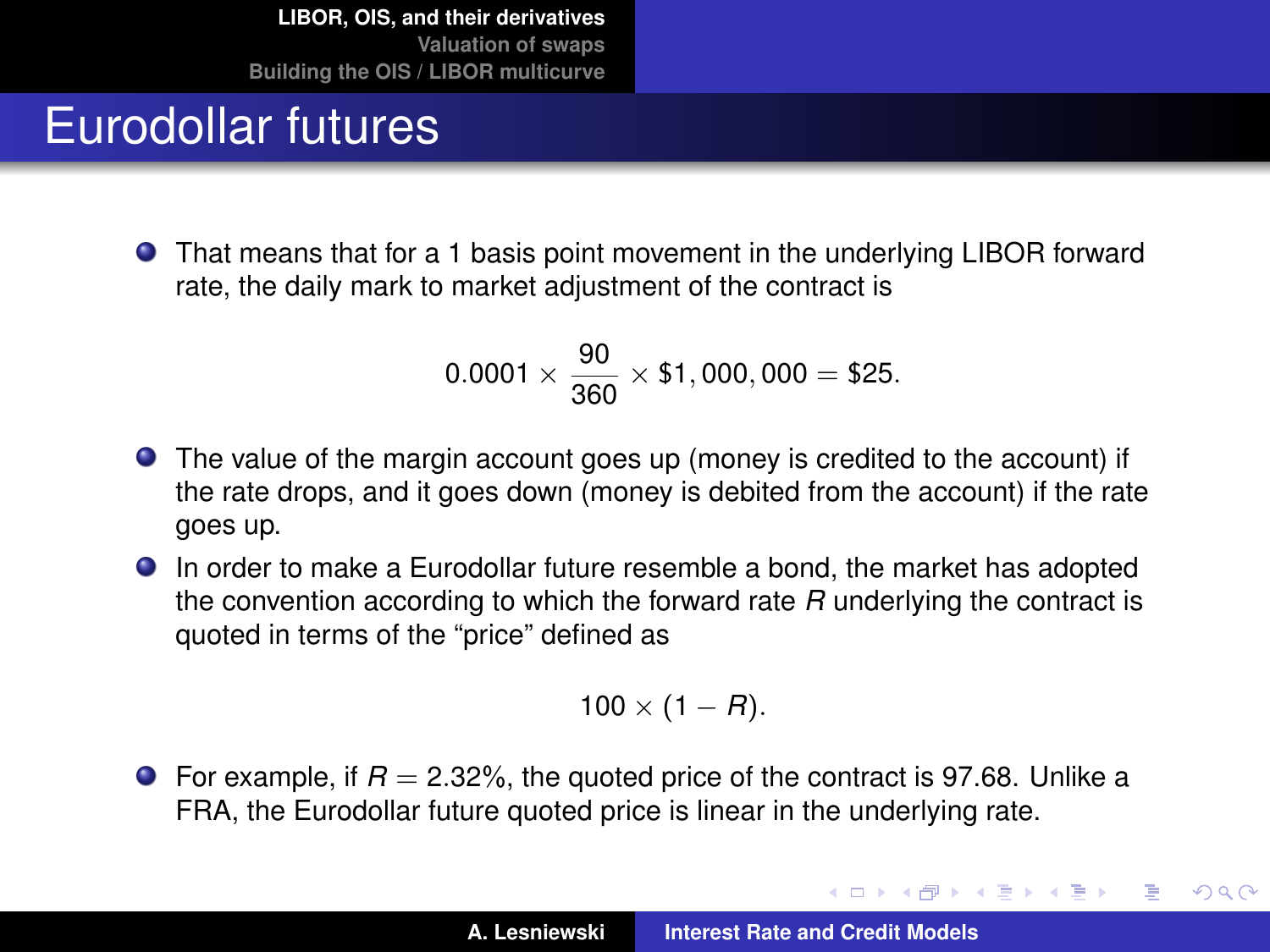## Eurodollar futures

- At any time, 44 Eurodollar contracts are listed on the Merc.
- Of these contracts, the *quarterly* 40 contracts expire on the third Wednesday of the months of March, June, September, and December over the next 10 years. These dates are referred to as the *IMM dates*<sup>2</sup> .
- As it happens, the third Wednesdays of a month have the fortunate characteristic that they are always good New York and London business days, and are thus convenient for settlement and roll overs.
- The Monday preceding an IMM date is the last trading day of the contract, as the underlying LIBOR rate fixes on that day.
- Of the 40 quarterly contracts, only the first 20 are liquid, the open interest in the remaining 20 being minimal.

 $\overline{AB}$   $\rightarrow$   $\overline{AB}$   $\rightarrow$   $\overline{AB}$   $\rightarrow$ 

 $QQ$ 

<sup>2</sup> IMM stands for the International Monetary Market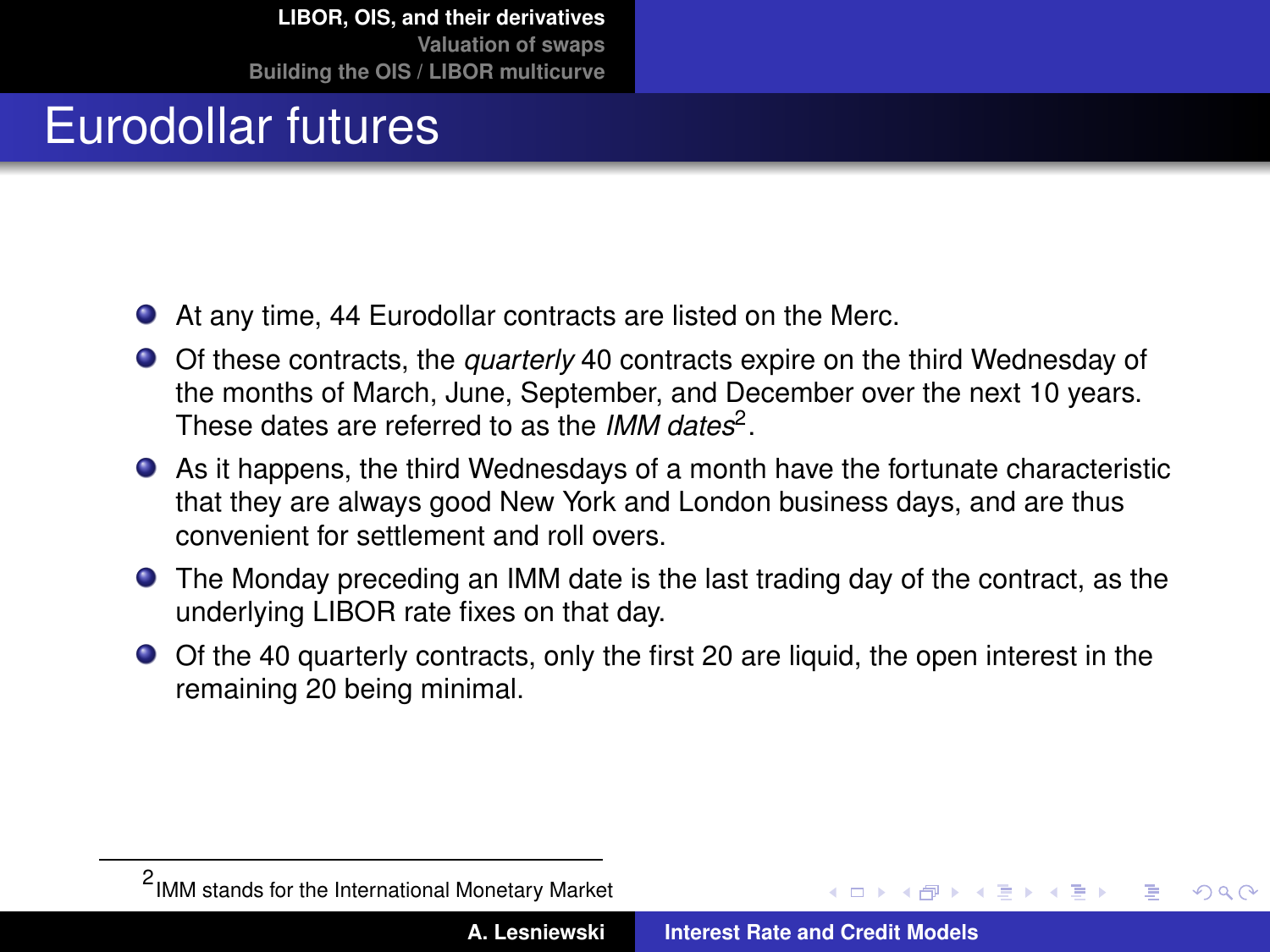### Eurodollar futures

- For the ease of execution, traders group these contracts into *packs* of four, and designate a color code to each of the packs.
- The first four contracts form the White (or Front) pack, followed by the Red, Green, Blue, and Gold packs.
- The first two packs form the *2 year bundle*, the first three packs form the *3 year bundle*, etc.
- In addition, 4 *serial* contracts maturing on the third Wednesday of the nearest four months not covered by the above quarterly contracts are listed.
- Serial contracts are not part of the front pack.
- For example, on January 28, 2019, the following serial contracts are listed: February, April, May, and July. Of these 4 contracts, typically the first two are somewhat liquid.

イロメ イ部メ イ君メ イ君メー

 $2Q$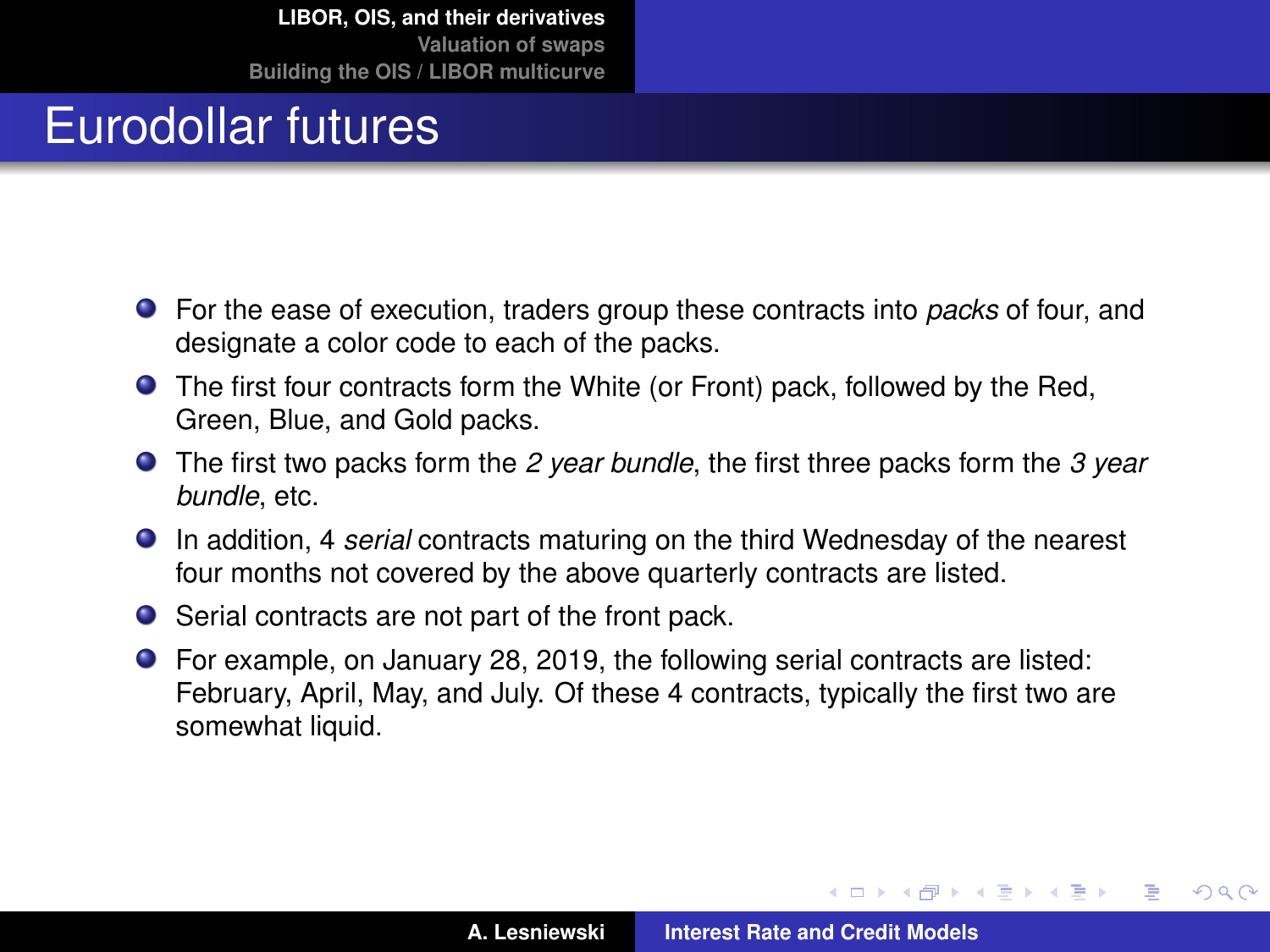### Eurodollar futures

- Figure [1](#page-17-0) below contains a snapshot of the Eurodollar market.
- We have included only the first 20 quarterly contracts and the serial contracts. In addition to the quoted price, we have also included the open interest, i.e. the total number of outstanding contracts, as well as the daily volume, i.e. the number of contracts traded on the day.
- Each of the four quarterly contracts is designated a letter code: H stands for March, M stands for June, U stands for September, and Z stands for December.
- The contract's ticker is a combination of the letter code and the year of expiration. Thus, EDU15 denotes the contract expiring in September 2015.
- The letter codes for the serial contracts are F (January), G (February), J (April), K (May), N (July), Q (August), V (October), and X (November).

 $QQ$ 

Þ

 $\sqrt{m}$   $\rightarrow$   $\sqrt{m}$   $\rightarrow$   $\sqrt{m}$   $\rightarrow$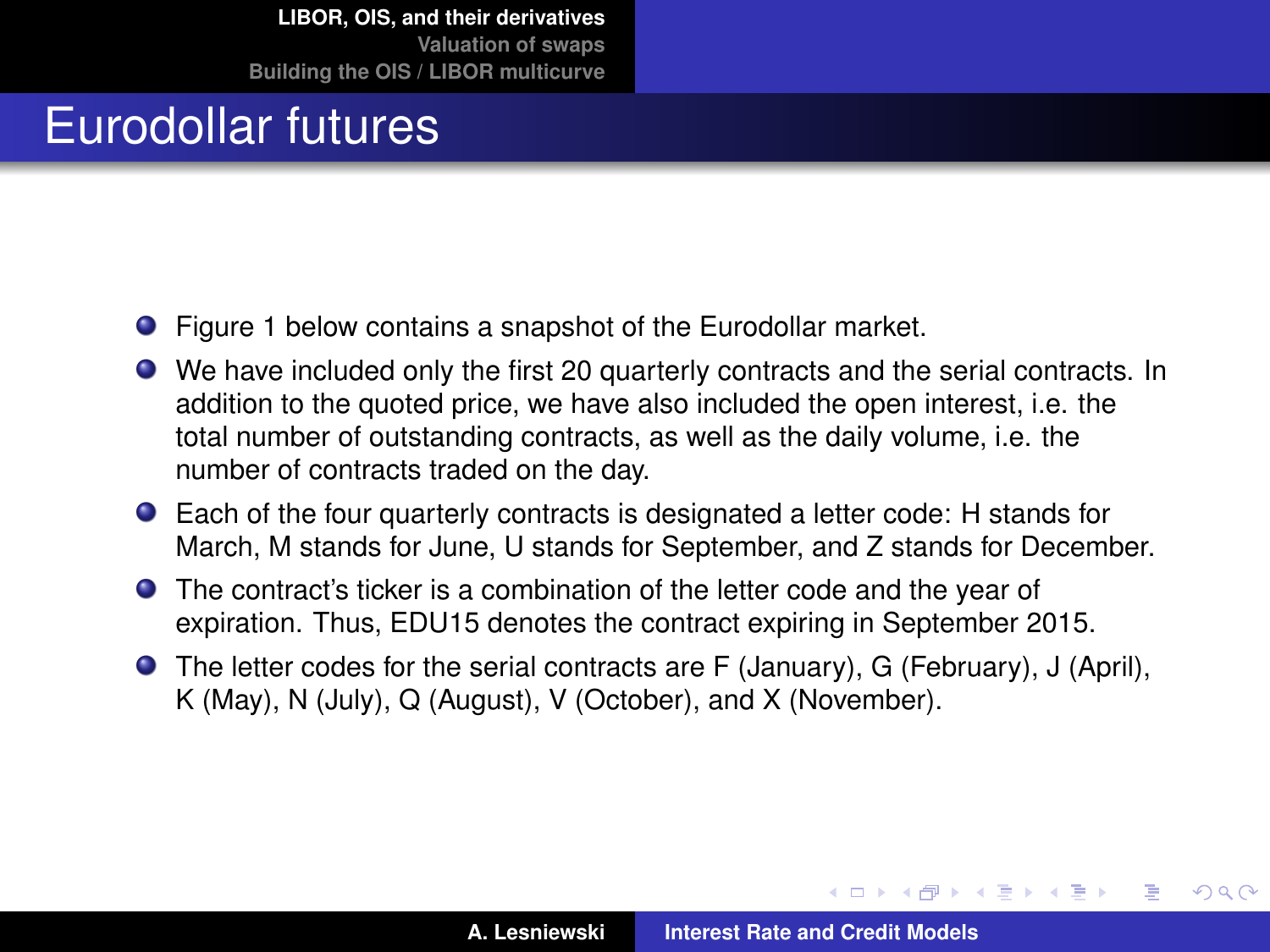**[LIBOR, OIS, and their derivatives](#page-2-0)**

**[Valuation of swaps](#page-33-0) [Building the OIS / LIBOR multicurve](#page-49-0)**

### Eurodollar futures

| EDH7 98.920<br>At 10:51<br>Vol | $+.010$<br>щÆ<br>108859<br>ñп | 98.910                 | нs         | 98.925             | Lo.                                                        | ic98.920/98.925ic 22603x78180 Prev 98.910<br>98.905 | OpenInt 1432778 |                               |
|--------------------------------|-------------------------------|------------------------|------------|--------------------|------------------------------------------------------------|-----------------------------------------------------|-----------------|-------------------------------|
| EDH7 COMB Comdty               | 1) Actions                    |                        | 2 Settings |                    |                                                            |                                                     |                 | <b>Futures Contract Table</b> |
| 900AY EUROS FUTR               |                               | As of                  | 01/30/17   | <b>Fil Session</b> | <b>COMB</b>                                                |                                                     | · First Leg     | RU                            |
| TI CME I CEM »                 | Contracts<br>44               | Ager Vol               |            |                    | 1,542,726 Aggr Open Int 11,841,3                           |                                                     | Length          | In                            |
| 9 Spreads<br>Futures           | <b>A</b> Strategies           |                        |            |                    |                                                            |                                                     |                 |                               |
| <b>Daily</b><br>o Intraday     |                               |                        |            | Il Curve   CCRV ×  |                                                            |                                                     |                 |                               |
| EDH7 COMB Comdty 98.92         | $-98.92$                      |                        |            |                    | - 00.00<br>Current Day<br><b>E.S. Press Date</b><br>-98.00 |                                                     |                 |                               |
| <b>AMM</b>                     |                               |                        | $-98.90$   |                    |                                                            |                                                     |                 | $-97.00$                      |
| <b>COLOR</b><br>OR 00          | 00:00                         | <b>OR DO</b>           |            |                    |                                                            |                                                     |                 |                               |
| 27.3an 2017<br>Ouoted Val      | 30 Jan 2017<br><b>n</b> Rate  | <b>9) Color Legend</b> |            | Dec 18             |                                                            | Sep21                                               | <b>Jun 24</b>   |                               |
| ilay<br>Description<br>ı       | Last                          | Cho Settle             | Time       | Bid                | 35k                                                        | <b>Onen Int</b>                                     | <b>Volume</b>   | R<br>Vest Settle              |
| 211Feb 17                      | man                           | 1,0075                 | 10.39      | 11655              | maan                                                       | 189788                                              | 115939          | 110528                        |
| $20$ Mar17                     | 1.080                         | $+0.10$                | 10:51      | 1.080              | 1.075                                                      | 1432778                                             | 108859          | 1.090                         |
| 231 Apr 17                     | 1.130                         | $-015$                 | 10:51      | 1.130              | 1.125                                                      | 36378                                               | 1958            | 1.145                         |
| 30 May 17                      | 1.185                         | $-.015$                | 10:33      | 1.185              | 1.175                                                      | 11906                                               | 2089            | 1.200                         |
| 251 Jun 17                     | 1.235                         | $-0.20$                | 10:52      | 1.235              | 1.230                                                      | 1353639                                             | 137994          | 1.255                         |
| 261,31117                      | 1.285                         |                        | 8:30       | 1.278              | 1.255                                                      | 1264                                                |                 | 1.285                         |
| $21$ Sep $17$                  | 1.355                         | $-0.025$               | 10:52      | 1.360              | 1.355                                                      | 1177388                                             | 98878           | 1.380                         |
| 39 Dec 17                      | 1.505                         | $-.020$                | 10:52      | 1.505              | 1.500                                                      | 1335133                                             | 155817          | 1.525                         |
| 29 Mar 18                      | 1.625                         | $-0.20$                | 10:52      | 1.630              | 1.625                                                      | 998178                                              | 95941           | 1.645                         |
| 301                            | 1,750                         | $-.020$                | 10:52      | 1.755              | 1.750                                                      | 762872                                              | 132348          | 1,770                         |
| m.                             | 1.860                         | $-.020$                | 10:52      | 1.860              | 1.855                                                      | 569501                                              | 99230           | 1.880                         |
| 321                            | 1.985                         | $-0.15$                | 10:52      | 1.985              | 1.980                                                      | 801765                                              | 176744          | 2,000                         |
| 第1Mar19                        | 2.070                         | $-0.015$               | 10:51      | 2.070              | 2.065                                                      | 580265                                              | 76302           | 2.085                         |
|                                | 2.145                         | $-.020$                | 10:52      | 2.145              | 2.140                                                      | S76695                                              | 91481           | 2.165                         |

<span id="page-17-0"></span>Figure: [1.](#page-17-0) Bloomberg snapshot of the Eurodollar futures market

イロメ イ部メ イ君メ イ君メー

重

 $298$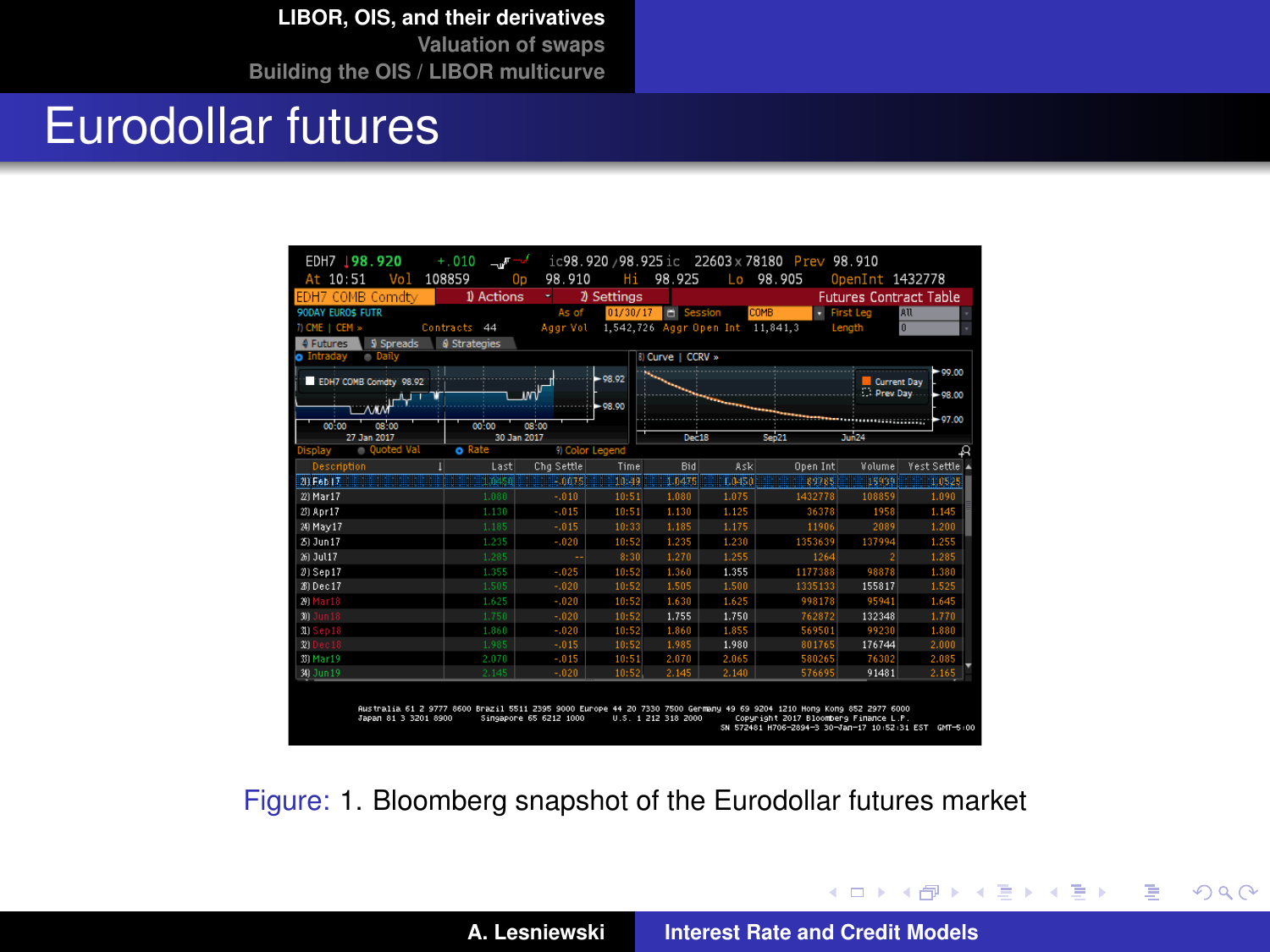## Swaps

- The *interest rate swap* (IRS) market is by far the largest global derivatives market.
- According to the Bank of International Settlements (BIS) in Basel [https://www.bis.org/statistics/d5\\_1.pdf](https://www.bis.org/statistics/d5_1.pdf), the total notional of outstanding swaps as of the second half of 2018 is 350 trillion USD, i.e.  $$3.5 \times 10^{15}$ .
- USD denominated swaps account for over 50% of this market (USD 193 trillion), followed by EUR (USD 129 trillion), and JPY (USD 37 trillion).
- By comparison, the total outstanding notional of FRAs is USD 84 trillion.
- Interest rate swaps are traded OTC, with an increasing share of contracts trading over electronic platforms. They are centrally cleared by CME and LCH.

 $\left\{ \begin{array}{ccc} 1 & 0 & 0 \\ 0 & 1 & 0 \end{array} \right.$ 

 $2Q$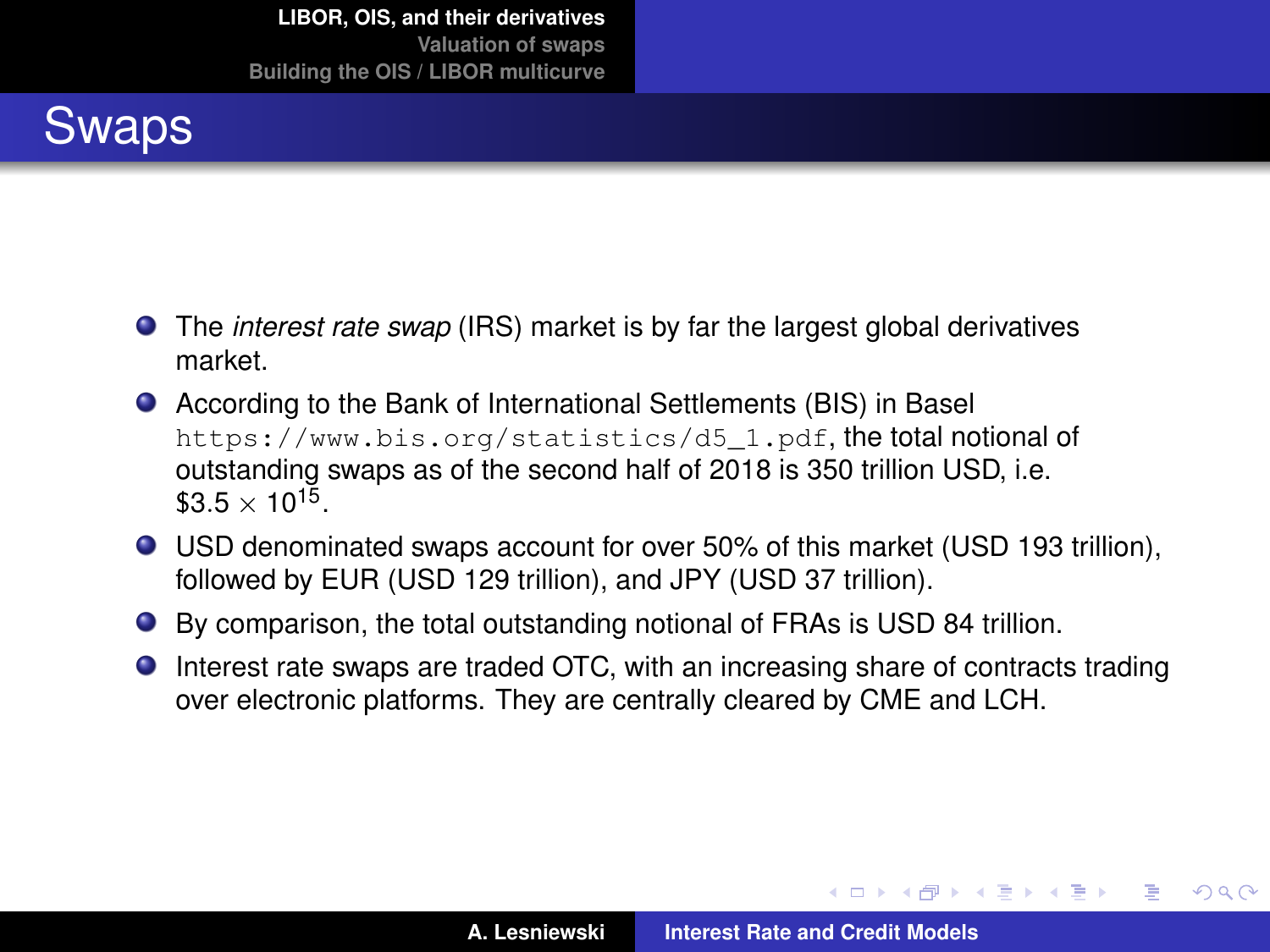## Swaps

- A fixed for floating interest rate swap (or simply swap) is a transaction in which two counterparties agree to exchange periodic interest payments on a pre-specified *notional* amount.
- One counterparty (the fixed *payer*) agrees to pay periodically the other counterparty (the fixed *receiver*) a fixed coupon (say, 3.35% per annum) in exchange for receiving periodic LIBOR applied to the same notional.
- *Spot starting* swaps based on LIBOR begin on a start date 2 business days from the current date and mature and pay interest on anniversary dates that use the same modified following business day conventions as the LIBOR index.
- Interest is usually computed on an act/360 day basis on the floating side of the swap and on 30/360 day basis in the fixed side of the pay.
- Typically, fixed payment dates ("coupon dates") are semiannual (every 6 months), and floating payment dates are quarterly (every 3 months) to correspond to a 3 month LIBOR.

イロメ イ部メ イ君メ イ君メー

 $2Q$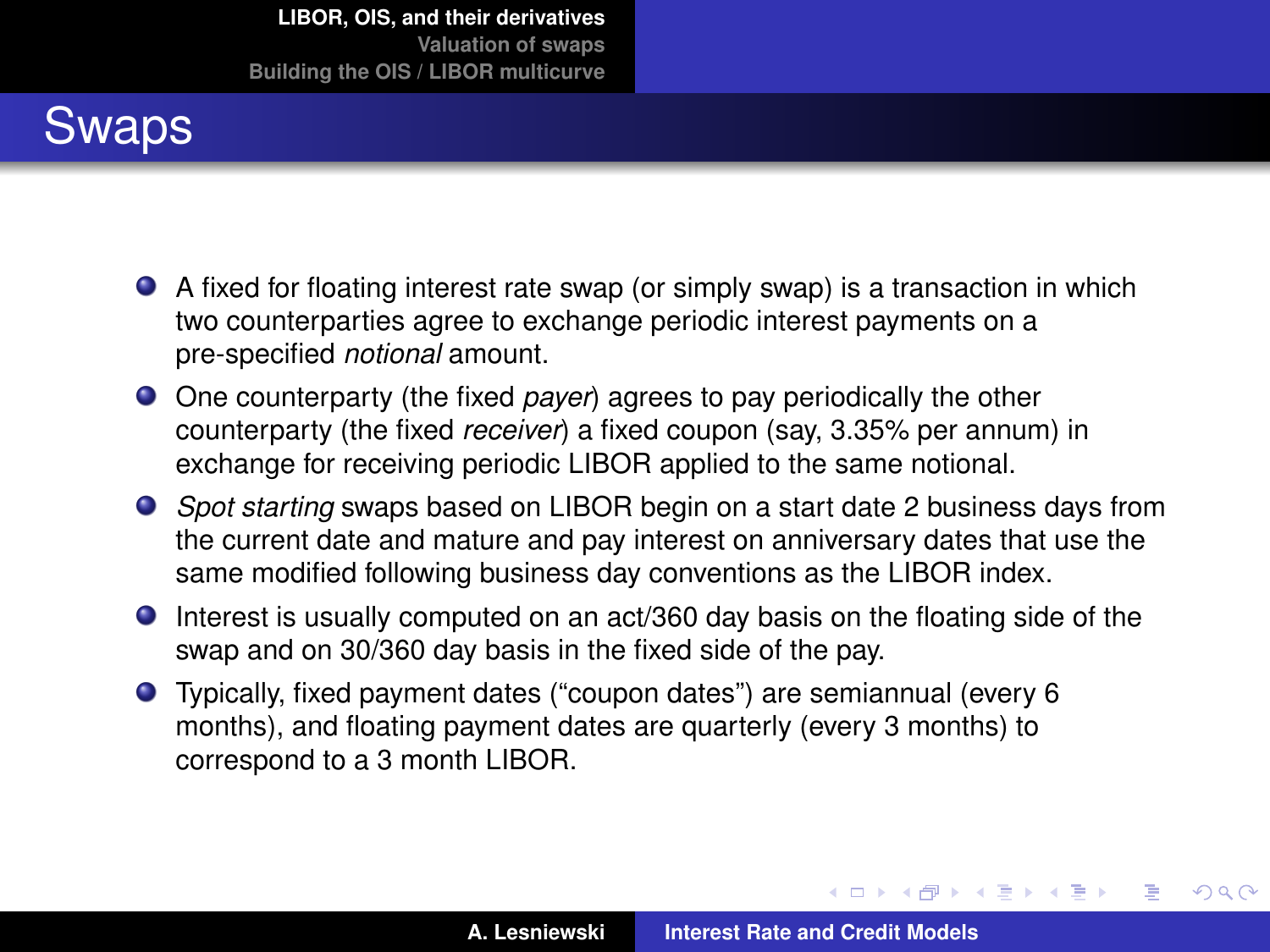

- In addition to spot starting swaps, *forward starting* swaps are routinely traded.
- In a forward starting swap, the first accrual period can be any business day beyond spot. Swaps (spot and forward starting) are quoted in terms of the fixed coupon.
- Swaps are often created on the back of bond issuance. Consider the situation depicted in Figure [2](#page-21-0) below.

す 伊 メ マ ヨ メ マ ヨ メ

4 0 8 1

 $2Q$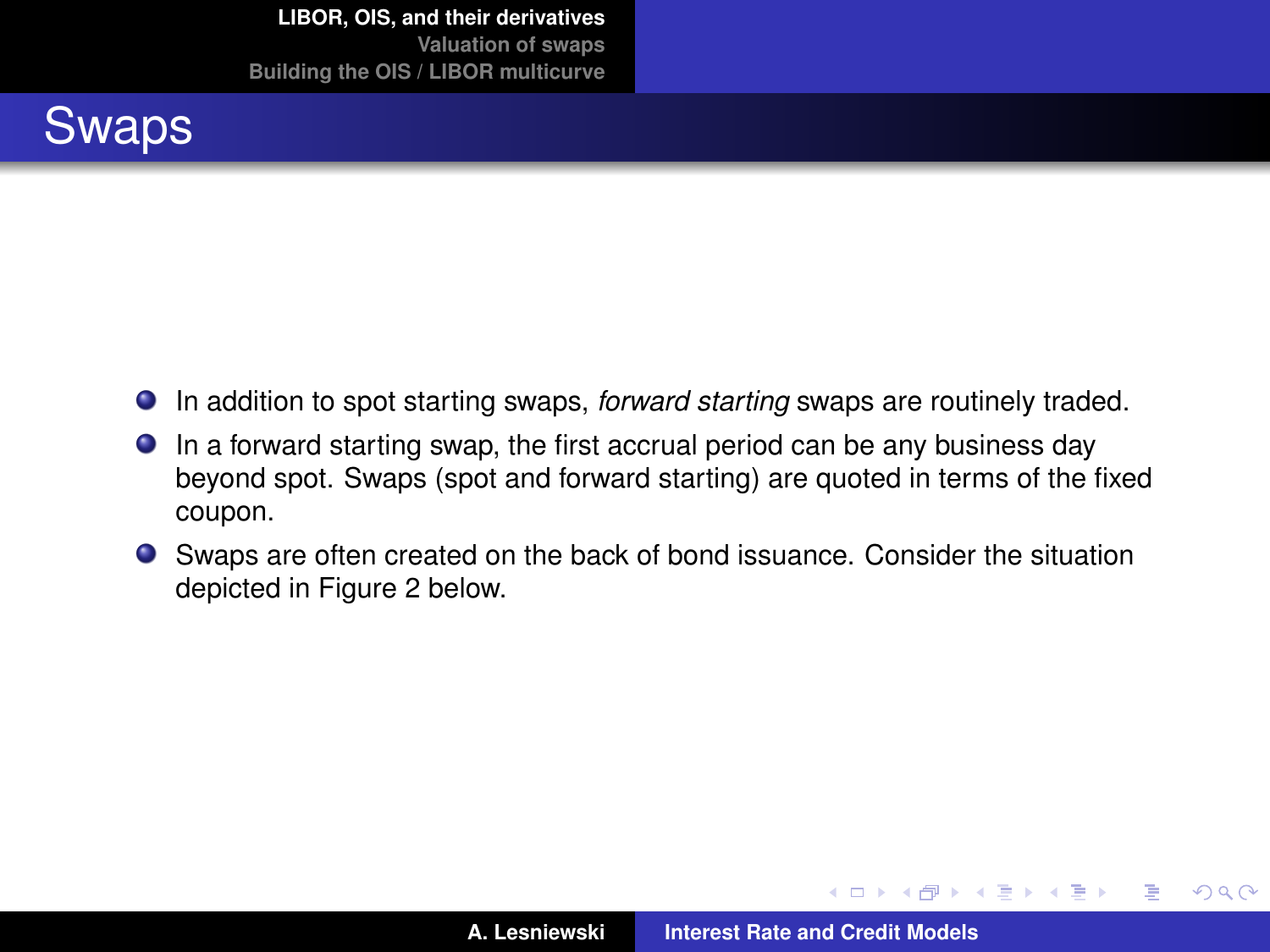## Swaps

- An issuer (say, a corporation or a government sponsored agency)) issues a bond which is purchased by an investor. The issuer pays a periodic coupon and repays the principal at the bond's maturity.
- Because of their high quality credit the issuer can fund their liabilities at a favorable spread to LIBOR rate, and thus enters into a swap with the interest rate derivatives desk of a bank offsetting their coupon payments.

<span id="page-21-0"></span>

Figure: [2.](#page-21-0) Swapping a bond

イロメ イ団メ イヨメ イヨメー

重

 $298$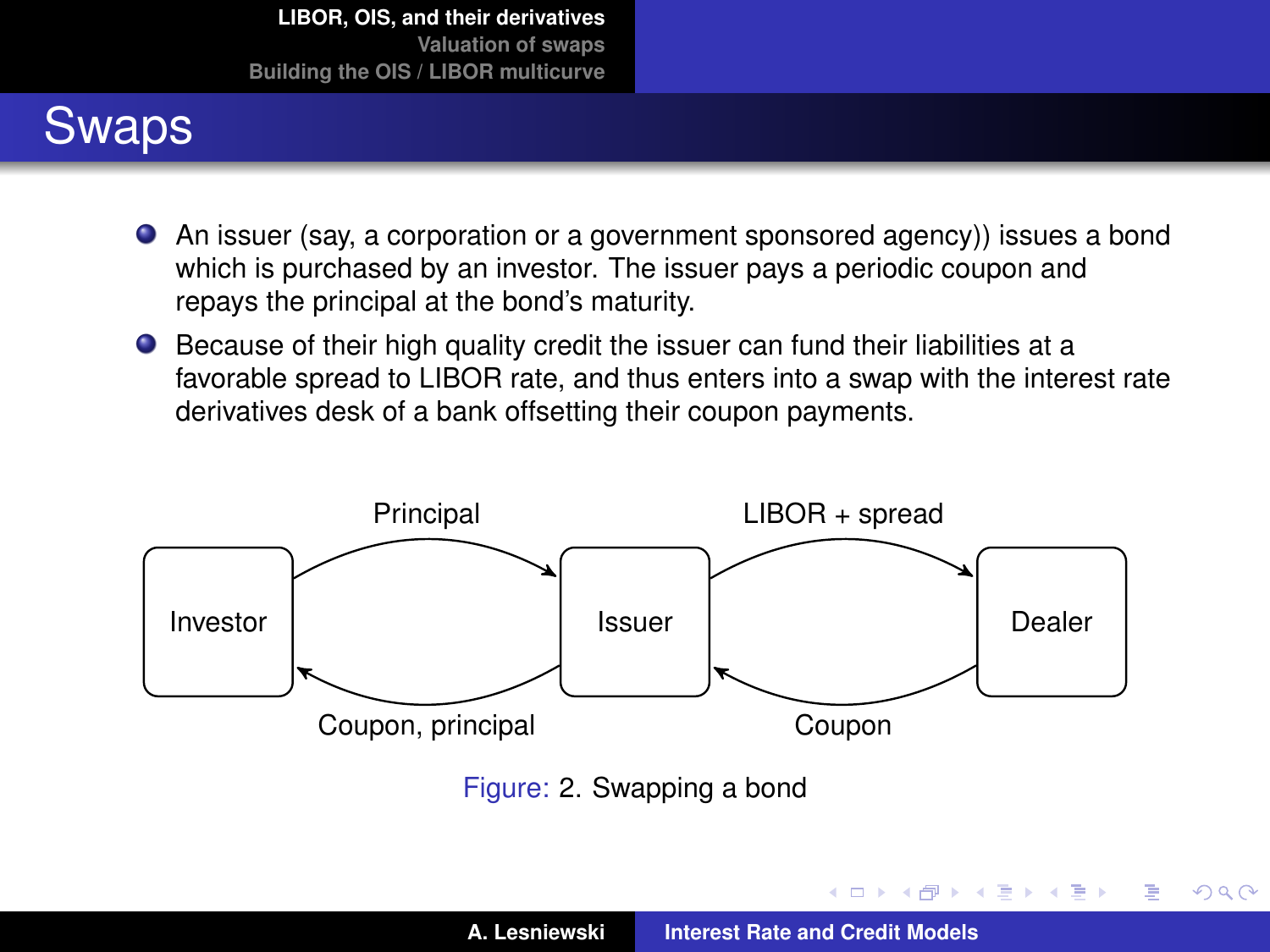**[LIBOR, OIS, and their derivatives](#page-2-0)**

**[Valuation of swaps](#page-33-0) [Building the OIS / LIBOR multicurve](#page-49-0)**



| <b>United States</b>                                                       |       | ы          | 98 Export       |                   | 99 Settings                                                                                                           |             |       |                      |             | <b>Interest Rate Swap Rates</b> |          |        |
|----------------------------------------------------------------------------|-------|------------|-----------------|-------------------|-----------------------------------------------------------------------------------------------------------------------|-------------|-------|----------------------|-------------|---------------------------------|----------|--------|
|                                                                            |       |            |                 |                   | <b>Date Range:</b>                                                                                                    | 12/30/2016  |       | 01/30/2017           |             | 1 Month                         |          | ٥      |
| 40 Semi Swaps                                                              |       |            | 40 Sprs to Gov. |                   | 42 Ann Swaps                                                                                                          | 43 Ann Sors |       | 44 OIS Swaps         |             | <b>49 CHE/LCH Sprs</b>          |          | ī<br>٠ |
| USD SemiAnnual 30/360 Swap Rates                                           |       |            |                 |                   |                                                                                                                       |             |       | <b>6 Avs. @ Now.</b> |             |                                 | PCS      | CMPN   |
| Tenor                                                                      | Bid   | <b>Ask</b> | Mid             | Change            | Today                                                                                                                 | #SD &/day   | Low   | Range                | <b>High</b> | Avg                             | $+/-BPS$ | KSD    |
| 111R                                                                       | 1.254 | /1.257     | 1.255           | .003              |                                                                                                                       | $-0.1$      | 1.184 | $-1$                 | .284        | 231                             | 2.6      | 1.0    |
| $21.2$ YR                                                                  | 1.507 | /1.508     | 1.508           | .006              |                                                                                                                       | $-0.2$      | 1.376 | --                   | .559        | 488                             | 2.1      | 0.8    |
| <b>JI 3 YR</b>                                                             | 1.714 | 1.715      | 1.715           | $\frac{008}{008}$ |                                                                                                                       | $-0.1$      | 1.610 |                      | 332         | 692                             | 2.3      | 0.7    |
| <b>414 YR</b>                                                              | 1.877 | 1.878      | 1.877           |                   |                                                                                                                       | $-0.2$      | 1,750 |                      | 946         | 846                             | 3.1      | 0.8    |
| $515$ YR                                                                   | 2,006 | 12.009     | 2,007           | .010              |                                                                                                                       | $-0.2$      | 1,829 |                      | 084         | 964                             | 44       | 1.0    |
| f1 6 YR                                                                    | 2.114 | 12.114     | 2.114           | .009              |                                                                                                                       | $-0.2$      | 1.927 |                      | 192         | 060                             | 5.4      | 1.1    |
| $11.7$ YR                                                                  | 2,203 | 12.203     | 2.203           | 007               |                                                                                                                       | $-0.1$      | 2.014 |                      | 281         | 140                             | 6.3      | 1.1    |
| <b>FI 8 YR</b>                                                             | 2.278 | 12.278     | 2,278           | .006              |                                                                                                                       | $-0.1$      | 2.077 |                      | 369         | 208                             | 7.0      | 1.2    |
| 51 9 YR                                                                    | 2.340 | 12.341     | 2.341           | 004<br>.003       |                                                                                                                       | $-0.1$      | 2.130 |                      | 416         | 264                             | 7.7      | 1.2    |
| 31 10 YR                                                                   | 2.393 | 1.2.394    | 2.394           |                   |                                                                                                                       | 0.0         | 2.173 |                      | 478         | 312                             | 8.3      | 1.3    |
| 111 15 VR                                                                  | 2.564 | 12.565     | 2.564           | 1004              |                                                                                                                       | 0.1         | 2.324 |                      | 650         | 465                             | 10.0     | 1.5    |
| 121 20 VR                                                                  | 2.636 | 12.639     | 2,638           | .009              |                                                                                                                       | 0.1         | 2.383 |                      | .721        | 530                             | 10.9     | 1.5    |
| 131 25 VR                                                                  | 2,662 | 12.664     | 2,663           | .011              |                                                                                                                       | 0.2         | 2,406 |                      | .724        | 550                             | 11.4     | 1.6    |
| 141 30 VR                                                                  | 2.670 | 12.671     | 2.670           | .012              |                                                                                                                       | 0.2         | 2,410 |                      | .730        | <b>SSS</b>                      | 11.6     | 1.6    |
|                                                                            |       |            |                 |                   |                                                                                                                       |             |       |                      |             |                                 |          |        |
| Executable quotes for Fixed Income Electronic Trading are in white tenors. |       |            |                 |                   | Australia 61 2 9777 8600 Brazil 5511 2395 9000 Europe 44 20 7330 7500 Germany 49 69 9204 1210 Home Kome 852 2977 6000 |             |       |                      |             |                                 |          |        |

<span id="page-22-0"></span>Figure: [3.](#page-22-0) IBloomberg snapshot of the swap market

イロメ イ部メ イヨメ イヨメー

重

 $298$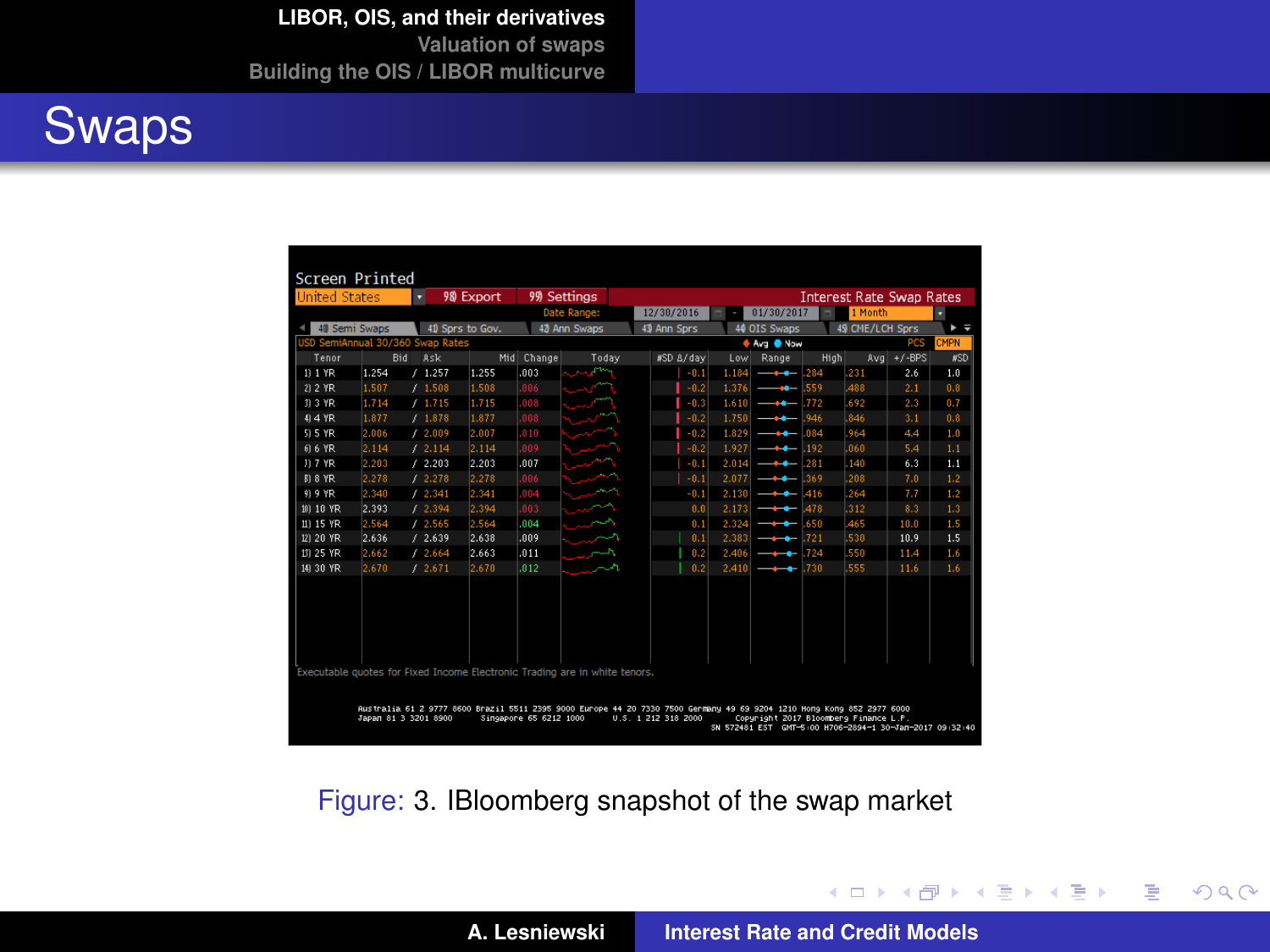# OIS

- In the wake of the 2008 credit crunch, LIBOR's credibility as a funding rate was put to question.
- Part of the issue is the *de facto* absence of the interbank unsecured lending market which raises doubts over the validity of the quotes submitted by the participating banks to the BBA.
- As a result, rates referred to as the OIS rates, linked to the overnight rate controlled by the local (to the currency) central bank became increasingly important as benchmark funding rates. OIS is the acronym for *overnight indexed swap*.
- An overnight indexed swap is a fixed for floating interest rate swap where the floating rate is based on a short term (overnight), daily compounded (rather quarterly, as in a LIBOR swap) interest rate.
- By default, both the fixed and floating legs accrue based on the act/360 basis. OIS swaps tend to be of short maturity, ranging from a few days to five years.

(ロトス個) (運) (運)

<span id="page-23-0"></span> $QQ$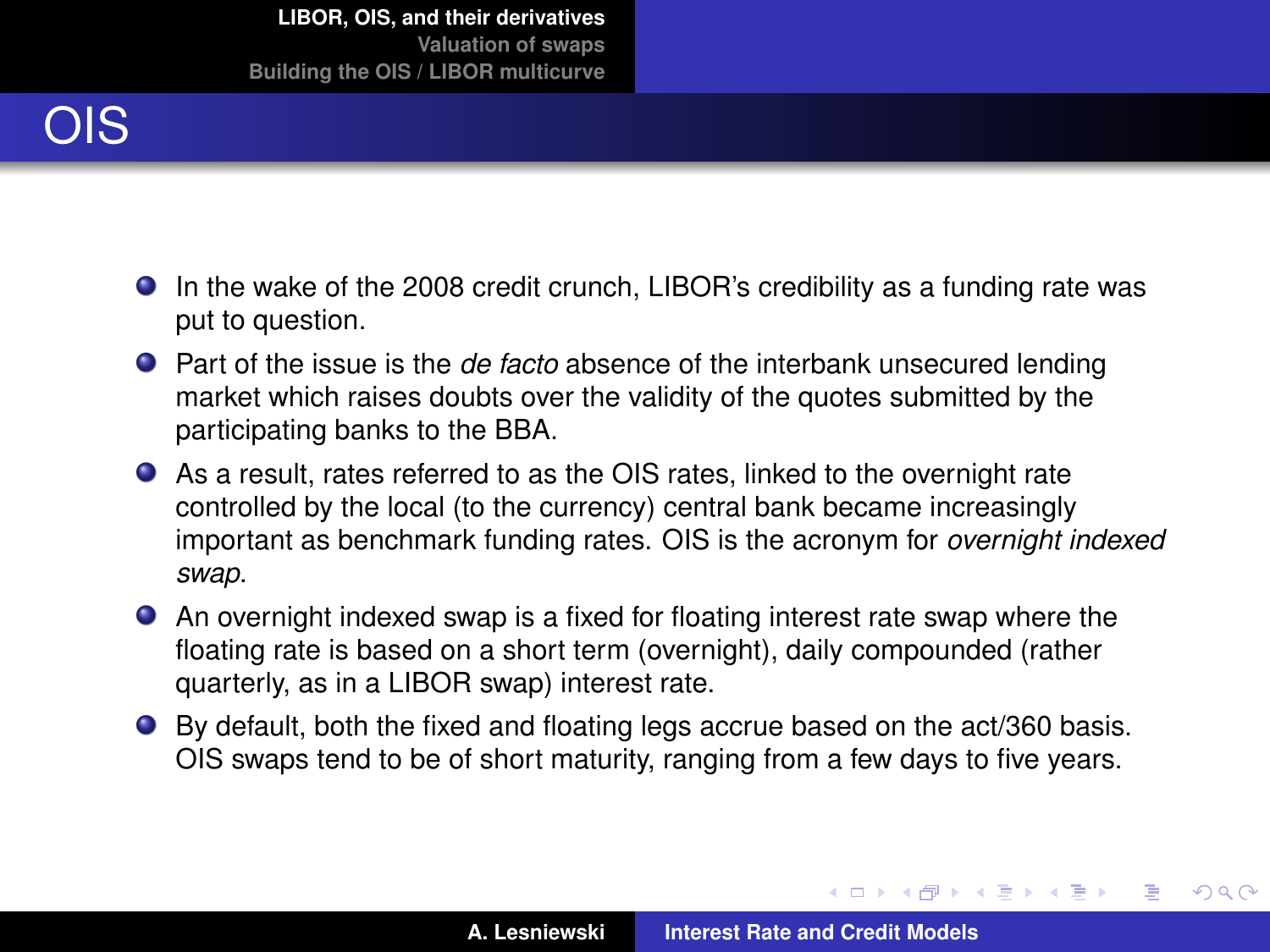

- In the USD market, OIS rates are calculated by reference to daily *fed funds effective rate*. The economic significance of that rate is as follows.
- Under the US law, banks are required to maintain certain minimum levels of reserves, either in the form of reserves with the Fed or as vault cash. The level of reserves depends on the outstanding assets and liabilities of a bank, and is verified at the end of each business day.
- If the banks's reserve falls s below the mandated minimum, it must borrow funds in order to remain compliant with the regulations. The bank can borrow from another bank that happens to have an excess reserve, or directly from the Fed itself (at the "discount window").
- The interest rate that the borrowing bank pays to the lending bank is negotiated between them, and the weighted average of the interest rates on all such transactions<sup>3</sup> on a given day is the fed funds effective rate for that day.

<span id="page-24-0"></span> $298$ 

<sup>3</sup> The (non-negotiated) rate at which banks borrow directly from the Fed is not inc[lud](#page-23-0)[ed](#page-24-0) [in](#page-25-0) [th](#page-1-0)[is](#page-2-0) [c](#page-32-0)[alc](#page-33-0)[ul](#page-1-0)[at](#page-2-0)[io](#page-32-0)[n.](#page-33-0) [Thi](#page-0-0)[s](#page-69-0) rate is referred to as the discount rate, and it is typically higher than the fed fu[nds](#page-23-0) r[ate.](#page-25-0)  $\Box$ Þ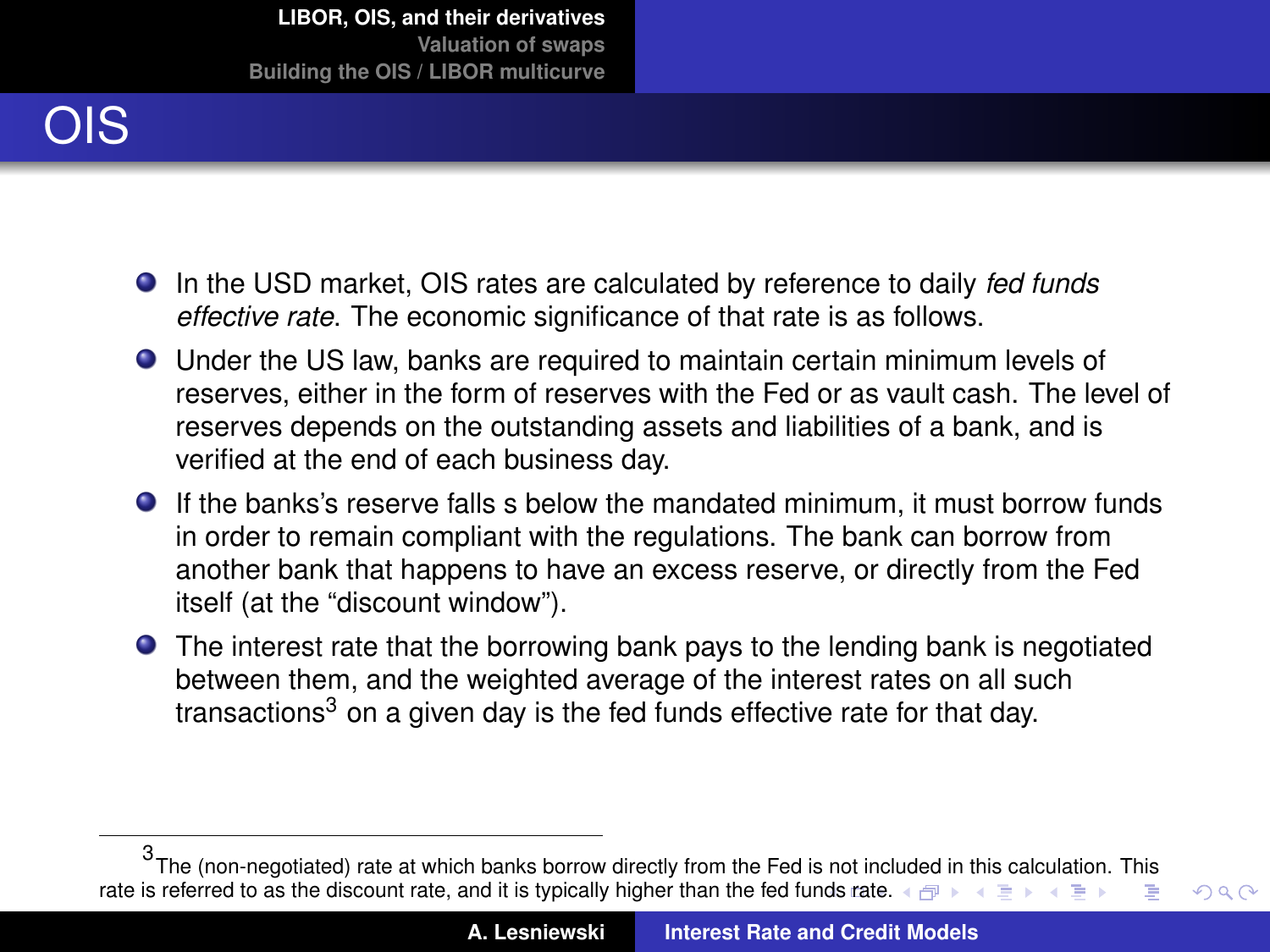

- This "fixing" is published the following day between 7 and 8 am. Unlike LIBOR, which is the result of a poll taken among participating banks, the fed funds effective rate is a trading rate, and is thus regarded a more reliable barometer of the current cost of funds.
- The fed funds effective rate is to a large degree controlled by the Federal Reserve Bank which periodically sets a target for its level. In the periods of monetary *easing*, the target fed funds rate is lowered, while in the periods of *tightening*, it is raised.
- Typically, the changes in the target rate are announced after the monthly FOMC meetings, although, historically, unscheduled changes have also been announced.
- The Fed enforces its targets through open market operations at the Domestic Trading Desk at the Federal Reserve Bank of New York.

イロト イ押 トイラ トイラト

<span id="page-25-0"></span> $QQ$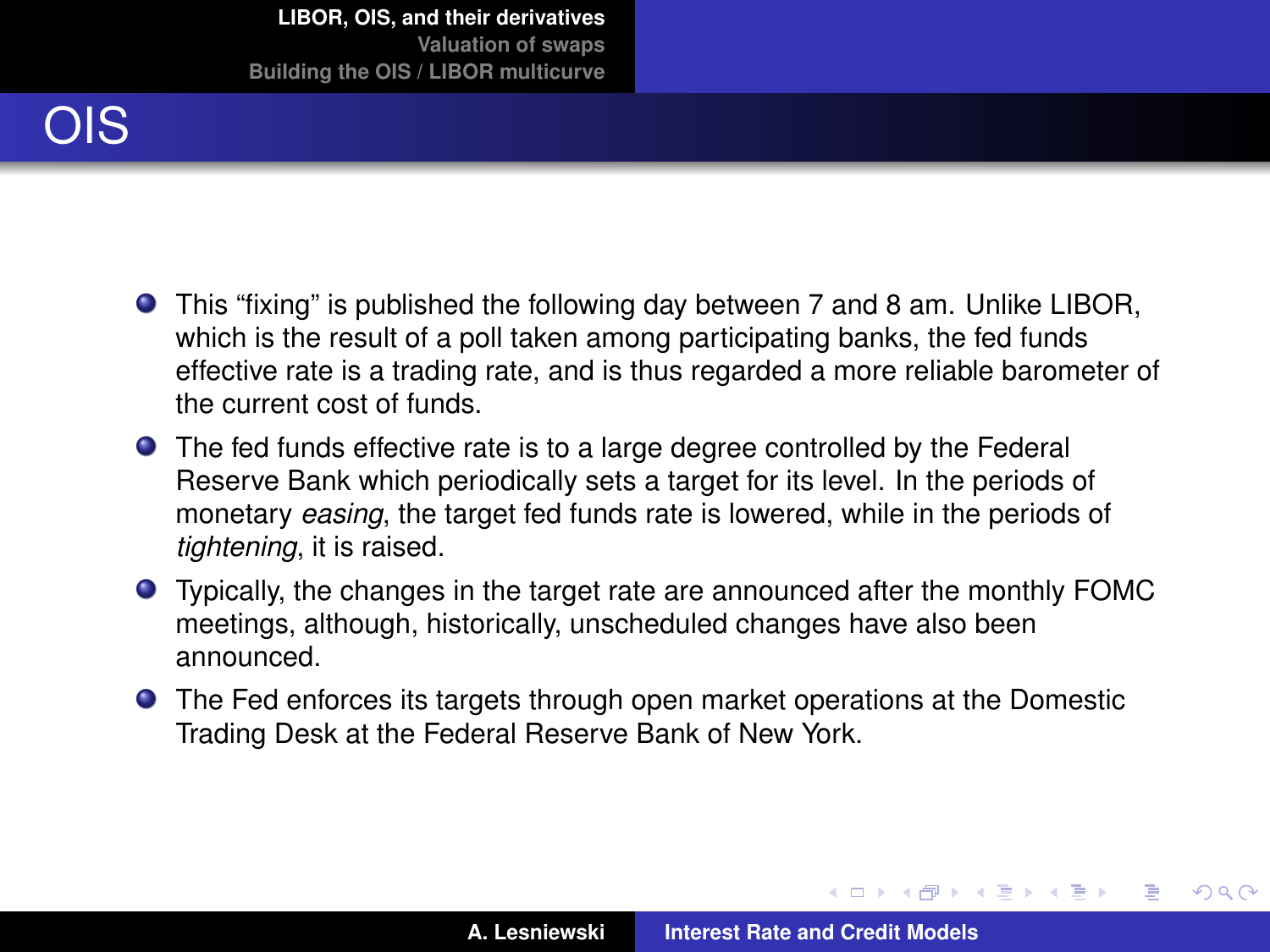

- OIS rates in other currencies are referenced by the corresponding overnight rates:
	- (i) In the euro zone, the relevant short rate is EONIA (which stands for *euro overnight index average*). The banks contributing to EONIA are the same as the panel banks contributing to EURIBOR.
	- (ii) SONIA is the acronym for *sterling overnight index average*, the reference rate for overnight unsecured transactions in the sterling market.
	- (iii) SARON (the acronym for *Swiss average rate overnight*) is an overnight interest rates average referencing the Swiss franc interbank repo market.

4 包 )

 $\mathcal{A} \oplus \mathcal{B} \rightarrow \mathcal{A} \oplus \mathcal{B}$ 

 $QQ$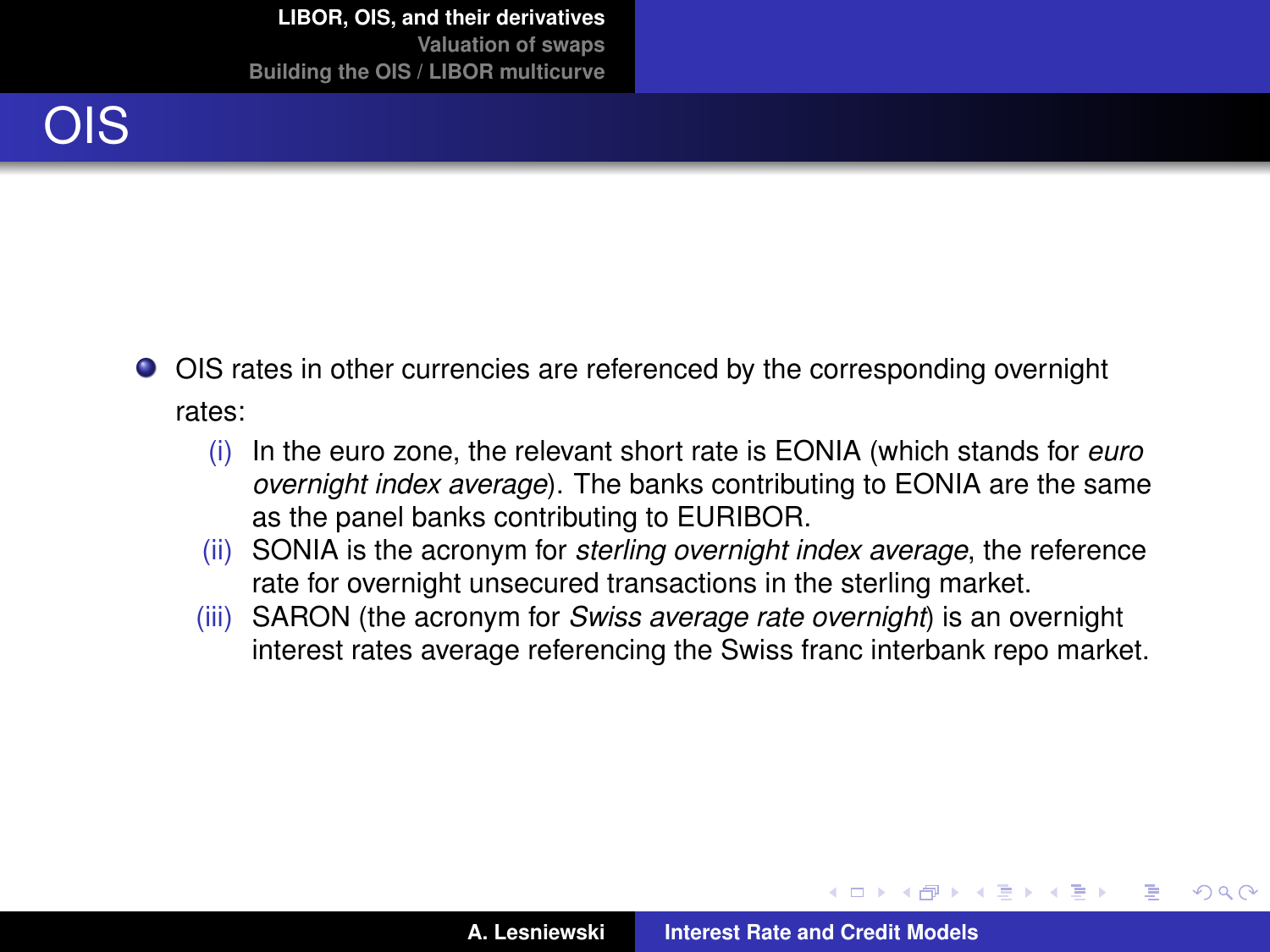## LIBOR/OIS basis swaps

- The *LIBOR / OIS spread*, defined as the difference between the 3 month LIBOR and 3 month OIS rates, is regarded an important indicator of stress in the capital markets.
- A wider spread is an indication of a decreased willingness to lend by major banks, while a tighter spread indicates easier availability of credit. The LIBOR / OIS spread is thus a barometer of market participants' view of the credit worthiness of other financial institutions and the general availability of funds for lending purposes.
- The LIBOR / OIS spread has been historically hovering around 10 basis points. However, at times of elevated credit stress, the basis between LIBOR and OIS can be quite volatile.
- **In the midst of the financial crisis that started in 2007, the spread between** LIBOR and OIS was wildly volatile and peeked at an all-time high of 364 basis points in October 2008, indicating a severe credit crunch. Since that time the spread has declined substantially, dropping below 100 basis points in January 2009 and returning to the usual 10-15 basis points by September 2009.
- During the euro crisis, the LIBOR / OIS spread widened again, reaching in December 2011 the levels of 40-60 basis points. It is currently (January 2017) around 35 bp.

(ロトス個) (運) (運)

 $2Q$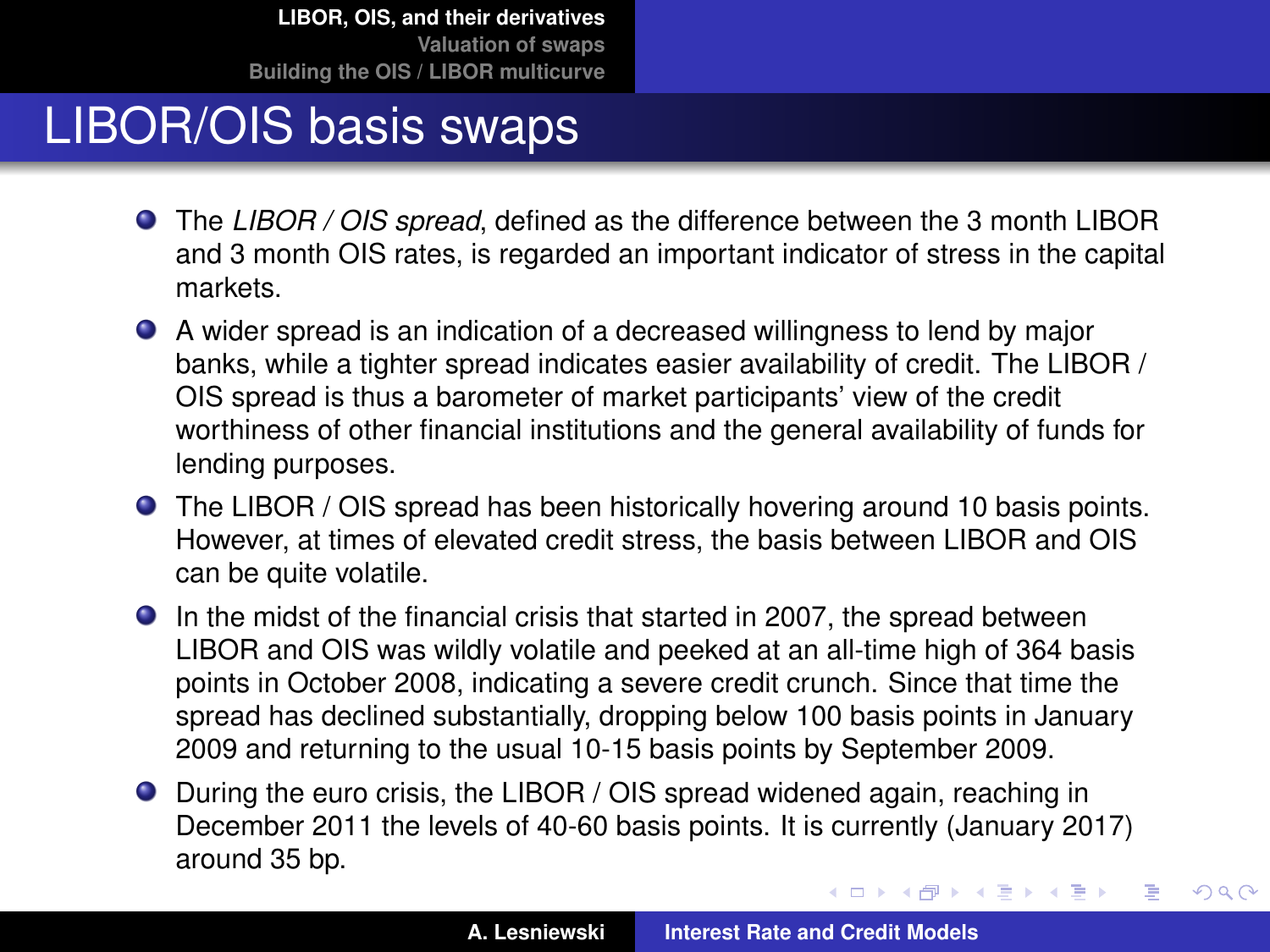### LIBOR/OIS basis swaps

- Market participants can implement their views on the future LIBOR / OIS spread through the *LIBOR / OIS basis swap* market.
- A LIBOR / OIS basis swap is a floating for floating swap, in which one counterparty pays the current fixing of 3 month LIBOR, while the other counterparty pays the 3 month OIS rate plus a fixed spread (say, 20 basis points).
- Both legs accrue on the act/360 basis, and the interest payments are netted.
- Table [1](#page-29-0) below contains a snapshot of the LIBOR / OIS basis market. Note that the term structure of the LIBOR / OIS basis is downward sloping, as is typically the case.

 $\overline{AB}$   $\rightarrow$   $\overline{AB}$   $\rightarrow$   $\overline{AB}$   $\rightarrow$ 

 $2Q$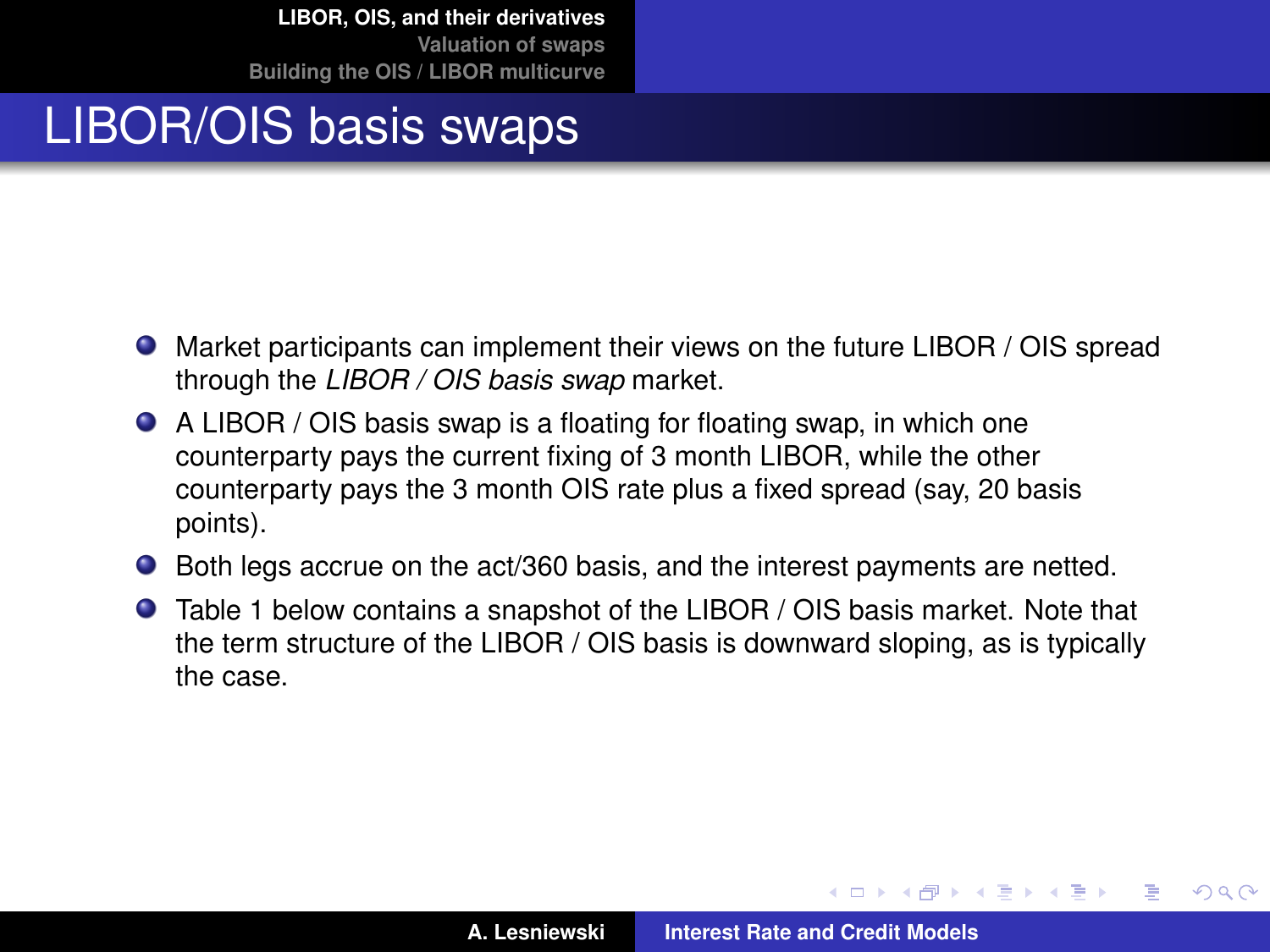**[LIBOR, OIS, and their derivatives](#page-2-0)**

**[Valuation of swaps](#page-33-0) [Building the OIS / LIBOR multicurve](#page-49-0)**

#### LIBOR/OIS basis swaps

| Term | Spread (bp) |
|------|-------------|
| ЗM   | 45.88       |
| 6M   | 49.25       |
| 9M   | 51.13       |
| 1Υ   | 52.50       |
| 18M  | 53.50       |
| 2Y   | 53.00       |
| 3Y   | 51.63       |
| 4Υ   | 49.25       |
| 5Υ   | 46.25       |
| 7Y   | 41.38       |
| 10Y  | 34.50       |
| 12Y  | 31.75       |
| 15Y  | 28.88       |
| 20Y  | 25.50       |
| 25Y  | 23.38       |
| 30Y  | 21.88       |

<span id="page-29-0"></span>Table: [1.](#page-29-0) Snapshot of the LIBOR / OIS basis swap market

イロメ イ団メ イヨメ イヨメー

重

 $298$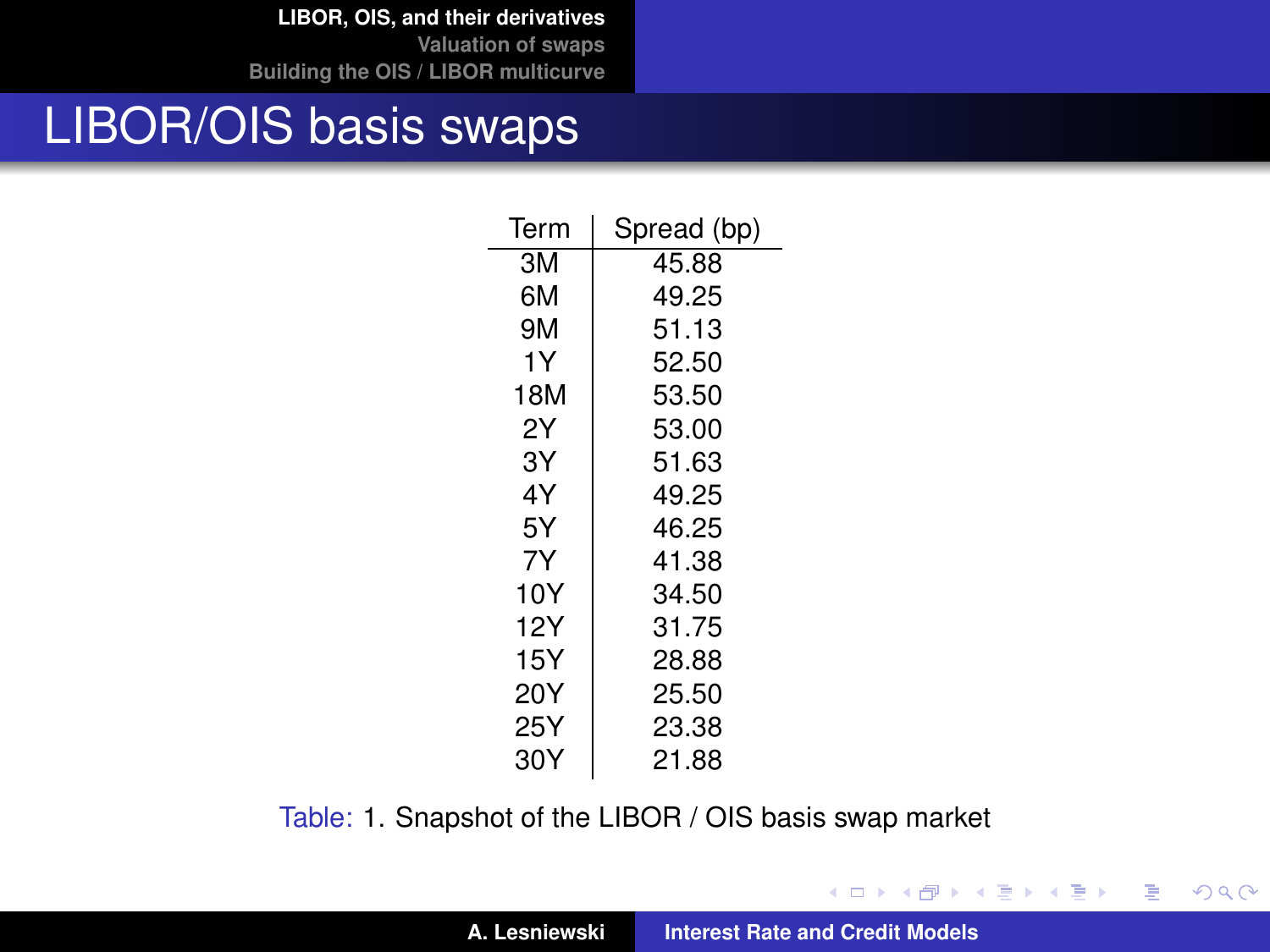

- Alternatives to LIBOR, other than the fed funds effective rate, have been proposed.
- Currently, the preferred rate is the *Secured Overnight Financing Rate* (SOFR), and it is expected that within the next few years it will replace LIBOR as the benchmark interest rate.
- SOFR is based on the volume weighted average of the Treasury repo rate, the rate on overnight loans collateralized by US Government Treasuries.
- SOFR fixings are published at approximately 8:00 a.m. EST each business day by the US Federal Reserve Bank of New York on its website <https://apps.newyorkfed.org/markets/autorates/sofr>.

 $\left\{ \begin{array}{ccc} 1 & 0 & 0 \\ 0 & 1 & 0 \end{array} \right.$ 

<span id="page-30-0"></span> $QQ$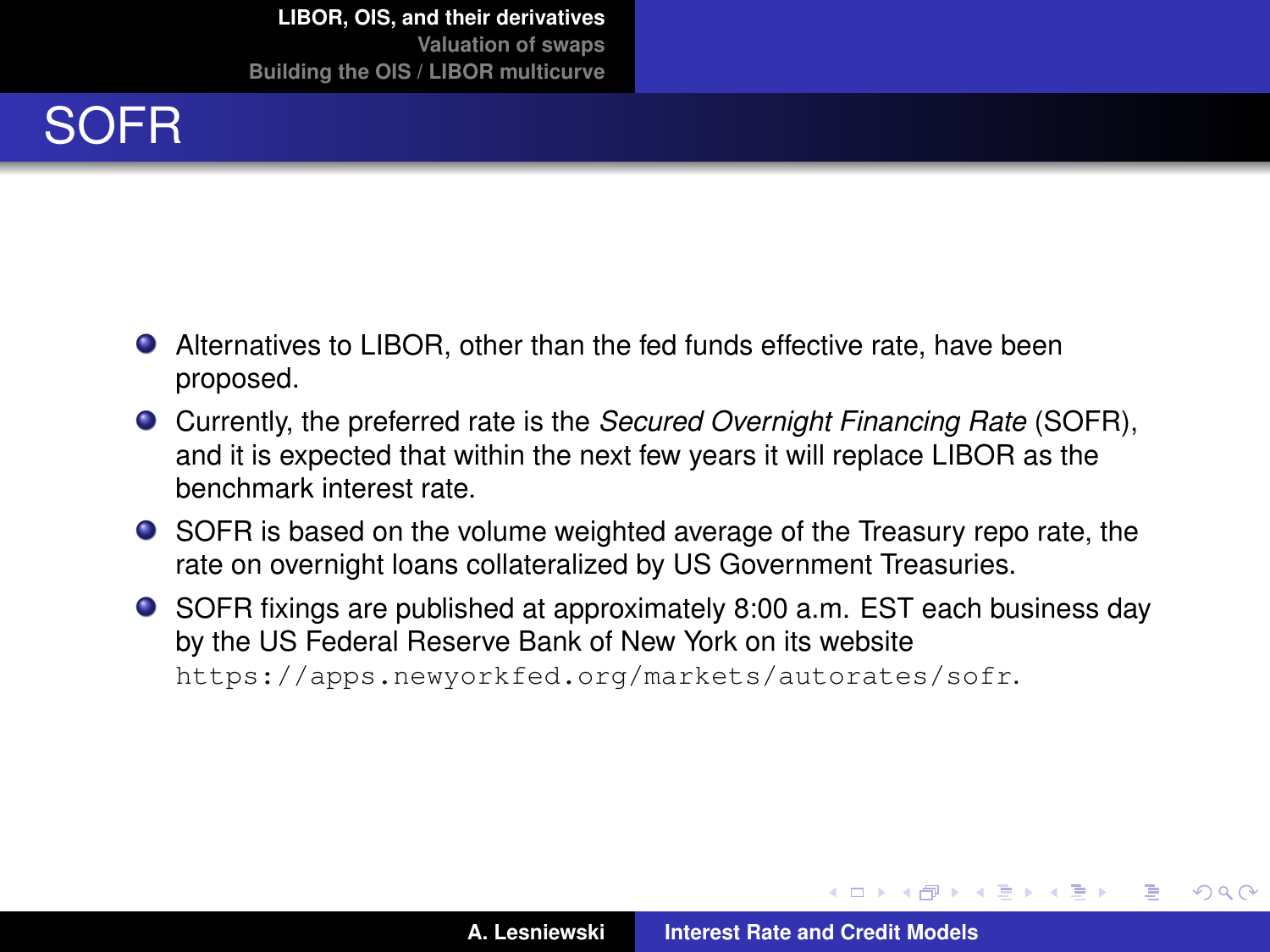## Fed Fund futures

- There is an active futures market operated by the Merc, similar to the Eurodollar futures market, where the underlying rate is the fed funds effective rate rather than LIBOR.
- There are 36 monthly futures contracts listed, three years out, and they cash settle at the end of the corresponding calendar month. Each contract assumes the notional principal of \$5,000,000.
- Because the daily fixings of the fed funds effective rate tend to be more volatile than those of LIBOR<sup>4</sup>, the settlement value of each contract is the monthly arithmetic average of the daily fixings (with the Friday fixings counting for the following weekend values), rather than the fixing of the rate on the settlement day.
- The first 12 of the the contracts are the most liquid, and Figure [4](#page-32-1) below is a snapshot of the fed funds futures.

<span id="page-31-0"></span> $QQ$ 

<sup>4</sup> This has definitely not been the case recently, especially after the Fed p[ledg](#page-30-0)[ed i](#page-32-0)[n](#page-30-0) [Aug](#page-31-0)[us](#page-32-0)[t 2](#page-1-0)[0](#page-2-0)[11](#page-32-0) [t](#page-33-0)[o k](#page-1-0)[e](#page-2-0)[ep](#page-32-0) [r](#page-33-0)[ates](#page-0-0) low for two years and up until now continues to be "patient".  $\left\{ \begin{array}{ccc} 1 & 0 & 0 \\ 0 & 1 & 0 \end{array} \right.$ Þ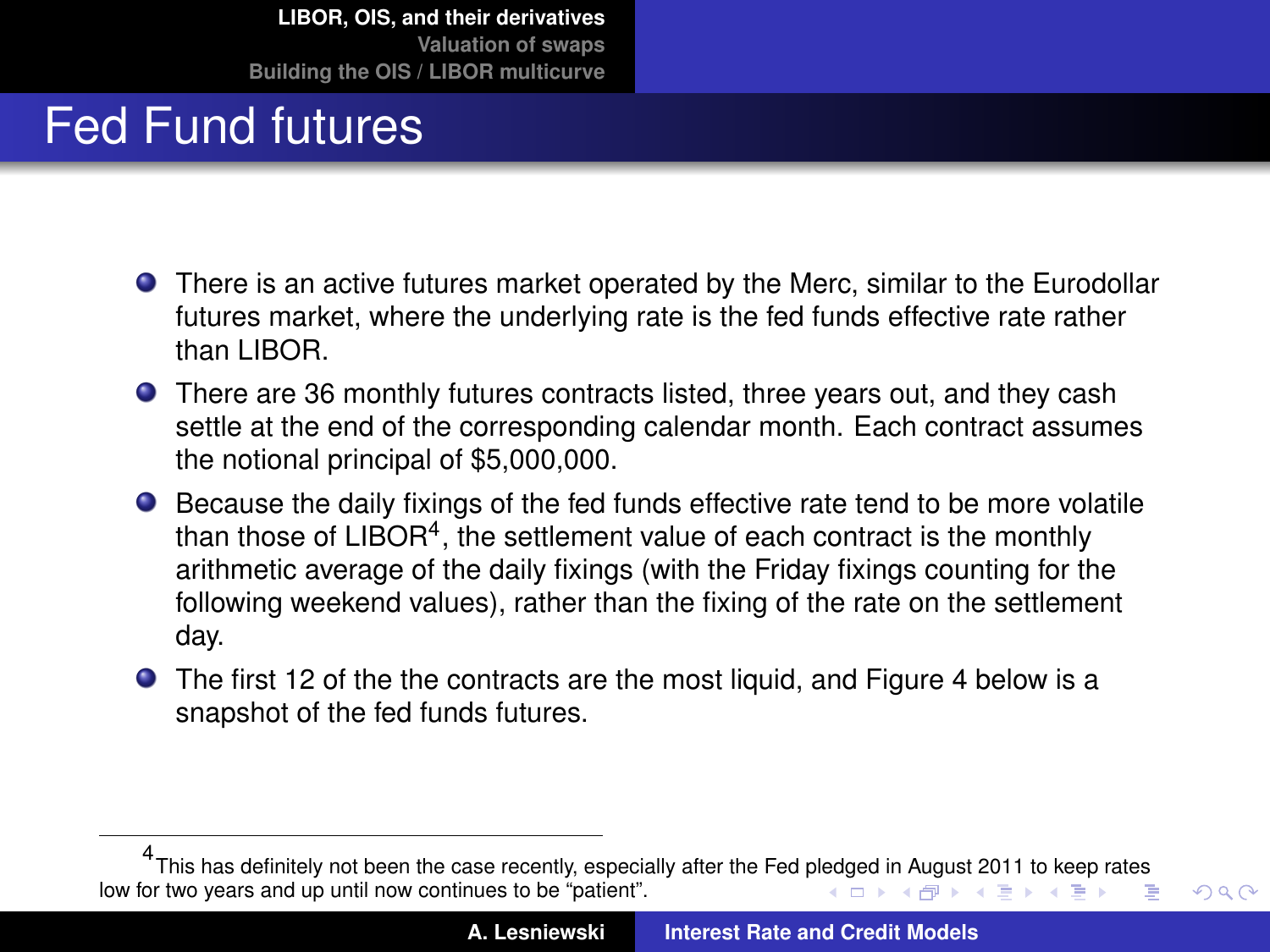**[LIBOR, OIS, and their derivatives](#page-2-0)**

**[Valuation of swaps](#page-33-0) [Building the OIS / LIBOR multicurve](#page-49-0)**

### Fed Fund futures

| COMB Comdty<br><b>FF17</b>  | 1) Actions                        |                        | 2 Settings |                      |             |                    | <b>Futures Contract Table</b> |              |
|-----------------------------|-----------------------------------|------------------------|------------|----------------------|-------------|--------------------|-------------------------------|--------------|
| FED FUND SODAY              |                                   | As of                  | 01/30/17   | п                    | COMB        |                    | · First Lea                   | RU           |
| 71 CBT I CEM »<br>Contracts | 36                                | <b>Ragr Vol.</b>       | 105,658    | <b>Roor Open Int</b> |             | 1,168,743          | Length                        | In           |
| 9 Soreads<br>Futures        | <b><i><u>A</u></i></b> Strategies |                        |            |                      |             |                    |                               |              |
| - Daily<br>Intraday<br>۵    |                                   |                        |            | Il Curve   CCRV ×    |             |                    |                               |              |
| FFJ7 COMB Comdty 99.29      |                                   |                        | $-00.20$   |                      |             |                    |                               | Current Day  |
| N VV                        |                                   |                        | $-99.28$   |                      |             |                    | <b>ED Prev Day</b>            | $-000$       |
|                             |                                   |                        | $-00.27$   |                      |             |                    |                               | es sn        |
| <b>200-00</b><br>on on      | 00:00                             | 08:00                  |            |                      |             |                    |                               | <b>08.00</b> |
| 27.3an 2017                 | 30 Jan 2017                       |                        |            |                      | <b>OVER</b> | J <sub>0</sub> 118 | Apr <sub>19</sub>             |              |
| Ouoted Val<br>day           | <b>n</b> Rate                     | <b>91 Color Legend</b> |            |                      |             |                    |                               |              |
| Description                 | Last                              | Cho Settle             | Time       | Bid                  | 35k         | <b>Onen Int</b>    | <b>Volume</b>                 | Vest Settle  |
| di 28617                    |                                   | 62.                    | 12.39      | 3550                 | 16475       | 182104             | 323                           | 16507        |
| 23 Feb 17                   | .6575                             | $-0.025$               | 11:41      | 16600                | .6575       | 89001              | 4095                          | .6600        |
| 23 Mar 17                   | .690                              | $-0.005$               | 11:22      | .690                 | .685        | 81642              | 12885                         | .695         |
| 30 Apr17                    | .710                              | $-.010$                | 11:04      | .710                 | .705        | 292603             | 21806                         | .720         |
| 21 May 17                   | .255                              | $-0.20$                | 11:41      | 360                  | .755        | 151661             | 14038                         | .275         |
| 36) Jun 17                  | .825                              | $-.020$                | 11:20      | .825                 | .820        | 30769              | 2601                          | .845         |
| $21$ Jul 17                 | 375                               | $-0.025$               | 11:41      | .880                 | .875        | 69199              | 704                           | .900         |
| 39 Aug 17                   | .910                              | $-.025$                | 11:37      | .915                 | .910        | 50055              | 7204                          | .935         |
| 20 Sep 17                   | .940                              | $-0.20$                | 11:40      | 945                  | ,935        | 13133              | 2835                          | .960         |
| 30 Oct17                    | 995                               | $-0.25$                | 11:40      | 1.000                | .995        | 34054              | 5940                          | 1.020        |
| 31 Nov 17                   | 1.030                             | $-.030$                | 11:37      | 1.035                | 1.030       | 3948               | 3725                          | 1.060        |
| 33 Dec 17                   | 1.095                             | $-.025$                | 11:28      | 1.100                | 1.095       | 25721              | 8583                          | 1.120        |
| 第1 Jan 18                   | 1.150                             | $-0.25$                | 11:38      | 1.155                | 1.150       | 67960              | 7293                          | 1.175        |
| 別<br>Feb 11                 | 1.170                             | $-0.25$                | 11:34      | 1.175                | 1.170       | 28694              | 3360                          | 1.195        |

<span id="page-32-1"></span>Figure: [4.](#page-32-1) IBloomberg snapshot of the Fed Fund futures market

イロメ イ部メ イ君メ イ君メー

重

<span id="page-32-0"></span> $298$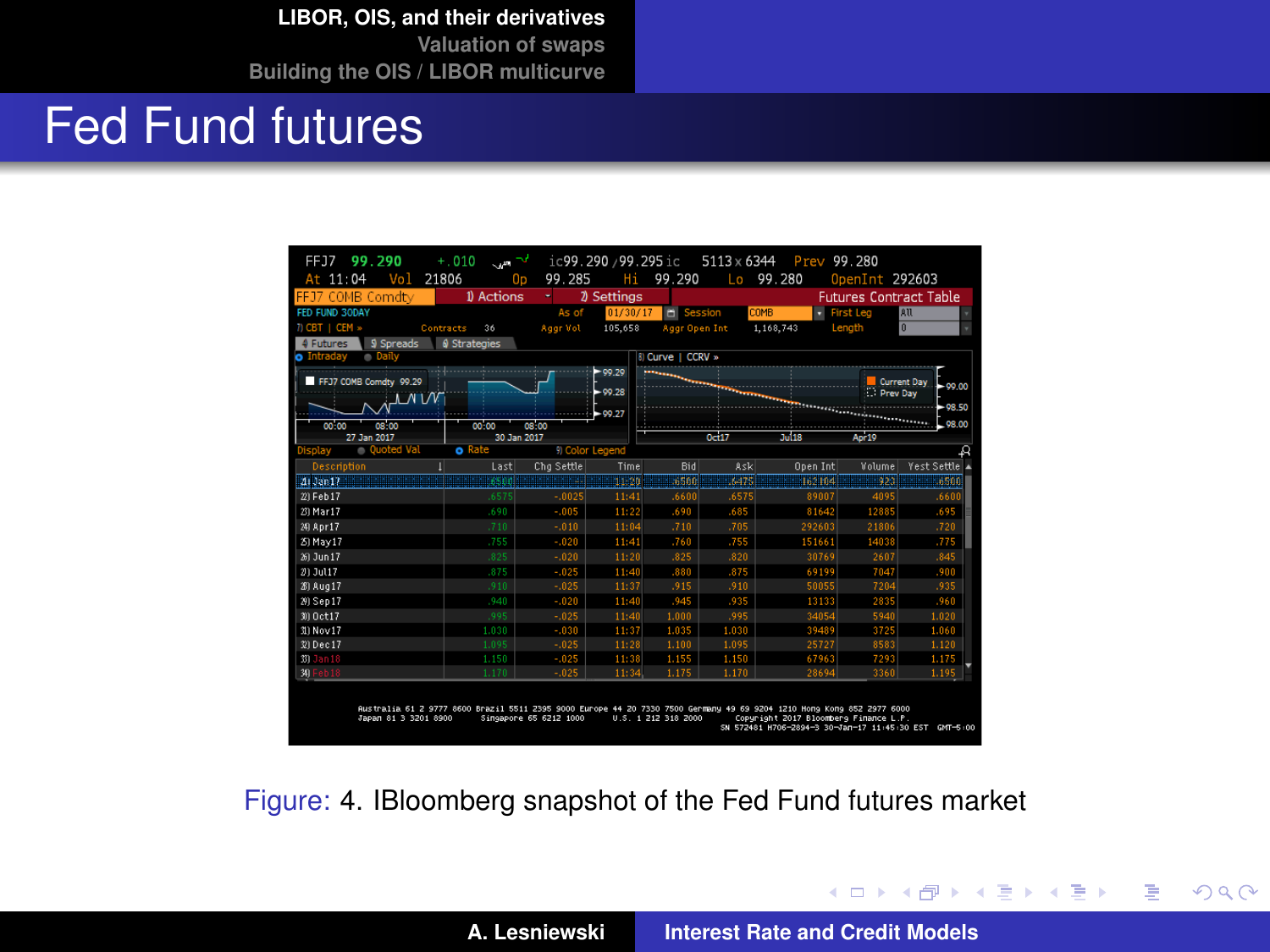## Multicurve paradigm

- We now turn to the problem of the valuation of non-contingent (but not necessarily known) future cash flows. The building blocks required are:
	- (i) *Discount factors*, which allow one to calculate present value of cash received in the future.
	- (ii) *Forward rates*, which allow one to make assumptions as to the future levels of interest rates.
- Until 2008, it was common practice to use LIBOR as both the discount rate, i.e. the interest rate used for calculating the discount factors, as well as the index rate, i.e. the rate used as the forward rate.
- Since then, in the wake of the financial crisis, the industry has been steadily moving away from this practice, and adopted the *multicurve* paradigm to swap valuation.
- Since OIS is a better indicator of the costs of funding, it is used for discounting, while LIBOR is the index rate. It remains to be seen whether the fed funds effective rate will retain this role in the USD market.

(ロトス個) (運) (運)

<span id="page-33-0"></span> $QQ$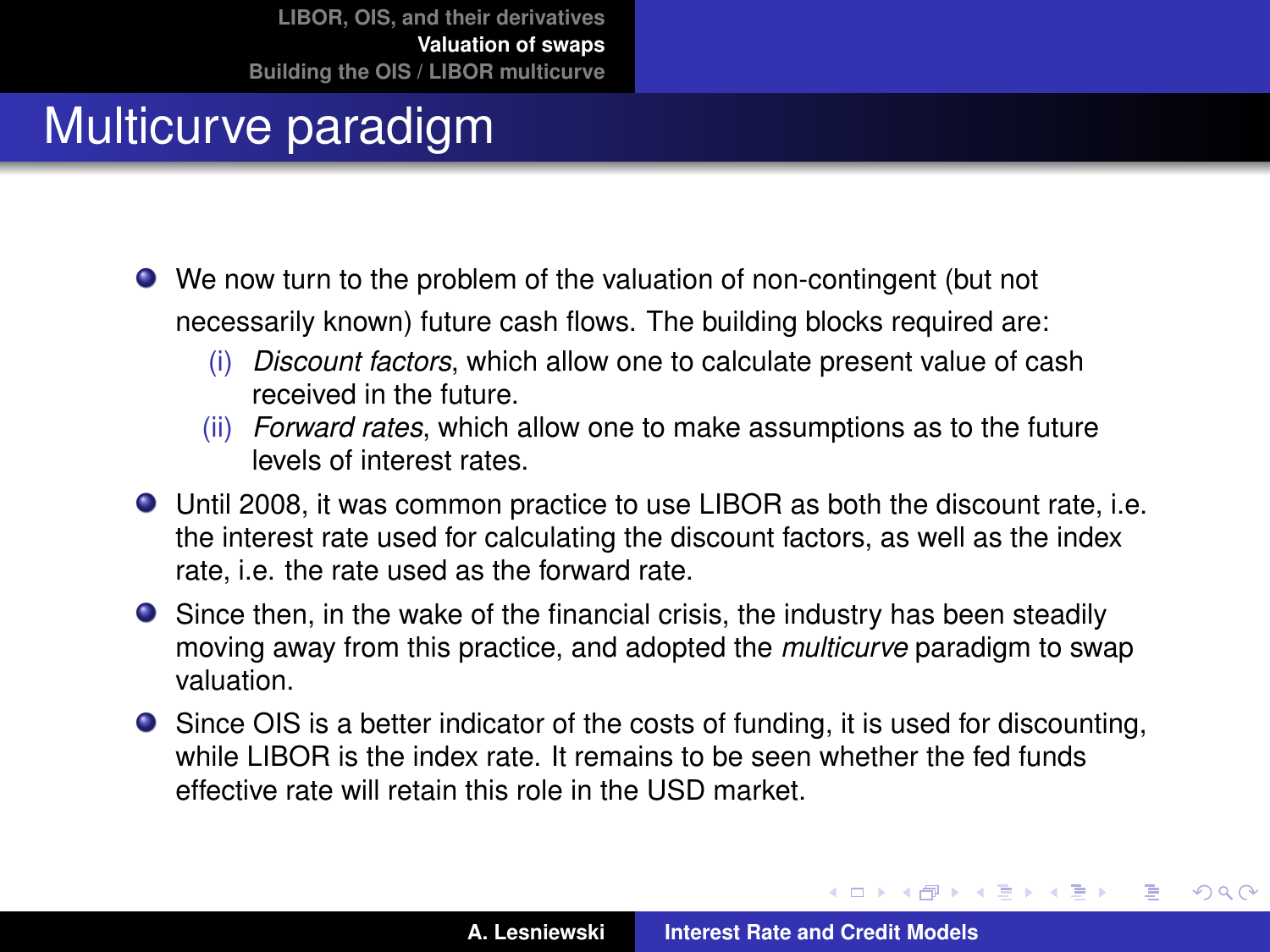## Zero coupon bonds

- A *zero coupon bond* (or *discount bond*) is a cash instrument which pays a predefined principal amount, say \$1, at a specified future date.
- More precisely, a zero coupon bond is characterized by two dates, the settlement date *S* which marks the start of the accrual period, and the maturity date *T* > *S* on which the payment is made.
- Its value at settlement is thus the present value (abbreviated PV) of \$1 guaranteed to be paid at time *T*.
- $\bullet$  In practice we are interested in the value  $P(t, S, T)$  of the forward zero coupon bond for any *valuation date t* ≤ *S*. It is thus the time *t* value of zero coupon bond (whose face value is \$1) which settles on the date *S* years from now and matures in *T* years.
- The forward zero coupon bond *P* (*t*, *S*, *T*) is also called the (forward) *discount factor*.

イロメ イ部メ イ君メ イ君メー

 $2Q$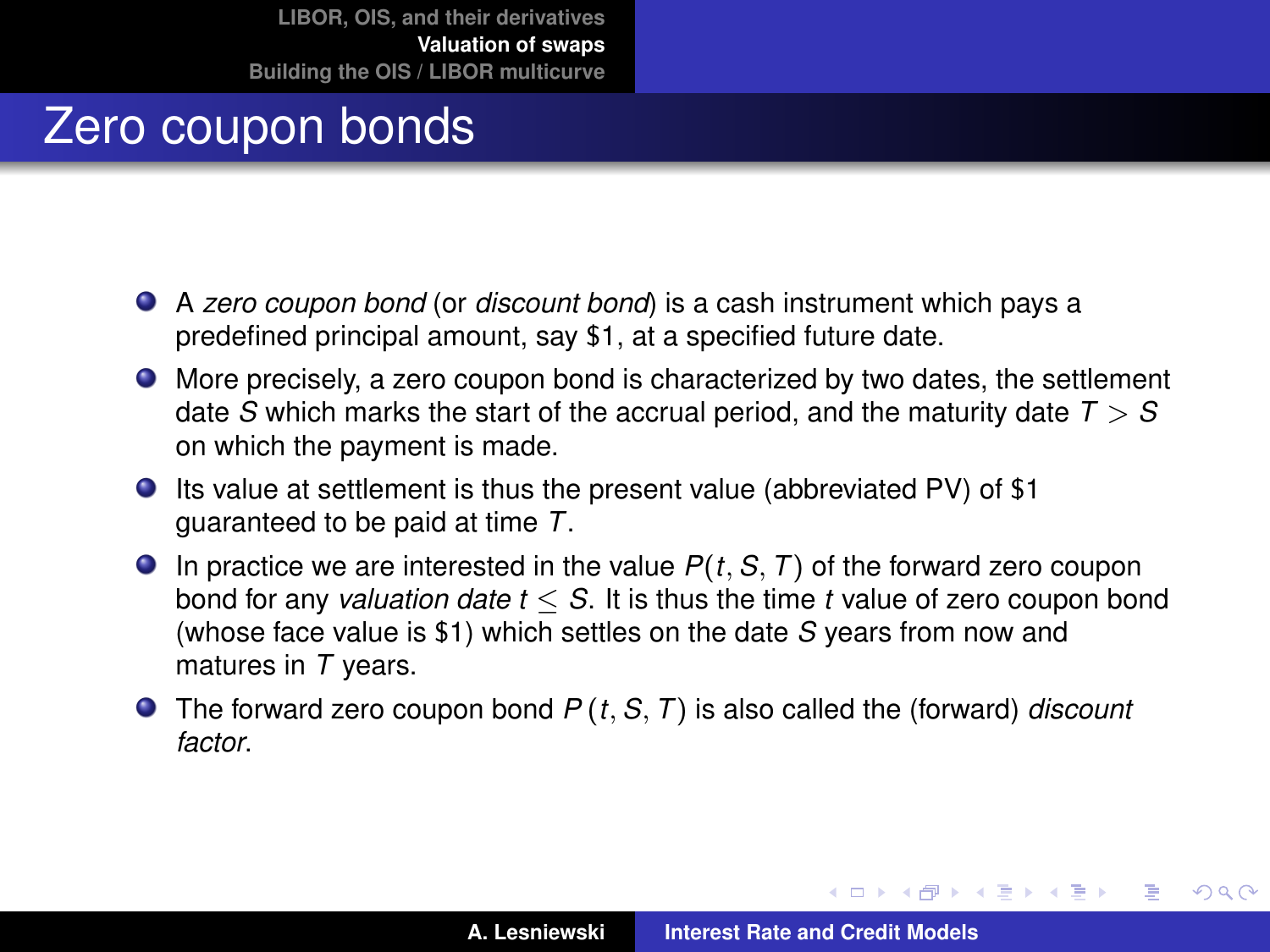## Zero coupon bonds

- We note the following two important facts about zero coupon bonds. For all valuation dates *t*:
	- (i) The value of a dollar in the future is less than the its value now, i.e.

$$
P(t, S, T) < 1.
$$

In other words, we assume a world in which one collects (rather than pay) interest on a deposit.

(ii) As the maturity of the contract increases, its value decreases,

$$
\frac{\partial P(t, S, T)}{\partial T} < 0.
$$

**•** Throughout this course we will be assuming that the zero coupon bond prices satisfy these properties.

イロメ イ部メ イ君メ イ君メー

 $2Q$ 

重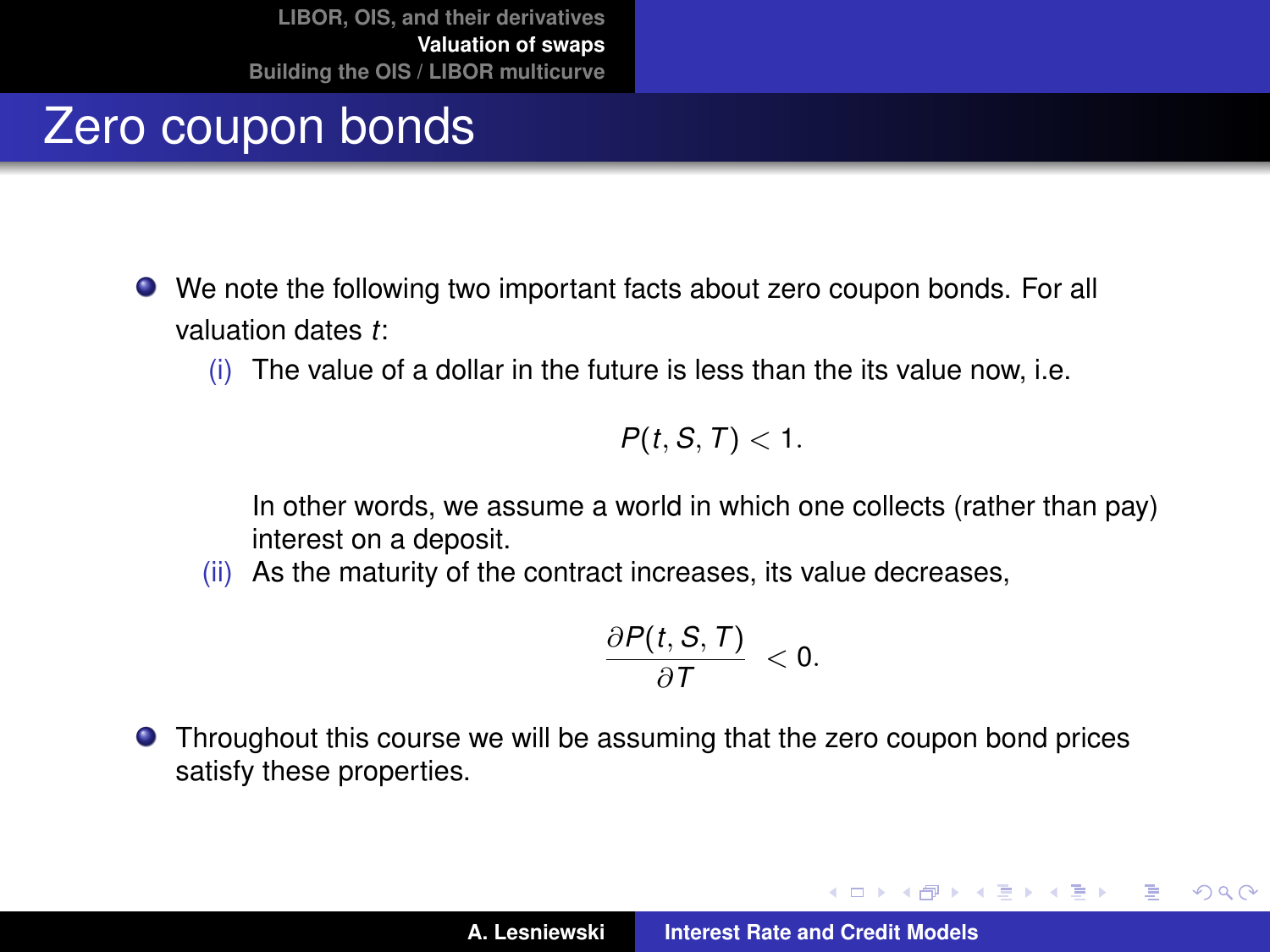### Zero coupon bonds

- It is worth noting, however, that in distressed market conditions, these properties are known to have been violated.
- **O** For example:
	- (i) During the month of August of 2011, the 1 month and 3 month US Treasury bills traded above par.
	- (ii) The European Central Bank and Swiss National Bank have set the targets of some of their rates negative.

(ロトス個) (運) (運)

 $2Q$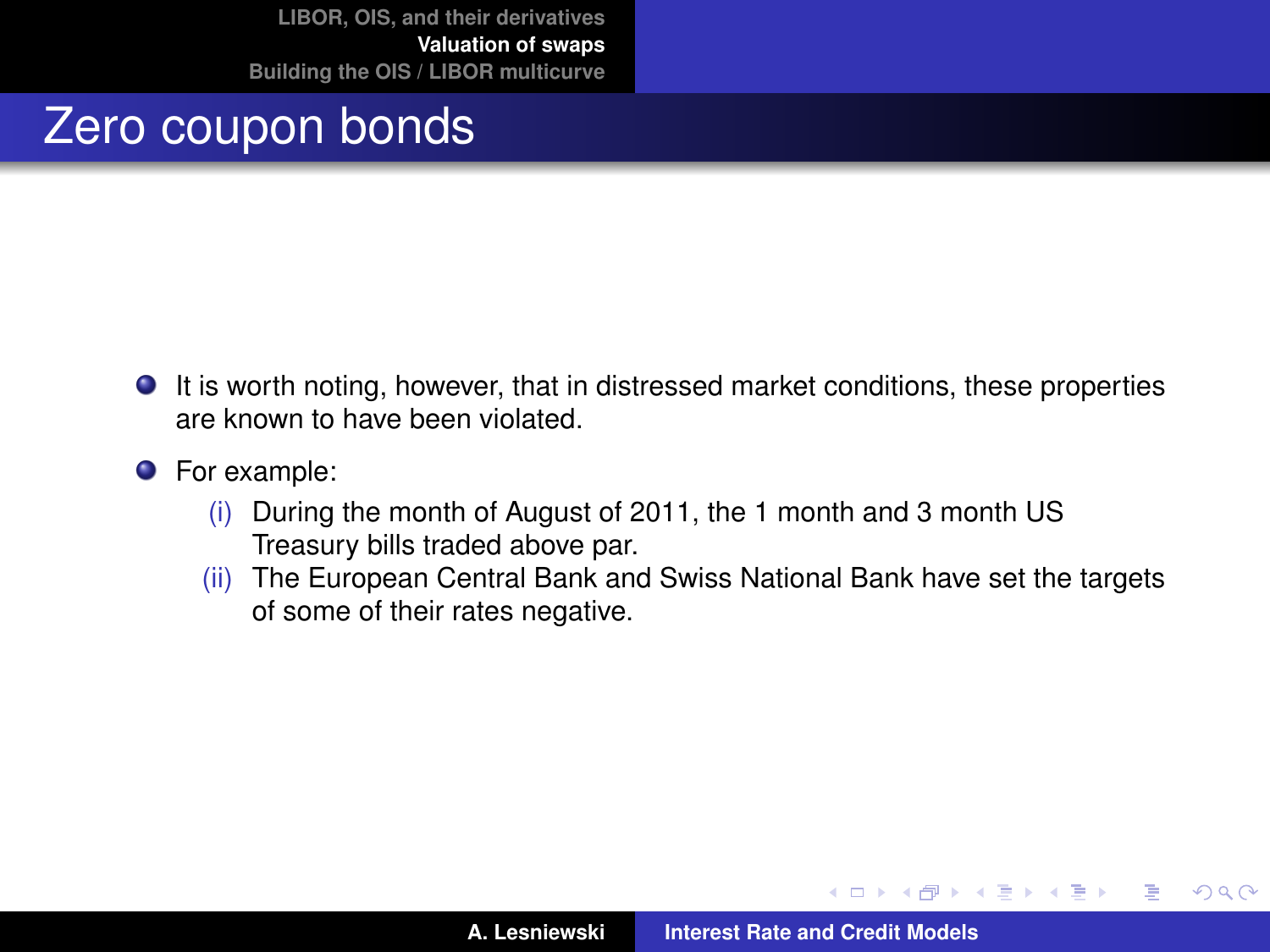## Zero coupon bonds

- There is a useful no arbitrage relationship involving *P*(*t*, *S*, *T*).
- Consider a *forward contract* on a zero coupon bond: at some future time *S* < *T*, we deliver to the counterparty \$1 of a zero coupon bond of final maturity *T*. What is the fair price of this transaction at time *t*?
- We calculate it using the following argument which provides a risk-free replication of the forward trade in terms of spot trades.
	- 1. At time *t* we buy \$1 of a zero coupon bond of maturity *T* today for the price of *P* (*t*, *t*, *T*).
	- 2. We finance this purchase by short selling a zero coupon bond of maturity *S* and notional *P* (*t*, *t*, *T*) /*P* (*t*, *t*, *S*) for overall zero initial cost.
	- 3. In order to make the trade self-financing, we need to charge this amount at delivery. Thus, we have the relation:

<span id="page-37-0"></span>
$$
P(t, S, T) = \frac{P(t, t, T)}{P(t, t, S)}.
$$
\n(1)

イロメ イ部メ イ君メ イ君メー

Þ

 $298$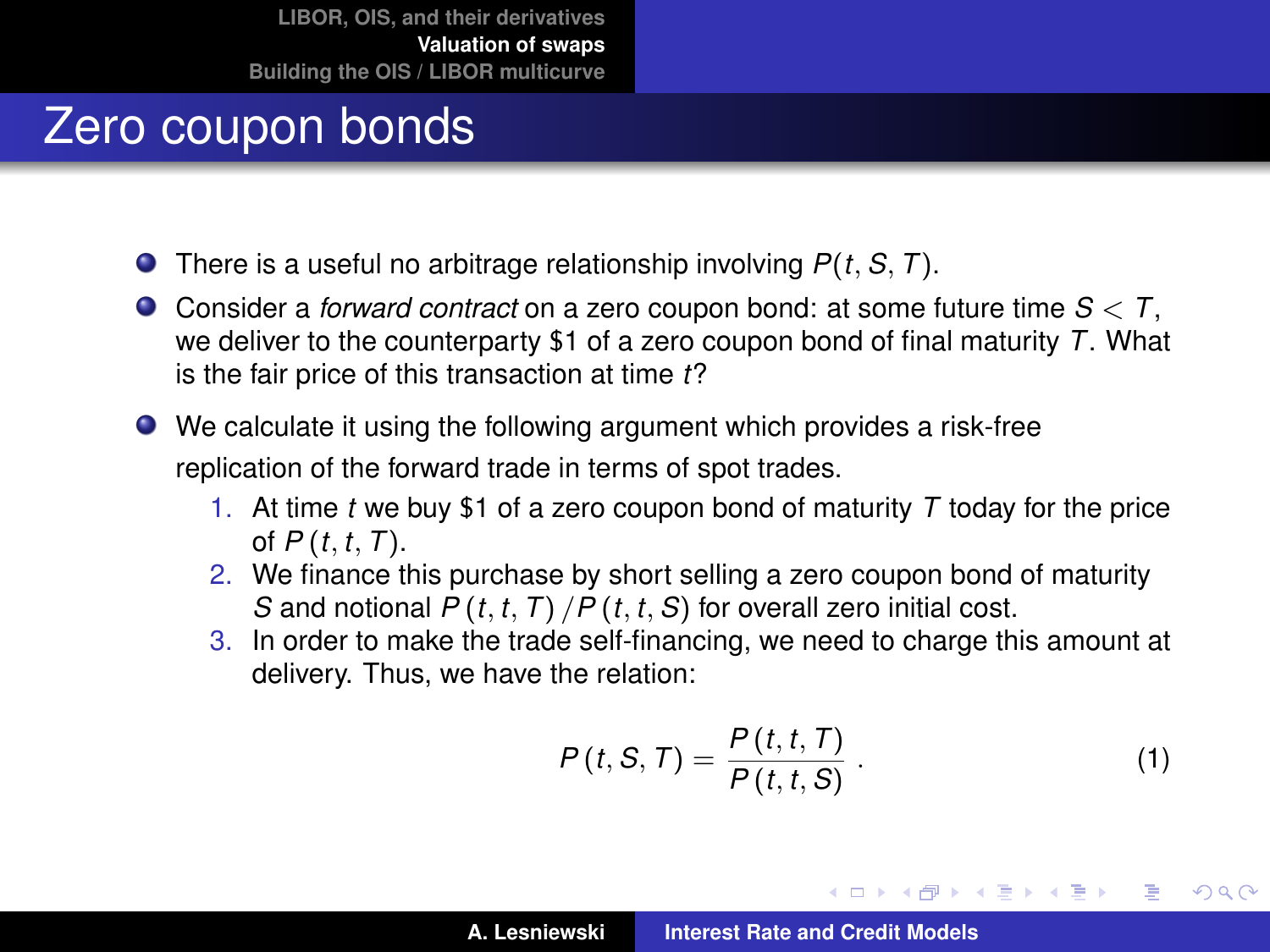### Zero coupon bonds

Throughout this course we adopt the following convention. If the valuation date is today,  $t = 0$ , then we denote the price of the zero coupon bond by  $P_0(S, T)$ , i.e.

$$
P_0(S,T) \equiv P(0,S,T). \tag{2}
$$

- In particular, today's value of the discount factor for time *T* is denoted by  $P_0(0, T)$ .
- We will be making repeat use of [\(1\)](#page-37-0) throughout these lectures. In particular, with  $t = 0$ ,

<span id="page-38-0"></span>
$$
P_0(S,T) = \frac{P_0(0,T)}{P_0(0,S)}.
$$
 (3)

イロメ イ部メ イ君メ イ君メー

 $2Q$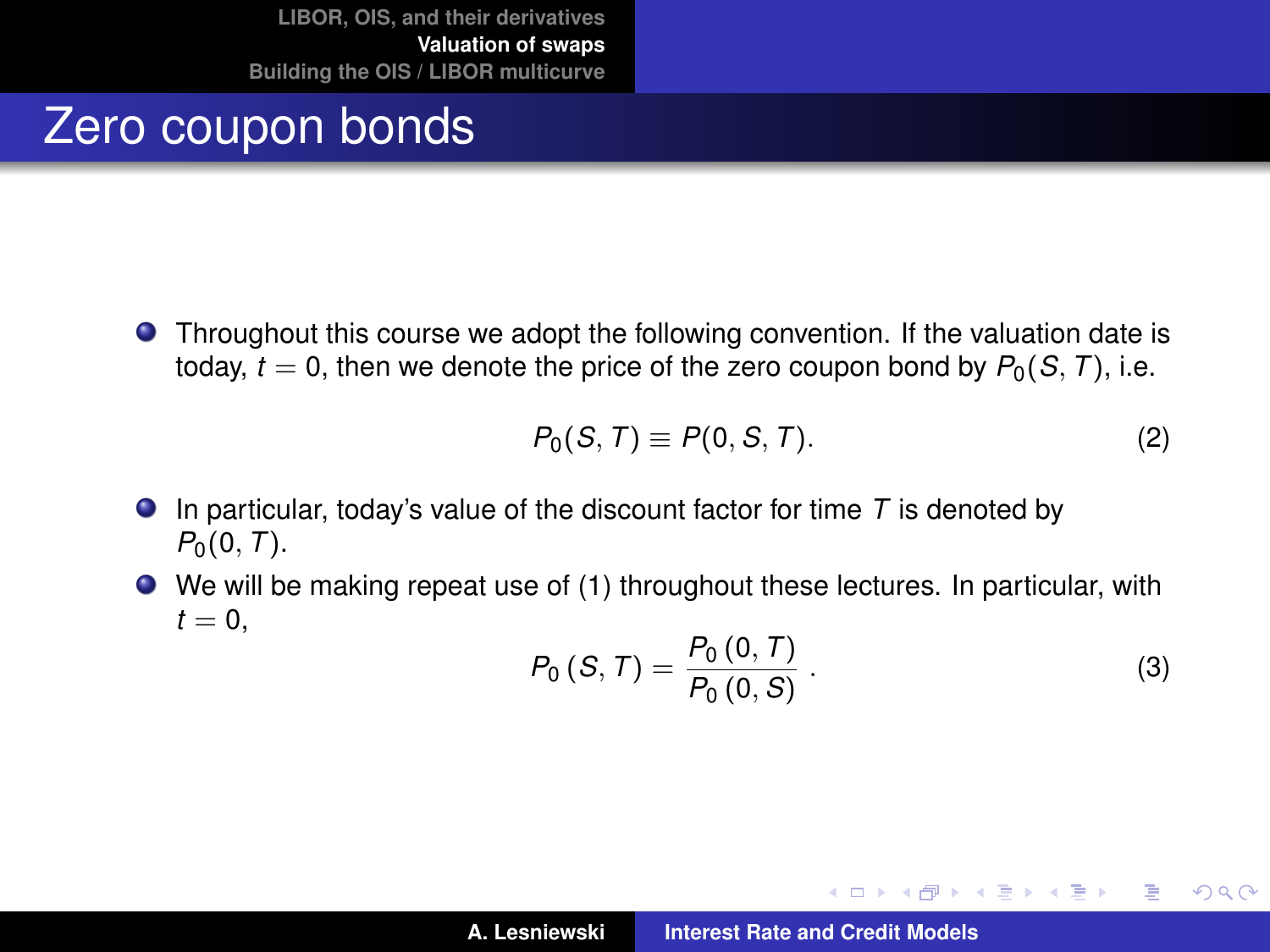## Forward rates

- Discount factors can be expressed in terms of interest rates. A convenient (albeit purely theoretical) concept is that of the continuously compounded *instantaneous forward rate f* (*t*, *s*).
- $\bullet$  For all practical purposes, we can think about  $f(t, s)$  as the forward overnight OIS rate. As discussed earlier in this lecture, in the USD market, this is the fed funds effective rate.

 $\bullet$  In terms of  $f(t, s)$ ,

$$
P(t, S, T) = \exp\Big(-\int_{S}^{T} f(t, s) ds\Big). \tag{4}
$$

 $\bullet$  This equation is merely the definition of  $f(t, s)$ , and expresses the discount factor as the result of continuous discounting of the value of a dollar between the value and maturity dates. Consistently with our convention, we shall use the notation:

$$
f_0(s) \equiv f(0, s). \tag{5}
$$

Consequently,

$$
P_0(S,T) = \exp\Big(-\int_S^T f_0(s)ds\Big). \tag{6}
$$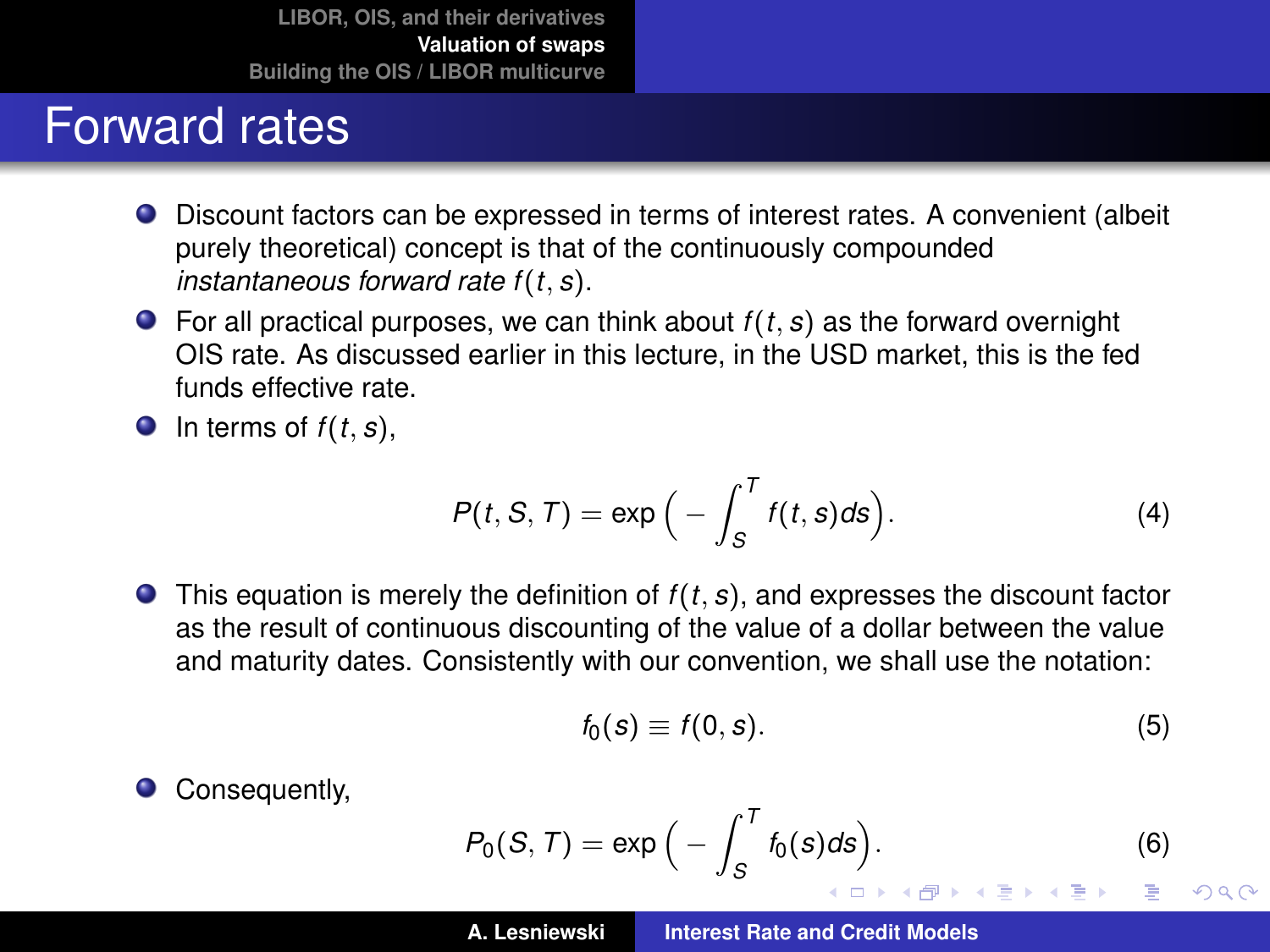#### Forward rates

Conversely, the instantaneous forward rate can be computed from the discount factor:

$$
f(t,s) = -\frac{1}{P(t, S, T)} \frac{\partial P(t, S, T)}{\partial T} \Big|_{T=s}
$$
  
=  $-\frac{\partial}{\partial T} \log P(t, S, T) \Big|_{T=s}.$  (7)

**O** In particular,

$$
f_0(s) = -\frac{1}{P_0(S, T)} \frac{\partial P_0(S, T)}{\partial T} \Big|_{T=s}
$$
  
=  $-\frac{\partial}{\partial T} \log P_0(S, T) \Big|_{T=s}.$  (8)

イロメ イ部メ イ君メ イ君メー

重

 $298$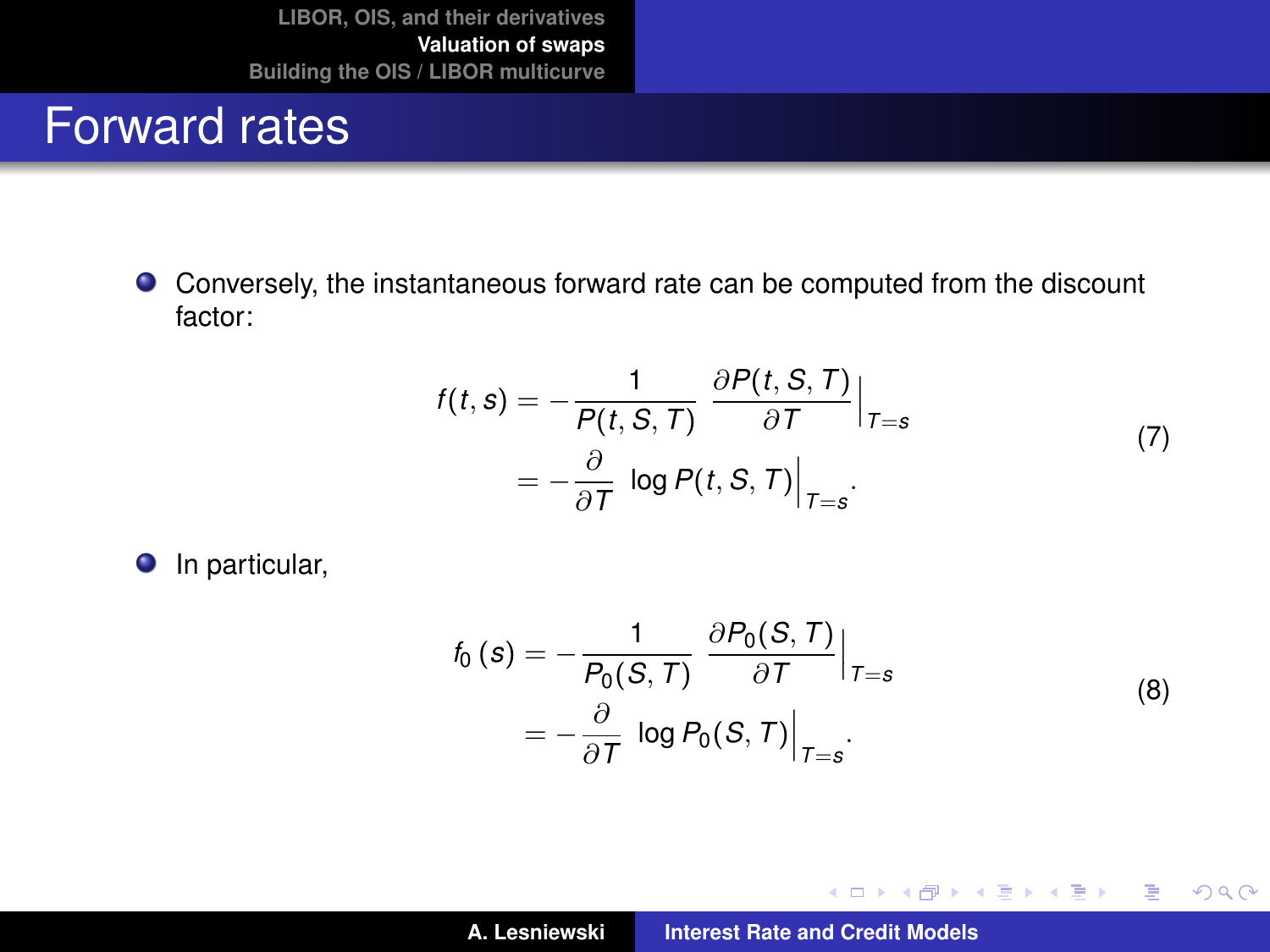#### Forward rates

 $\bullet$  The OIS forward rate  $F(t, S, T)$  for start *S* and maturity *T*, as observed at time *t*, is defined as

$$
F(t, S, T) = \frac{1}{\delta} \left( \frac{1}{P(t, S, T)} - 1 \right)
$$
  
=  $\frac{1}{\delta} \left( \exp \int_{S}^{T} f(t, s) ds - 1 \right),$  (9)

.

イロメ イ団メ イヨメ イヨメー

 $2Q$ 

重

<span id="page-41-0"></span>where  $\delta$  denotes the day count factor for the period  $[S, T]$ .

 $\bullet$  The discount factor  $P(t, S, T)$  can be expressed in terms of  $F(t, S, T)$  by means of the formula:

$$
P(t, S, T) = \frac{1}{1 + \delta F(t, S, T)}
$$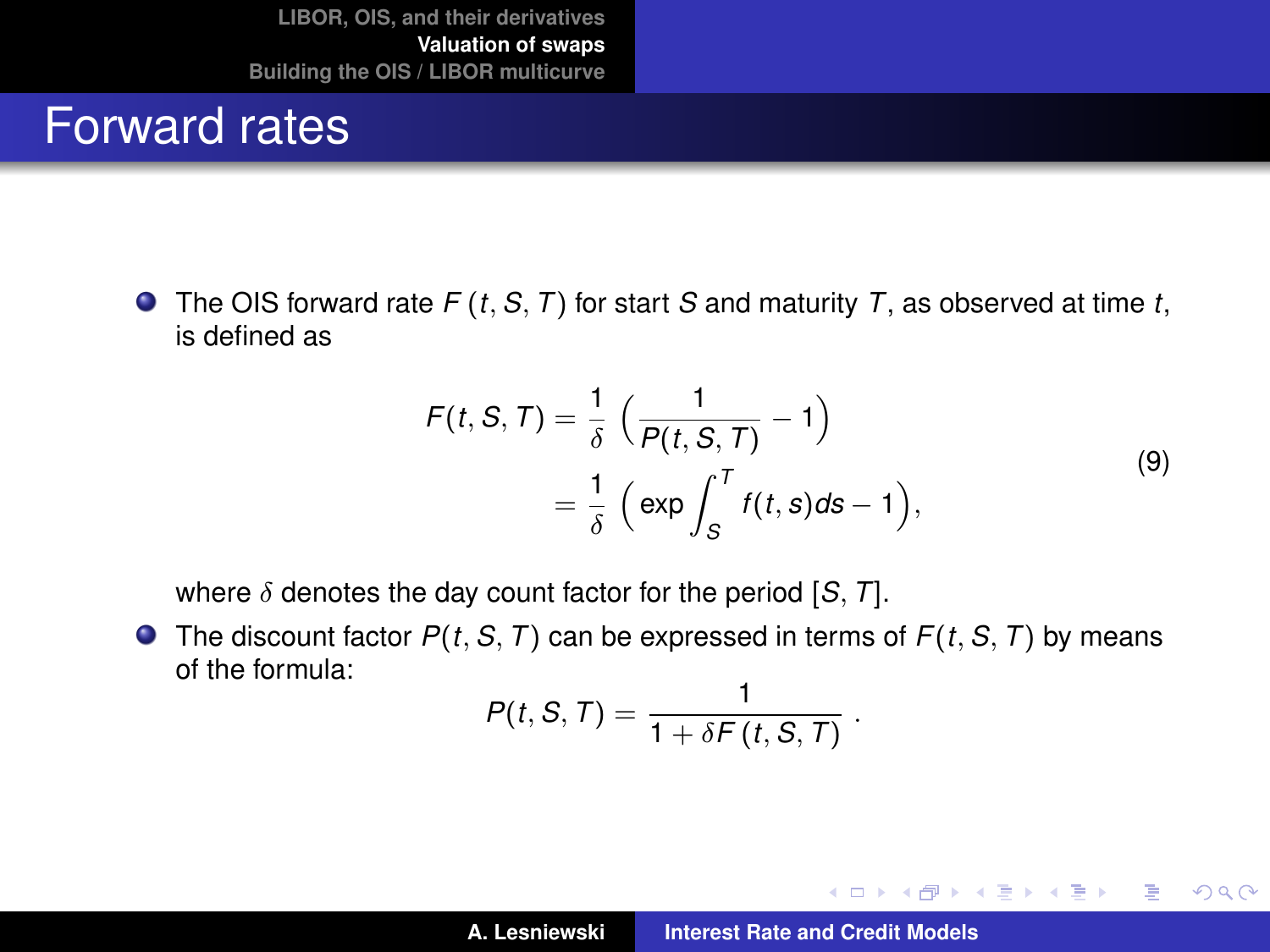#### Forward rates

It is convenient to represent the LIBOR forward rate *L* (*t*, *S*, *T*) for start *S* and maturity *T*, as observed at time *t*, in terms of the instantaneous forward rate *l*(*t*, *s*) by means of a similar relation:

<span id="page-42-0"></span>
$$
L(t, S, T) = \frac{1}{\delta} \left( \exp \int_{S}^{T} l(t, s) ds - 1 \right).
$$
 (10)

- We emphasize that the instantaneous rate *l*(*t*, *s*) is specific to the tenor *T* − *S* of LIBOR, as different LIBOR tenors trade at a basis to each other.
- The rate *l*(*t*, *s*) is not used for discounting future cash flows; it merely serves as an index rate on a class of fixed income instruments. The LIBOR / OIS spread  $B(t, S, T)$  is given by

<span id="page-42-1"></span>
$$
B(t, S, T) = L(t, S, T) - F(t, S, T).
$$
 (11)

(ロトス個) (運) (運)

Þ

 $QQ$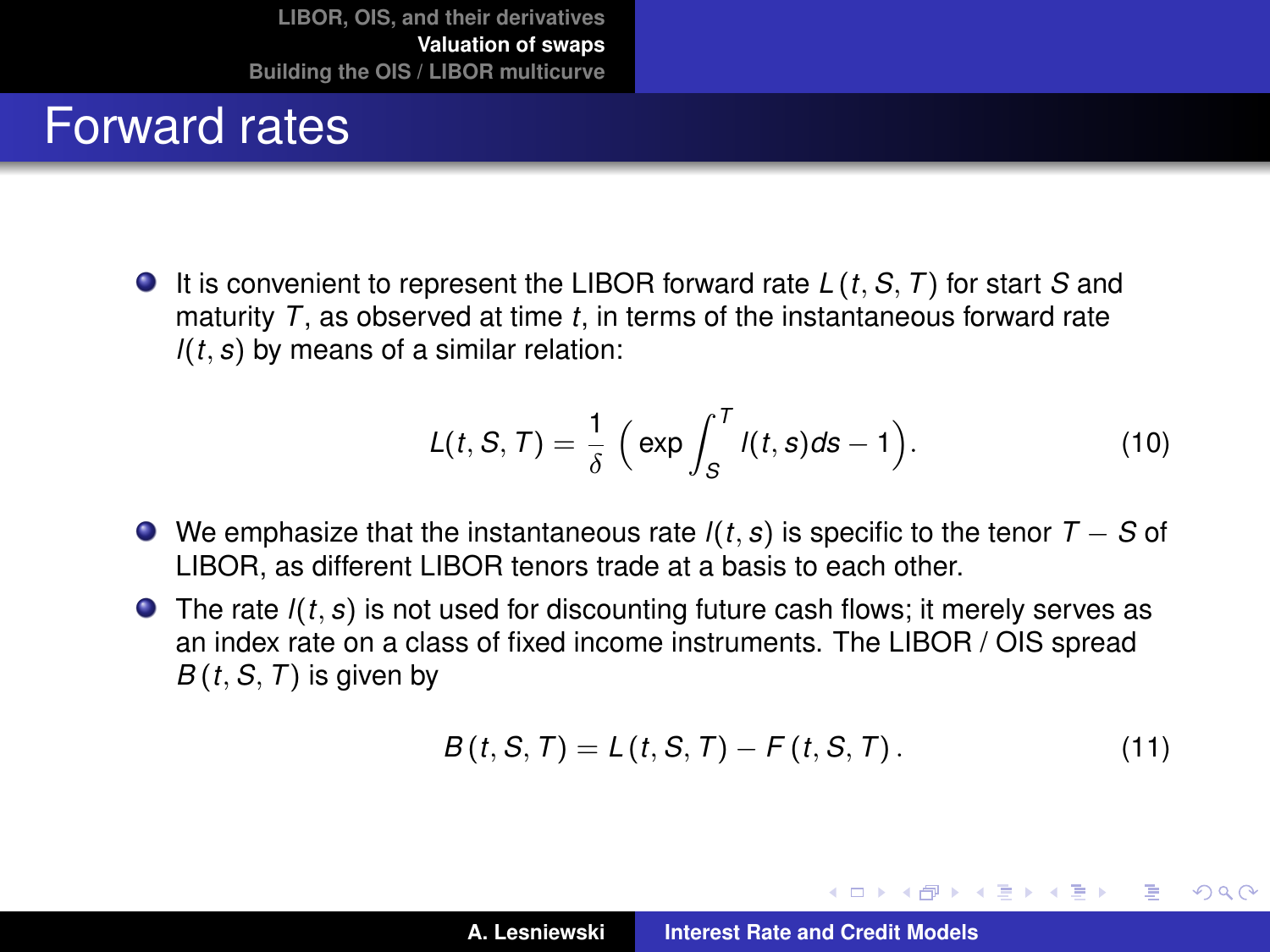## Valuation of swaps

- $\bullet$  We consider a swap which settles at  $T_0 > 0$  and matures at T. If  $T_0$  is the spot date, the swap is referred to as a spot starting swap, otherwise it is called a forward starting swap.
- For simplicity, we assume in the calculations below that the notional is \$1.
- Let  $T_1^c < \ldots < T_{n_c}^c = T$  denote the coupon dates of the swap, and let  $0 < t < T_0$  denote the valuation date.
- The PV of the interest payments on the fixed leg of a swap is calculated by adding up the PVs of all future cash flows:

$$
P_0^{\text{fix}}(t) = \sum_{j=1}^{n_{\text{c}}} \alpha_j C P_0(t, T_j^{\text{c}}), \qquad (12)
$$

イロメ イ部メ イヨメ イヨメー

Þ  $2Q$ 

where  $C$  is the coupon rate,  $P_0(t, T^c_j)$  are the discount factors to the valuation date, and  $\alpha_i$  are the day count fractions on the fixed leg.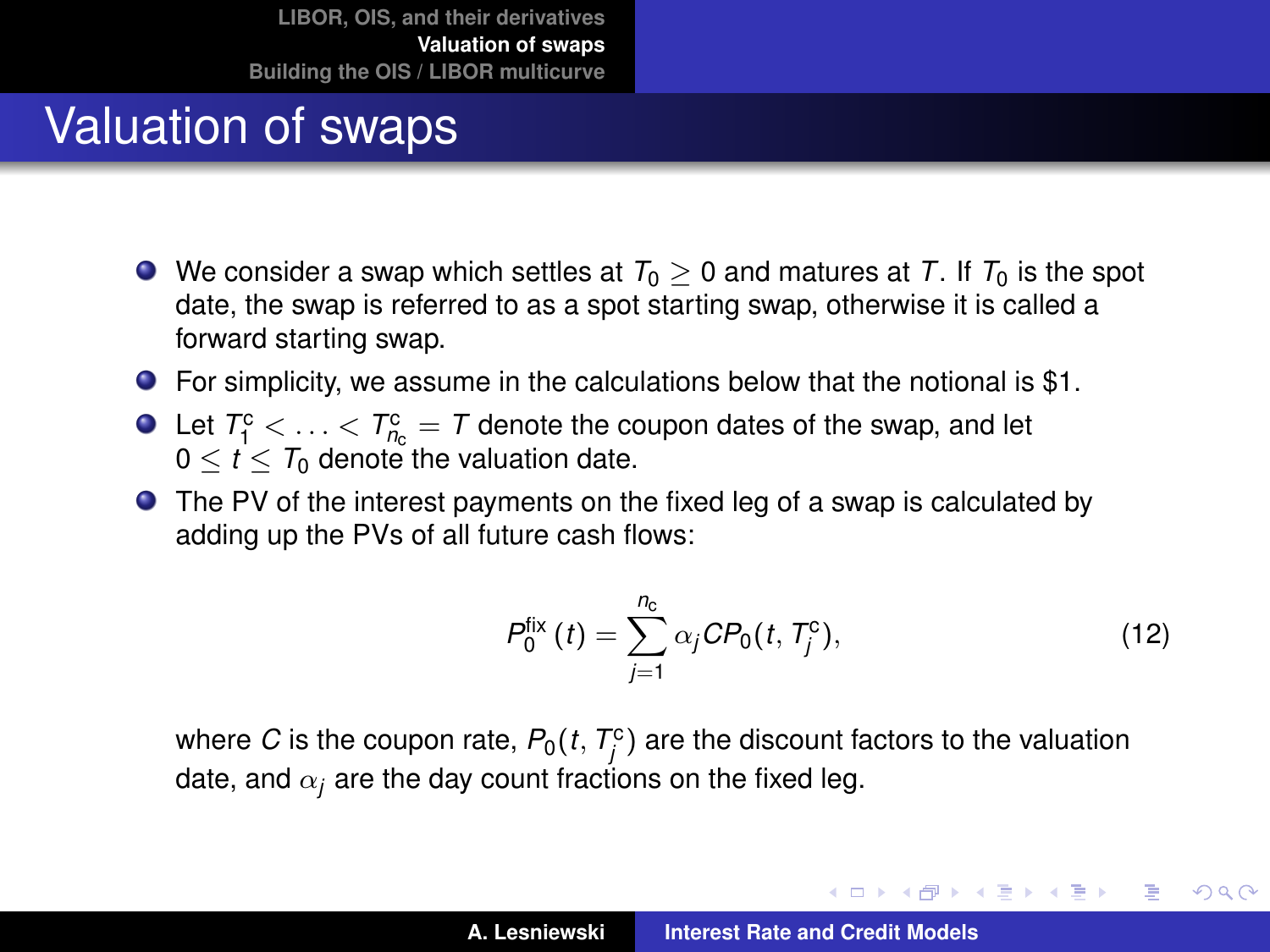## Valuation of swaps

- **For example, on a standard USD swap paying semi-annual coupon, the**  $\alpha$ **'s** correspond to the modified following 30/360 business day convention.
- **O** It is useful to write this formula as

$$
P_0^{\text{fix}}(t) = CA_0(t). \tag{13}
$$

(ロトス個) (運) (運)

 $299$ 

重

**O** The expression

$$
A_0(t) = \sum_{1 \leq j \leq n_c} \alpha_j P_0(t, T_j^c), \qquad (14)
$$

is called the *annuity function* (sometimes also called *level function* or *DVO1*) of the swap.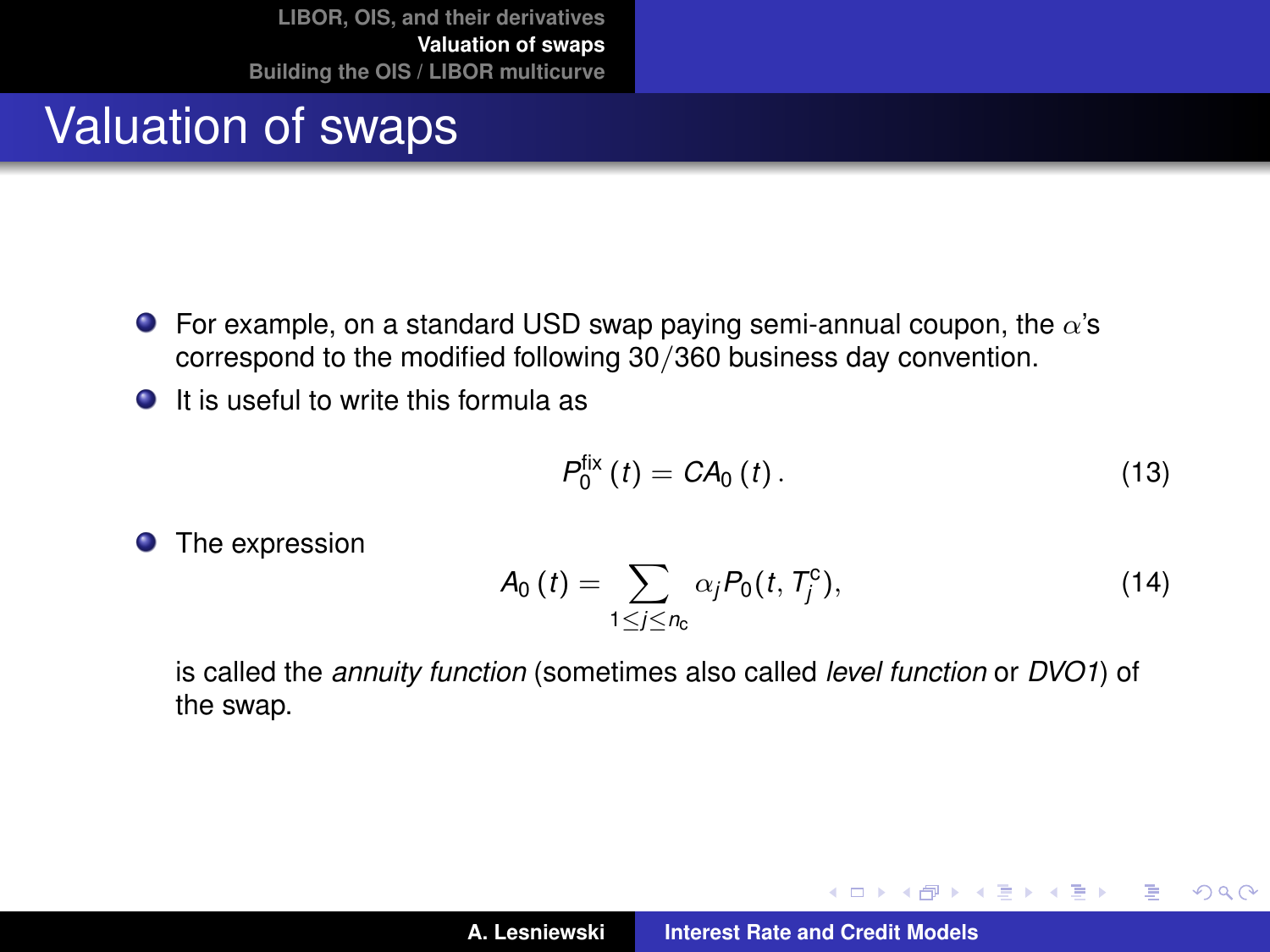## Valuation of swaps

Likewise, let  $T_1^f < \ldots < T_{n_f}^f = T$  denote the LIBOR payment dates of the swap. The valuation formula for the swap's floating leg reads then:

$$
P_0^{\text{float}}(t) = \sum_{1 \leq j \leq n_{\text{f}}} \delta_j L_j P_0(t, T_j^{\text{f}}). \tag{15}
$$

**O** Here

$$
L_j = L_0(T_{j-1}^{\dagger}, T_j^{\dagger})
$$
 (16)

イロメ イ部メ イ君メ イ君メー

Þ  $2Q$ 

is the LIBOR forward rate for settlement at  $\mathcal{T}^\mathsf{f}_{j-1},\,P_0(t,\,\mathcal{T}^\mathsf{f}_j)$  is the discount factor, and  $\delta_j$  is the day count fraction applying to the floating leg.

 $\bullet$  In the USD, the payments are quarterly, and the  $\delta$ 's correspond to the modified following act/360 business day convention.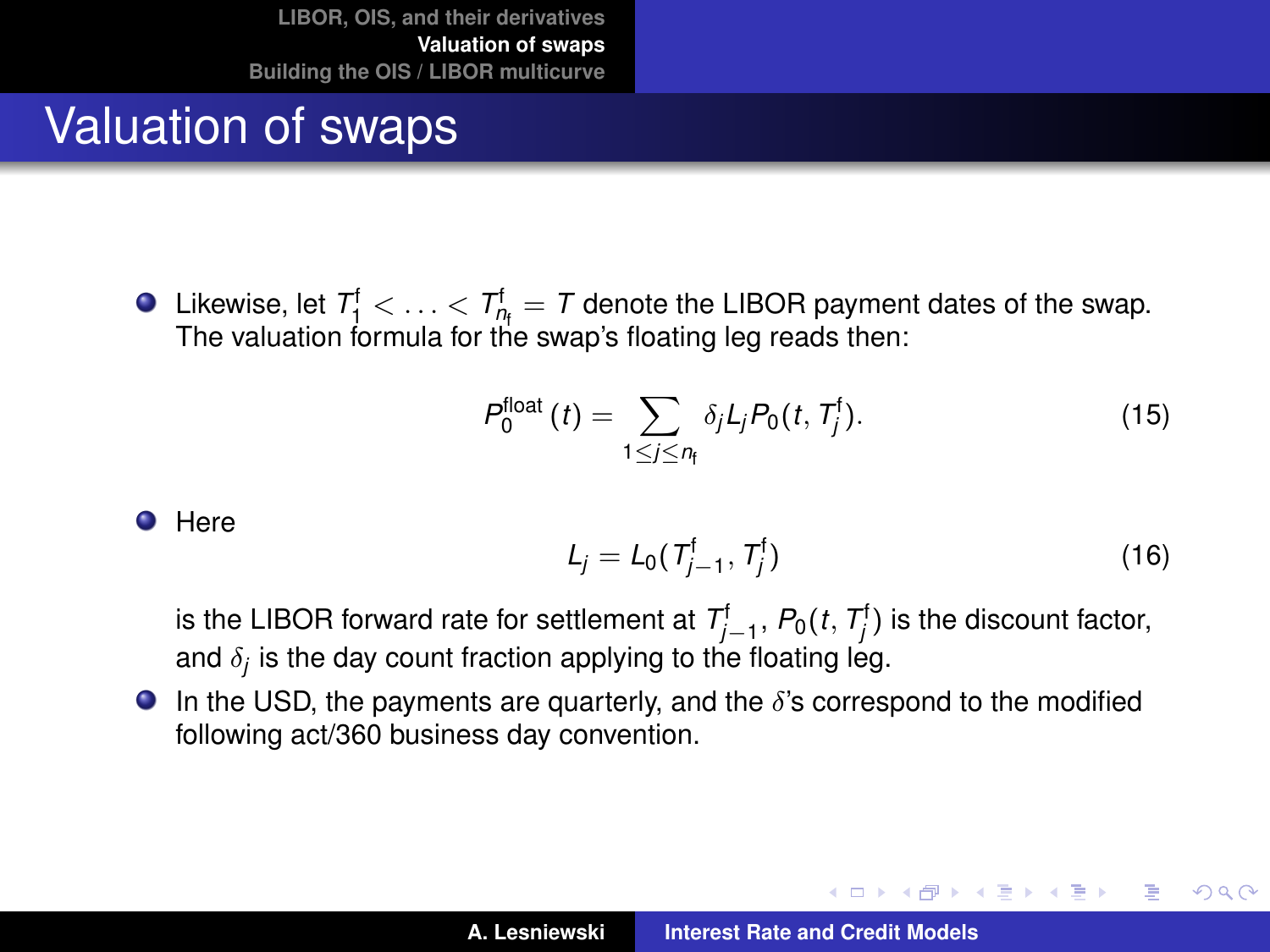## Valuation of swaps

The PV of a swap is the difference between the PVs of the fixed and floating legs (in this order!):

$$
P_0(t) = P_0^{\text{fix}}(t) - P_0^{\text{float}}(t).
$$

A break-even (or mid-market) swap has zero PV:

$$
P_0^{\text{fix}}(t)=P_0^{\text{float}}(t).
$$

That uniquely determines the coupon on a mid-market swap:

<span id="page-46-0"></span>
$$
S_0(T_0, T) = \frac{P_0^{\text{float}}(t)}{A_0(t)},
$$
\n(17)

(ロトス個) (運) (運)

 $299$ 

重

called the *break-even swap rate*.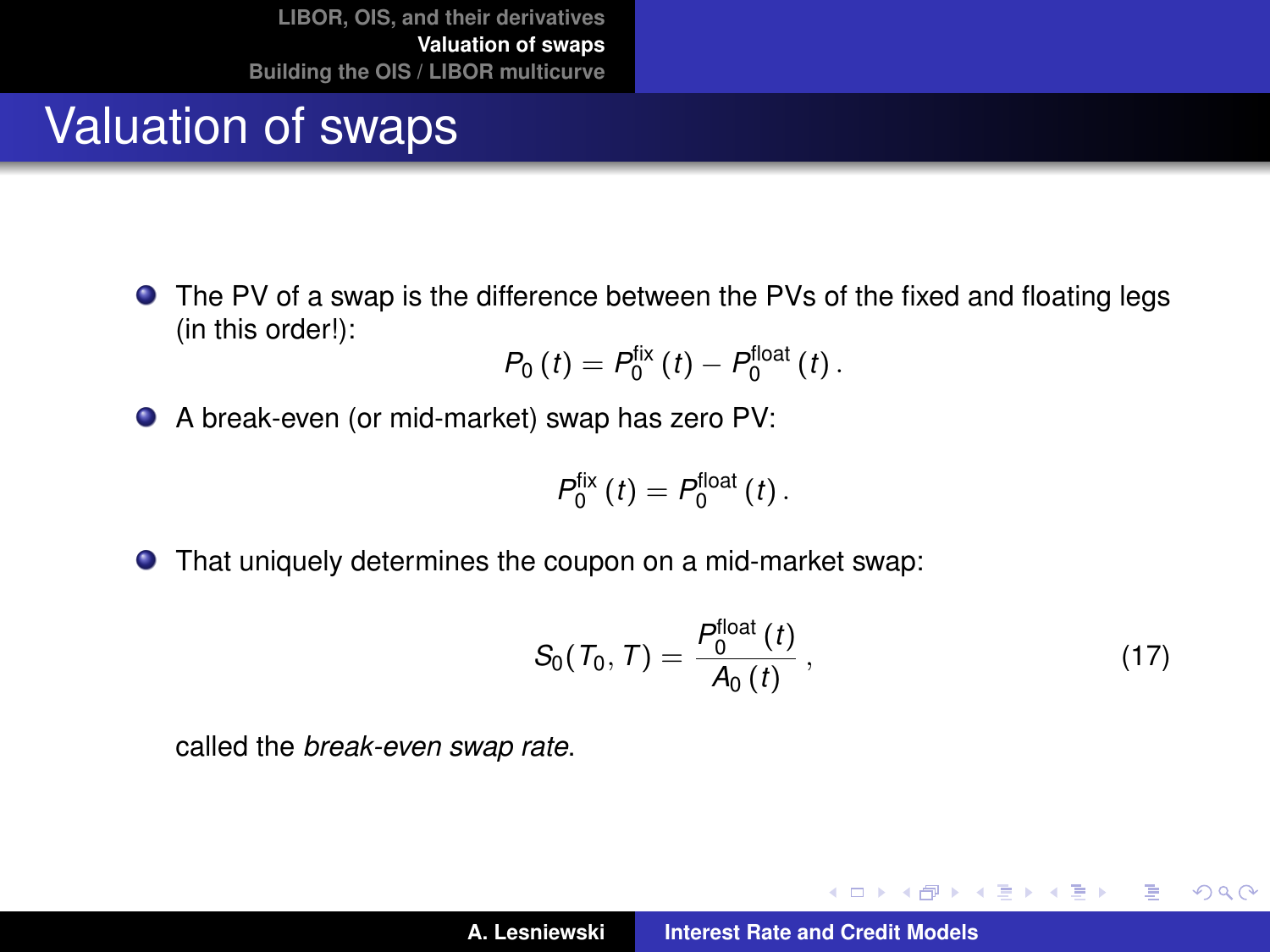### Valuation of swaps

- Note that the value of the swap rate is independent of the valuation date (even though the PV's of the individual legs of the swap are clearly not).
- Indeed, according to [\(3\)](#page-38-0), the numerator and the denominator in the above expression both contain the factor  $P_0(t, T_0)$ , and one can always choose to discount to the settlement date.

(ロトス個) (運) (運)

 $299$ 

重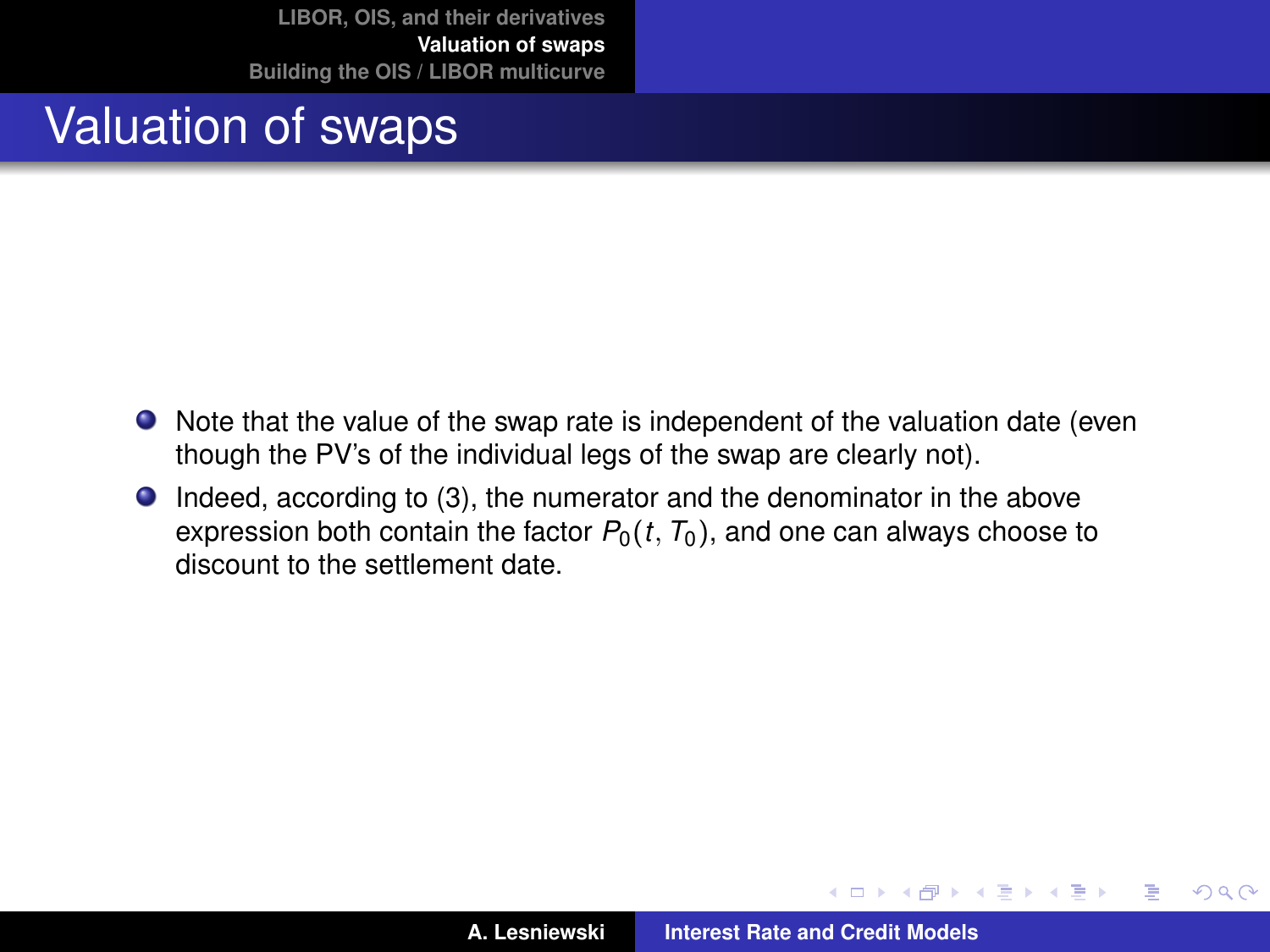### Valuation of LIBOR / OIS basis swaps

- Consider a spot or forward starting LIBOR / OIS basis swap of maturity *T* (say, 10 years), with payment dates on  $T_1, \ldots, T_n = T$ .
- The PV of the LIBOR leg is

$$
P_0^{\text{LIBOR}}(t) = \sum_{1 \le j \le n} \delta_j L_j P_0(t, T_j),\tag{18}
$$

while the PV of the OIS leg is

$$
P_0^{\text{OIS}}(t) = \sum_{1 \le j \le n} \delta_j (F_j + B) P_0(t, T_j), \tag{19}
$$

where *B* denotes the fixed basis spread for the maturity *T*.

● The break-even basis spread is thus given by

$$
B_0(\mathcal{T}_0, \mathcal{T}) = \frac{\sum_j \delta_j (L_j - F_j) P_0(t, T_j)}{\sum_j \delta_j P_0(t, T_j)}.
$$
\n(20)

イロメ イ部メ イヨメ イヨメー

重

<span id="page-48-0"></span> $298$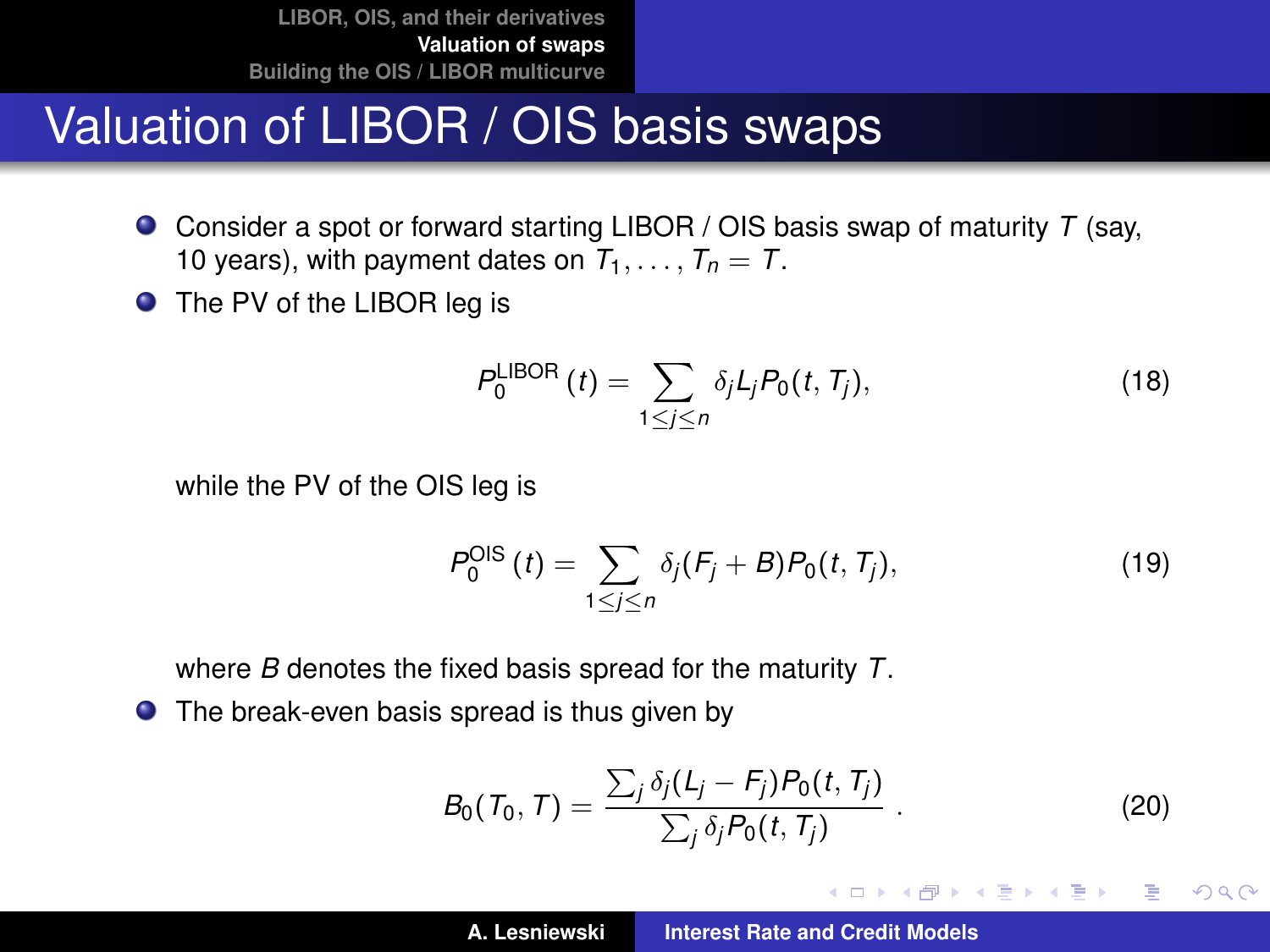# Curve stripping

- $\bullet$  So far we have been assuming that the discount factors  $P_0$  (*S*, *T*) and the LIBOR forward rates  $L_0$  (*S*, *T*) are known for all  $S < T$ .
- In practice, interest rate markets are not liquid enough to quote the levels for all these quantities at all times.
- Instead, a relatively small number of liquid benchmark instruments are traded (or, at least, quoted) sufficiently frequently and in sufficient volume in order to form a basis for meaningful inference.
- The curve construction should be based on the prices of such liquidly traded benchmark securities. As this set of securities is incomplete, we need a robust and efficient method involving interpolation and, if necessary, extrapolation.
- It is now our goal to describe an interpolation technique that allows one to calculate the discount factors and LIBOR forward rates from the available market information.

(ロトス個) (運) (運)

<span id="page-49-0"></span> $299$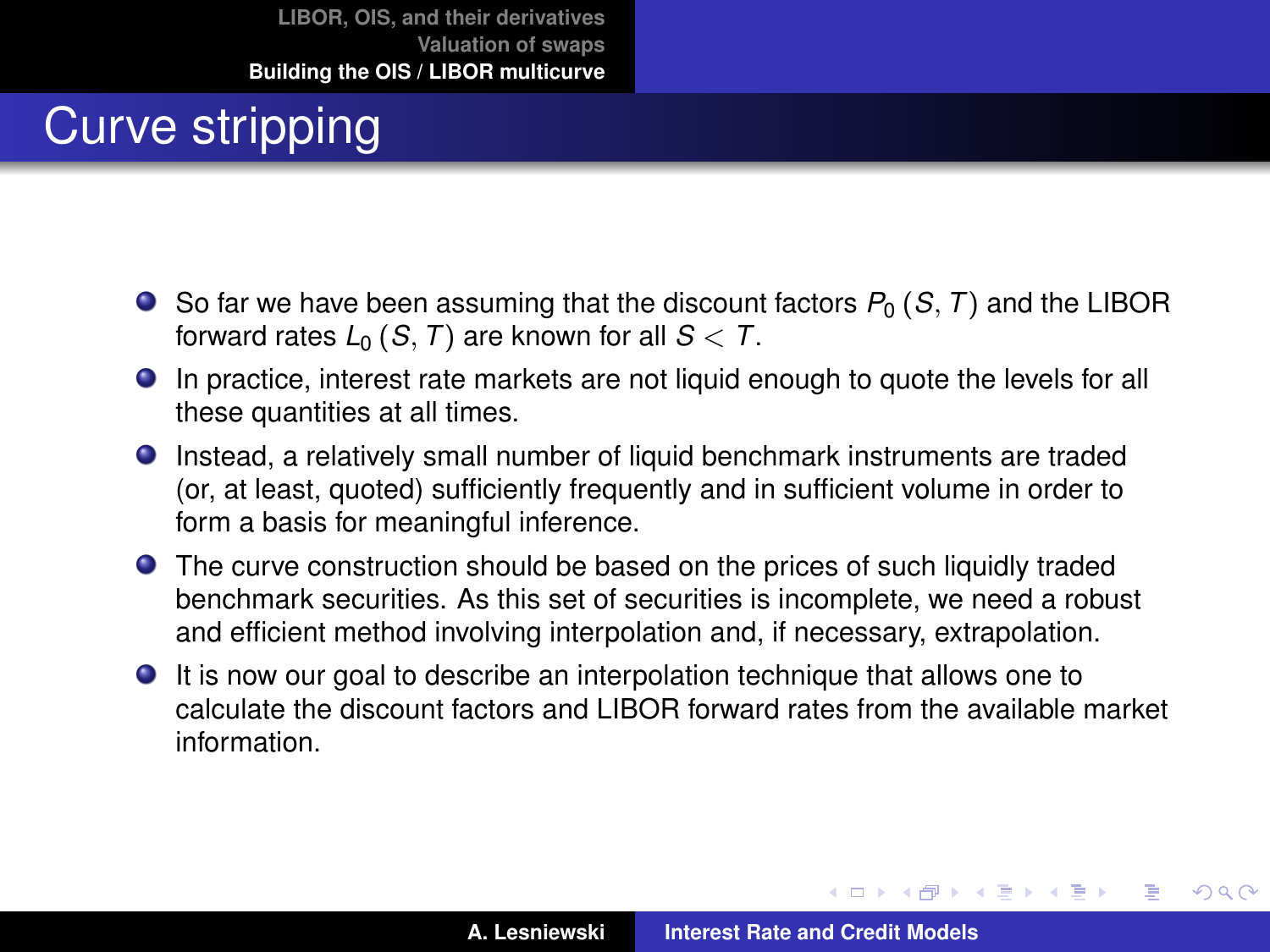# Curve stripping

- The process of curve construction out of liquid market inputs is often referred to as *curve stripping*.
- In reality, we will be simultaneously stripping two interest rate curves: the OIS curve and the LIBOR curve.
- The result can be presented in various forms:
	- (i) As a function  $S \to L_0(S, T)$  with fixed tenor  $T S$  (say,  $T S = 3$ ) months). The graph of this function is called the LIBOR *forward curve*.
	- (ii) As a function  $T \rightarrow P_0 (0, T)$ . This is called the *discount curve* (or *zero coupon curve*).
	- (iii) As a collection of spot starting swap rates for all tenors. This is called the *par swap curve*.
- **•** Benchmark instruments may include deposit rates, Eurodollar futures, a number of liquid swaps, and a number of liquid LIBOR / OIS basis swaps.

イロメ イ部メ イヨメ イヨメー

 $299$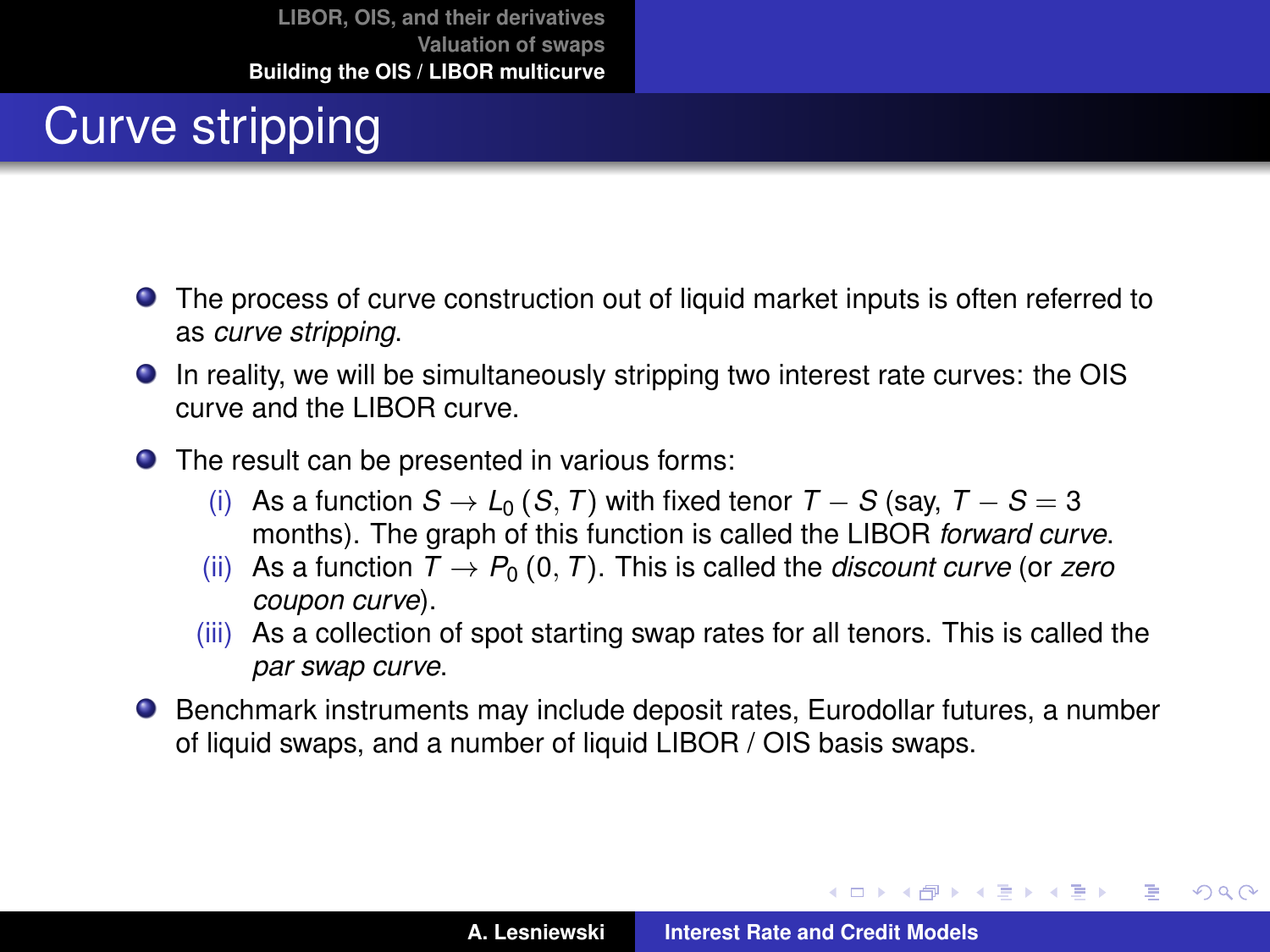# Curve stripping

- For example, one could use the following set of instruments:
	- (i) Fed funds effective rate, LIBOR fixing.
	- (ii) The first 8 quarterly Eurodollar contracts.
	- (iii) Spot starting swaps with maturities 2, 3, 4, 5, 7, 10, 12, 15, 20, 25, and 30 years.
	- $(iv)$  Spot starting LIBOR / OIS basis swaps with maturities, 2, 6, 9, 12, and 18 months, and 2, 3, 4, 5, 7, 10, 12, 15, 20, 25, and 30 years.
- If more granularity in the short end is desired, one could include some spot starting OIS swaps.
- It is, however, not appropriate to include rates such as 1 week or 1 month LIBOR because of the bases to 3 month LIBOR present in these rates.
- Various approaches to curve stripping have been developed, and we refer the interested reader to the literature. An excellent survey of these techniques is presented in [\[2\]](#page-69-1).
- Traditionally, these methodologies assume the single curve paradigm, but without much effort they can be extended to the multicurve setup.

イロメ イ部メ イヨメ イヨメー

 $299$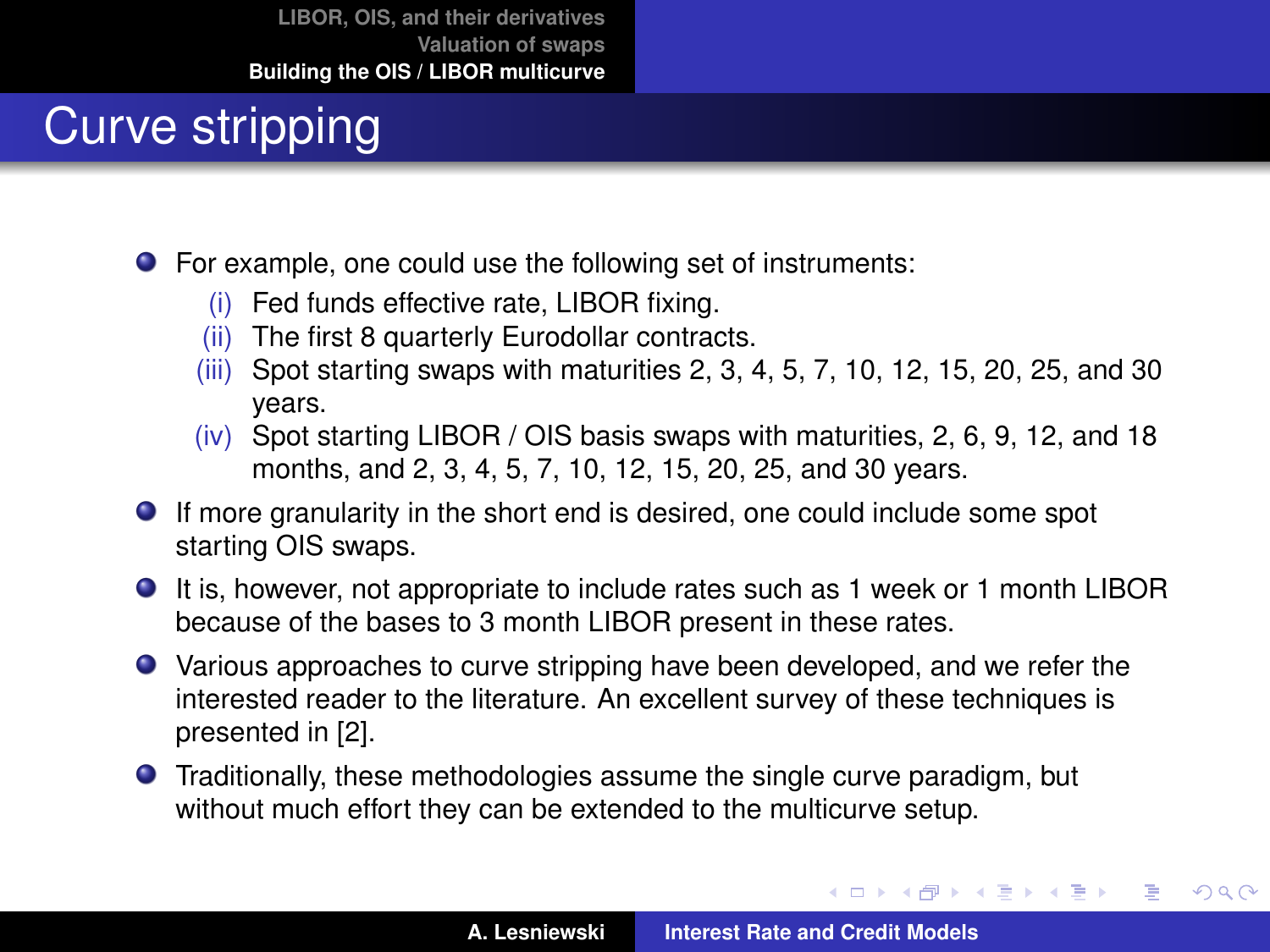## Splines and B-splines

- The approach to curve stripping that we take in this course is based on interpolation by means of *regularized B-splines*.
- We collect here a number of basic facts about B-splines. For a complete presentation, we refer to [\[1\]](#page-69-2).

 $\bullet$  A spline of degree *d* is a function  $f(t)$  on  $\mathbb R$  such that:

- (i) *f* (*t*) is piecewise polynomial of degree *d*. That means that one can partition the real line into non-overlapping intervals such that, on each of these intervals, *f* (*t*) is given by a polynomial of degree *d*.
- (ii)  $f(t)$  has everywhere  $d-1$  continuous derivatives. That means that the constituent polynomials are glued together in a maximally smooth way, i.e. so that their derivatives to order  $d - 1$  match at the ends of partitioning intervals.
- Splines of low degree provide a convenient and robust framework for data interpolation. The choice  $d = 3$  (in which case they are called *cubic splines*) is particularly important, as it provides a good compromise between flexibility and computational efficiency.

(ロトス個) (運) (運)

 $299$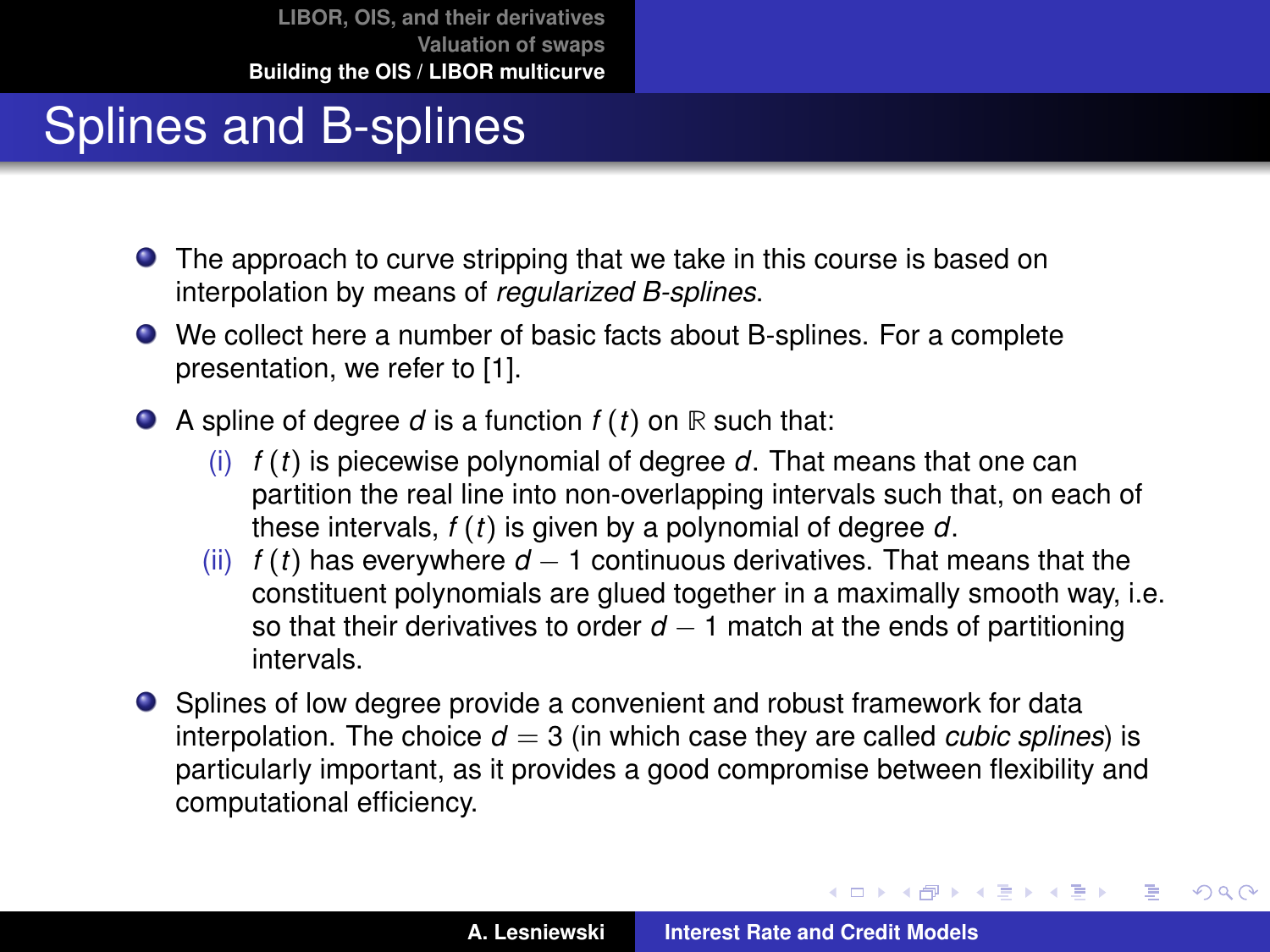### Splines and B-splines

A particular type of splines are B-splines. A B-spline of degree *d* ≥ 0 is a function *f* (*t*) of the form

$$
f(t) = \sum_{-\infty < k < \infty} f_k B_k^{(d)}(t) \,,\tag{21}
$$

where the *basis functions*  $B_k^{(d)}(t)$ ,  $k = \ldots, -1, 0, 1, 2, \ldots$ , is a family of degree *d* splines defined as follows.

We choose a sequence of *knot points*:

$$
\ldots < t_{-1} < t_0 < t_1 < \ldots < t_k < \ldots,
$$
 (22)

and set

$$
B_k^{(0)}(t) = \begin{cases} 1, & \text{if } t_k \le t < t_{k+1}.\\ 0, & \text{otherwise.} \end{cases} \tag{23}
$$

イロメ イ部メ イヨメ イヨメー

 $299$ 

重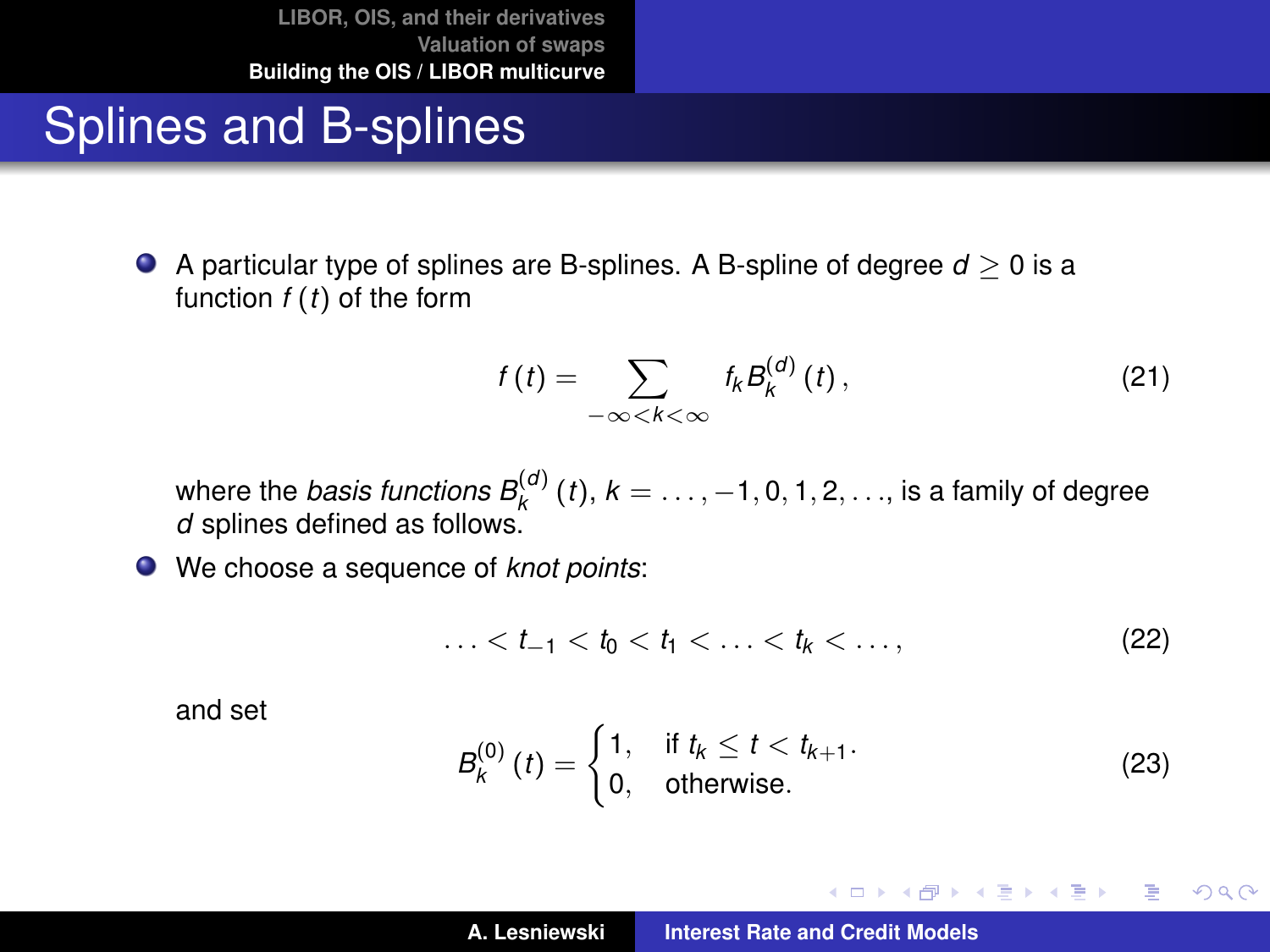### Splines and B-splines

In other words, the degree 0 basis functions are simply indicator functions of the intervals between the knot points. We then define recursively:

$$
B_k^{(d)}(t) = \frac{t - t_k}{t_{k+d} - t_k} B_k^{(d-1)}(t) + \frac{t_{k+d+1} - t}{t_{k+d+1} - t_{k+1}} B_{k+1}^{(d-1)}(t). \tag{24}
$$

It is easy to see that a basis function  $B_k^{(1)}(t)$  is tent shaped over the interval  $[t_k, t_{k+2}]$ ,  $B_k^{(2)}$  (*t*) is bell shaped over the interval  $[t_k, t_{k+3}]$ , etc. Clearly, each  $B_k^{(d)}(t)$  is a spline of degree *d*.

イロメ イ部メ イ君メ イ君メー

 $QQQ$ Þ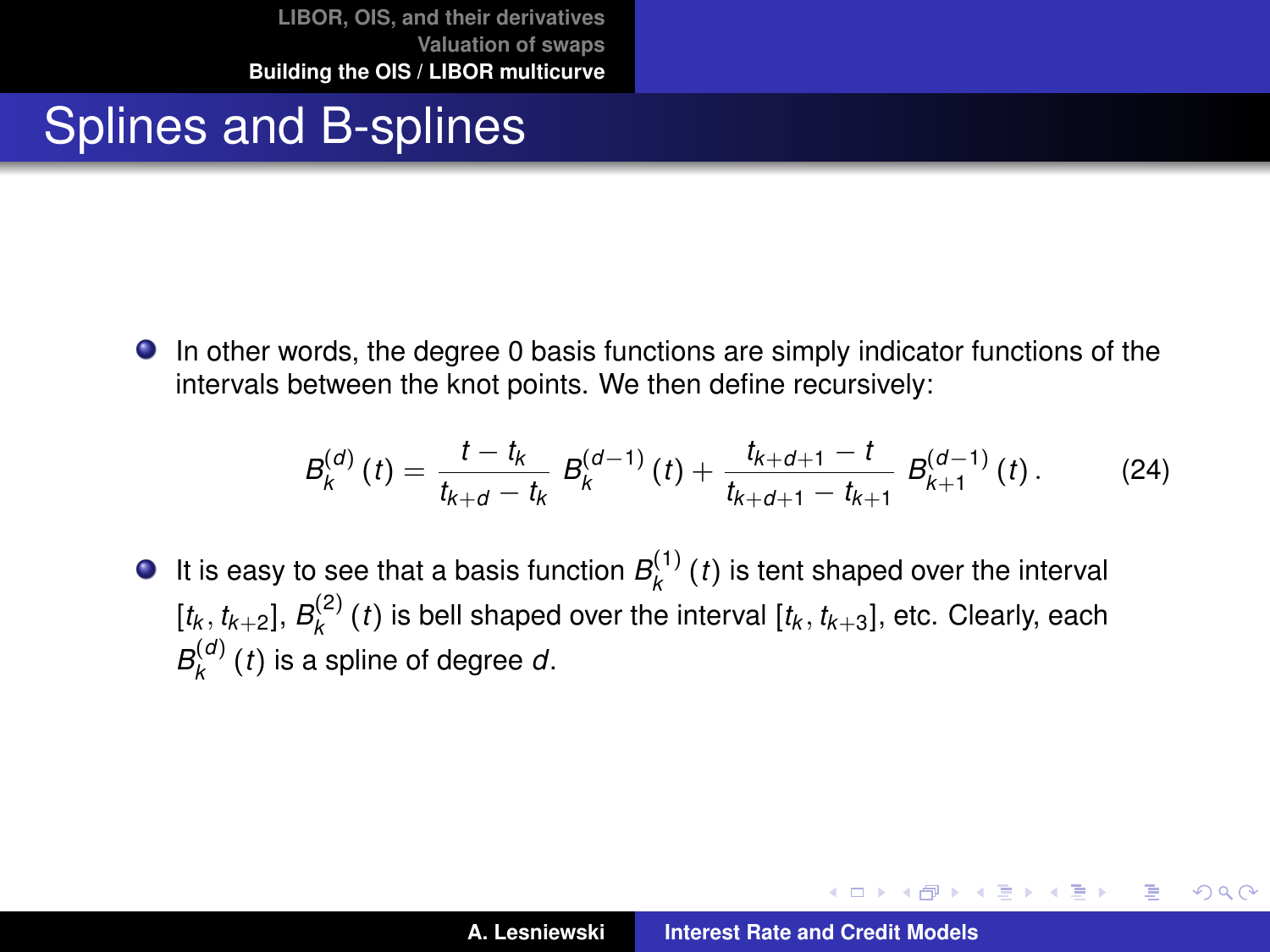## Splines and B-splines

● Here are the key properties of the basis functions:

(i) they are non-negative,

$$
B_k^{(d)}(t) \ge 0, \tag{25}
$$

(ii) they are compactly supported,

$$
B_k^{(d)}(t) = 0, \t(26)
$$

if *t* lies outside of the interval  $[t_k, t_{k+d+1}]$ , (iii) and they add up to 1,

$$
\sum_{-\infty < k < \infty} B_k^{(d)}(t) = 1. \tag{27}
$$

<span id="page-55-0"></span>イロメ イ部メ イヨメ イヨメー

 $299$ 

重

One summarizes these three properties by saying that the family of basis  $\bullet$ functions  $\{B_k^{(d)}(t)\}$  forms a *partition of unity*.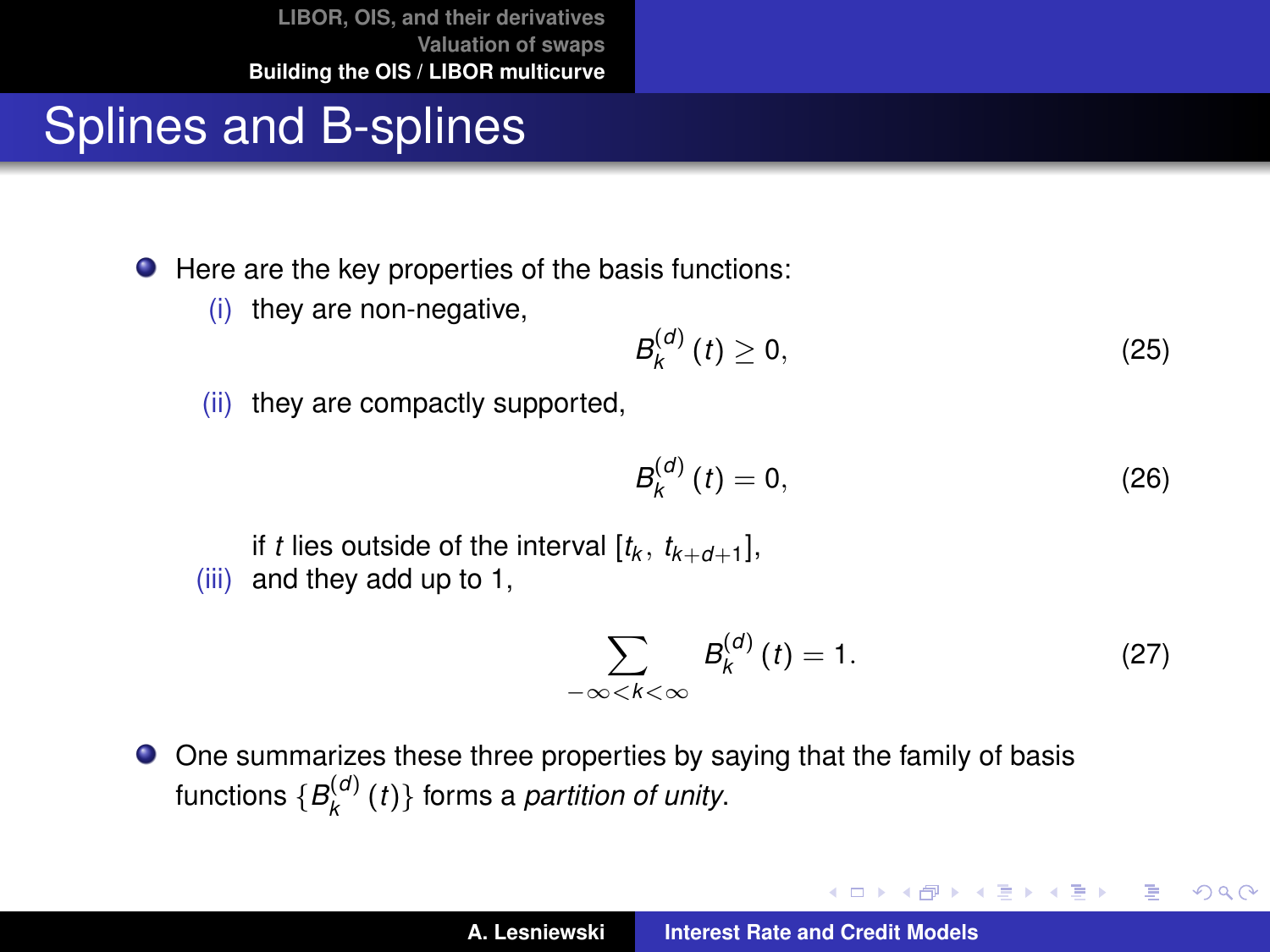## Splines and B-splines

- Remarkably and conveniently, differentiating and integrating of the basis functions can be carried out in a recursive way as well.
- For the derivative we have the following recursion:

$$
\frac{d}{dt} B_k^{(d)}(t) = \frac{d}{t_{k+d} - t_k} B_k^{(d-1)}(t) - \frac{d}{t_{k+d+1} - t_{k+1}} B_{k+1}^{(d-1)}(t). \tag{28}
$$

The integral from −∞ to *t* can be expressed in terms of a sum as follows:

$$
\int_{-\infty}^{t} B_{k}^{(d)}(\tau) d\tau = \sum_{i=k}^{\infty} \frac{t_{k+d+1} - t_{k}}{d+1} B_{i}^{(d+1)}(t).
$$
 (29)

イロメ イ部メ イヨメ イヨメー

 $299$ 

重

Despite its appearance, for each given *t*, this sum involves finitely many terms only.

 $\bullet$  Namely, assume that *n* is the largest integer such that  $t_n \leq t$ . Then, the sum extends over those *i* for which  $k < i < n + d + 1$ . We require at least  $d + 2$  knot points greater than or equal to *t*.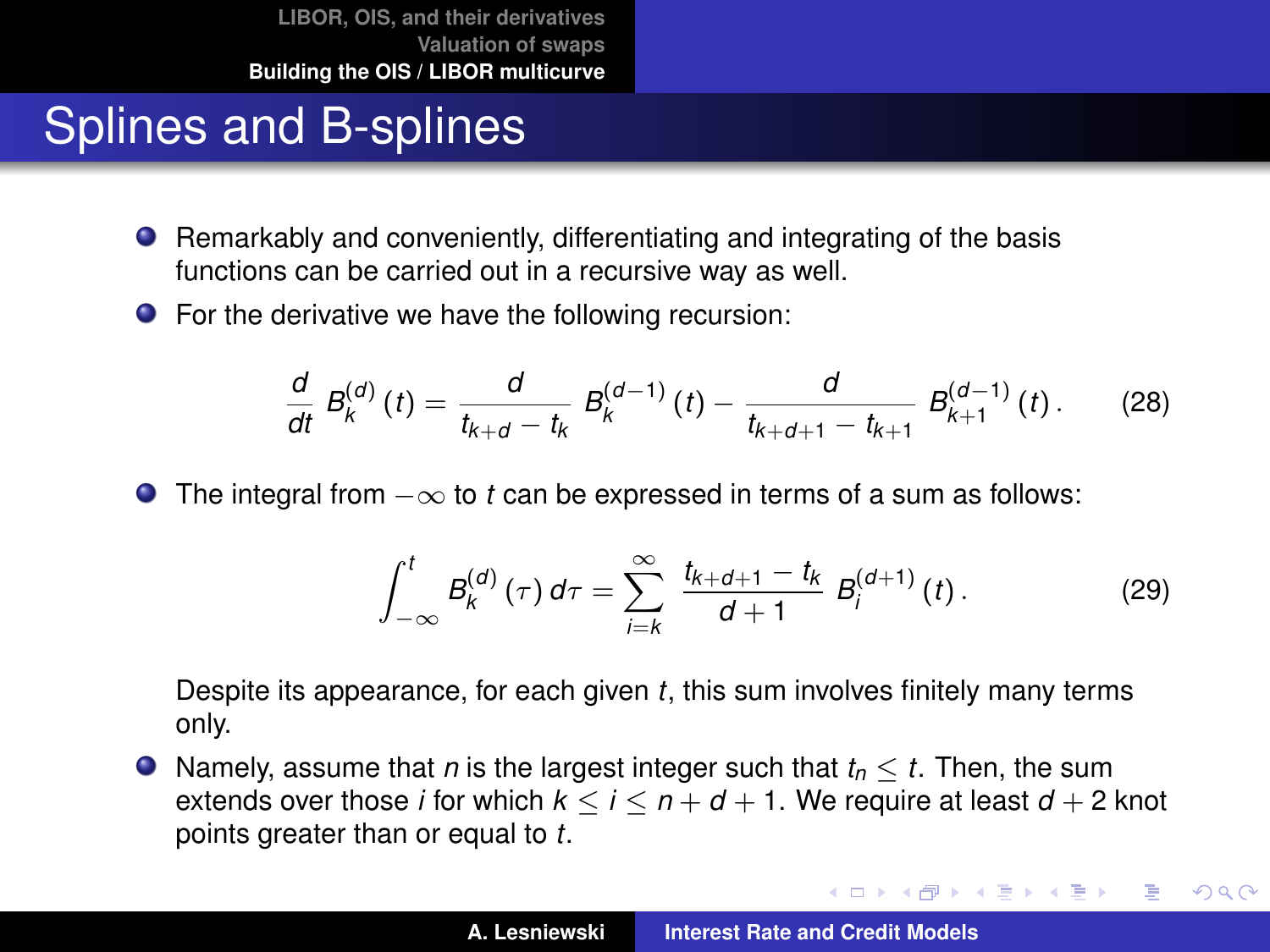## Splines and B-splines

● A consequence of the last equality is

<span id="page-57-1"></span>
$$
\int_{a}^{b} B_{k}^{(d)}(\tau) d\tau = \int_{-\infty}^{b} B_{k}^{(d)}(\tau) d\tau - \int_{-\infty}^{a} B_{k}^{(d)}(\tau) d\tau.
$$
 (30)

Owing to these recursive properties, B-splines can be easily and robustly implemented in computer code.

イロメ イ部メ イ君メ イ君メー

 $299$ 

<span id="page-57-0"></span>重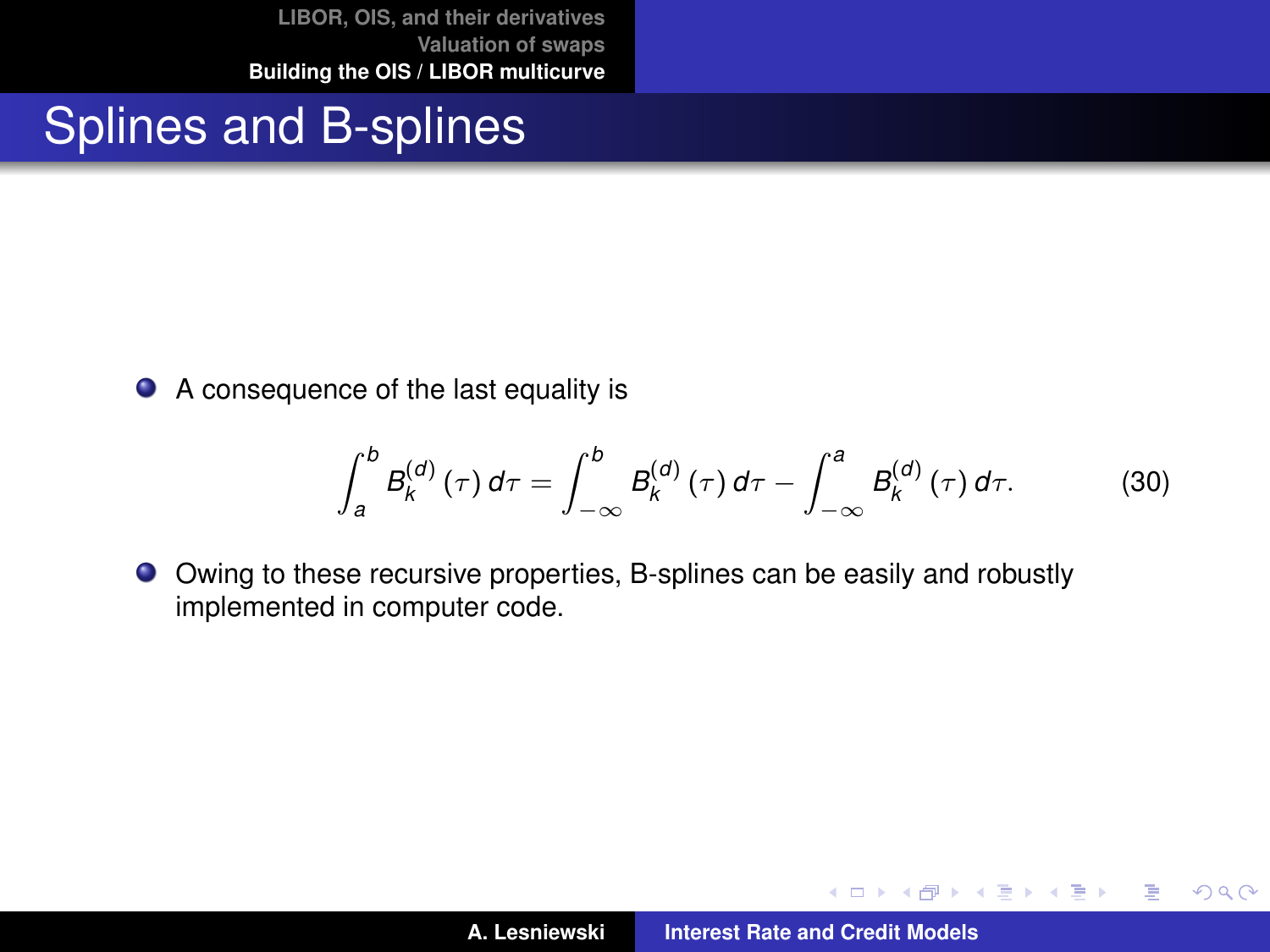## Splines and B-splines

The final bit on cubic B-splines is the issue of calculating an integral of the form

$$
\int_{a}^{b} B_{k}''(t) B_{l}''(t) dt.
$$
 (31)

イロト イ母 トイ ヨ トイ ヨ トー ヨー

 $299$ 

- Let us assume that there are  $m$  knot points  $w_1, \ldots, w_m$  (i.e.  $w_j = t_{j+r}$ ,  $j = 1, \ldots, m$ , for some *r*) between *a* and *b*, and let us denote  $w_0 = a$  and  $w_{m+1} = b$ .
- $\bullet$  Integrating by parts and noting that the third derivative of the basis function  $B_i(t)$ is piecewise constant (because  $B_l(t)$  is piecewise cubic) yields the explicit formula

$$
\int_{a}^{b} B_{k}''(t) B_{l}''(t) dt = B_{k}'(b) B_{l}''(b) - B_{k}'(a) B_{l}''(a) - \sum_{j=1}^{m+1} B_{l}''''(\mathbf{w}_{j-1}) (B_{k}(\mathbf{w}_{j}) - B_{k}(\mathbf{w}_{j-1}))
$$
\n(32)

This formula is easy to implement in computer code[.](#page-57-0)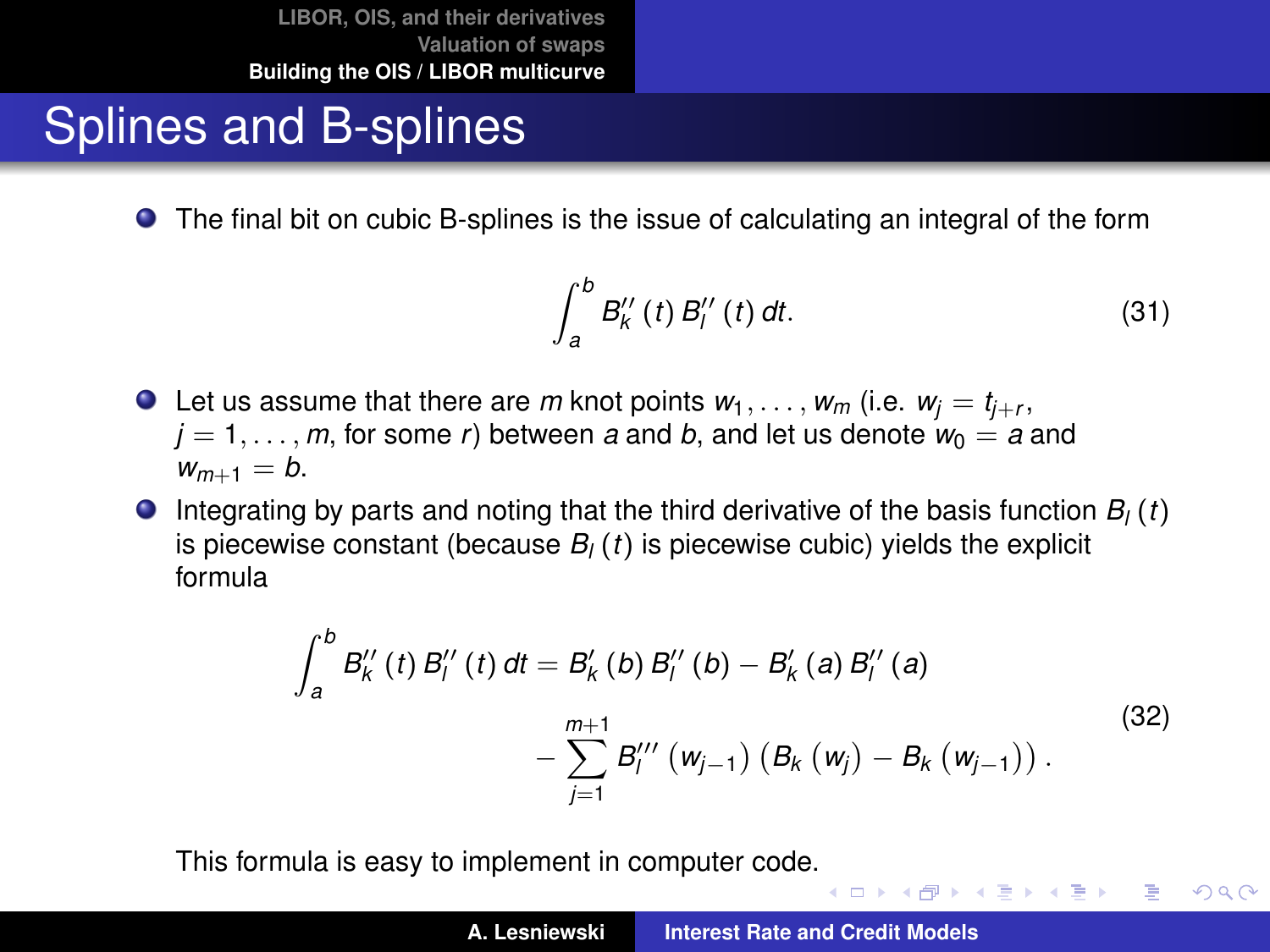## Curve construction by B-splines fitting

- $\bullet$  Our objective is to construct the instantaneous OIS forward rate  $f_0(t)$ , and the instantaneous 3 month LIBOR forward rate  $l_0$  (*t*).
- The "instantaneous 3 month LIBOR forward rate" sounds a bit like an oxymoron, but we want to draw a clear distinction between the actual short term (overnight) LIBOR rate and the fricticious de-compounded 3 month LIBOR rate  $l_0(t)$ , as they carry different credits, and cannot be identified with each other.
- We represent each of these rates as a cubic B-spline, as explained above. We assume that the curve starts at  $T_0 = 0$  and ends at  $T_{\text{max}}$  (say, 30 years), and choose *K* knot points  $t_{-3}, \ldots, t_{N+4}$ , with

$$
t_{-3} < \ldots < t_0 = 0 < t_1 < \ldots < t_{N-1} < T_{\max} < t_N < \ldots < t_{N+4}.
$$

- We let  $B_k(t) \equiv B_k^{(3)}(t)$ ,  $k=-3,-2,\ldots$  , be the *k*-th basis function corresponding to these knot points.
- $\bullet$  The nodes to the left and right of the time interval  $[0, T_{\text{max}}]$  are auxiliary nodes required to ensure that the partition of unity property [\(27\)](#page-55-0) of the basis functions holds inside that interval.

イロメ イ団メ イヨメ イヨメー

 $299$ 

÷.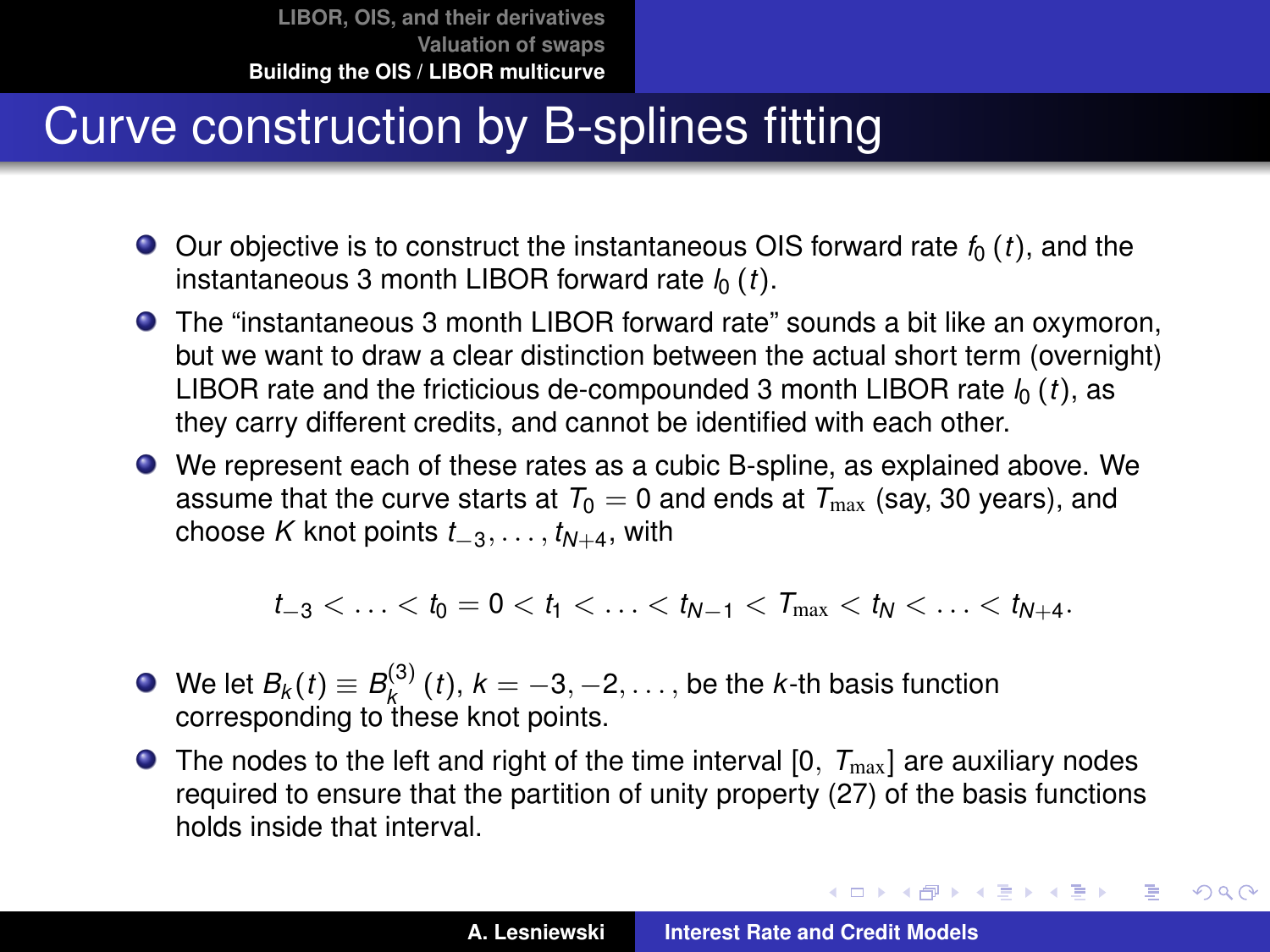### Curve construction by B-splines fitting

We represent  $f_0(t)$  and  $f_0(t)$ , for  $t \in [0, T_{\text{max}}]$ , as linear combinations of the basis functions:

<span id="page-60-0"></span>
$$
f_0(t) = \sum_{k=-3}^{N} f_k B_k(t), \qquad (33)
$$

and

<span id="page-60-1"></span>
$$
l_0(t) = \sum_{k=-3}^{N} l_k B_k(t), \qquad (34)
$$

イロメ イ部メ イヨメ イヨメー

 $299$ 

重

respectively.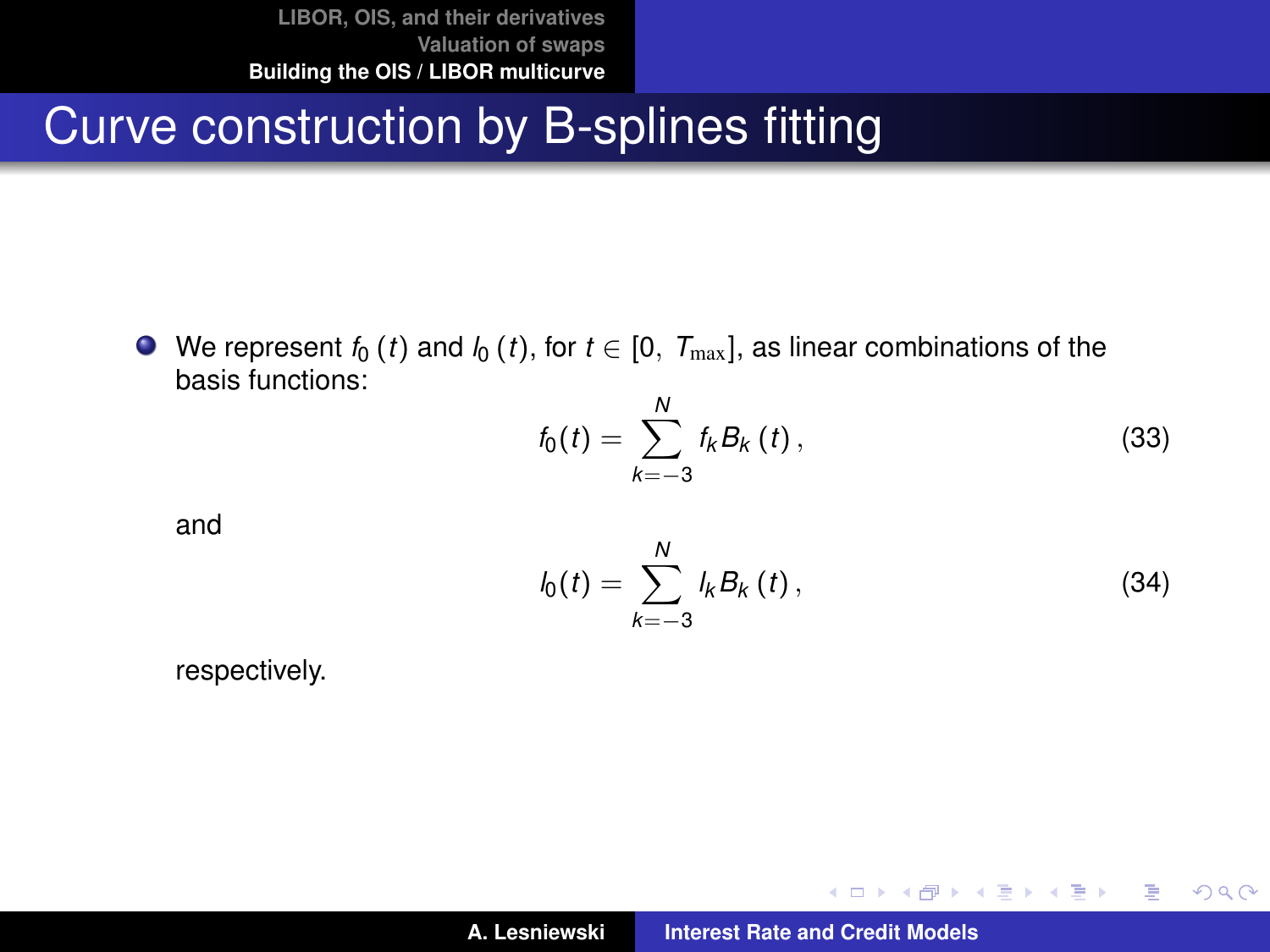- It would be somewhat pedantic, but not impossible, to assume that the basis functions corresponding to the two forward rates are based on different sets of knot points.
- In practice, it turns out that choosing the same knot points for both curves is a good idea.
- $\bullet$  Note that, in this representation, the discount factors  $P_0$  (*S*, *T*),  $0 \leq t \leq \mathcal{T} \leq \mathcal{T}_{\text{max}}$ , are simple functions of the  $f_k$ 's:

$$
P_0(S,T) = \exp\Big(-\sum_{k=-3}^N \gamma_k(S,T) f_k\Big),\tag{35}
$$

where the coefficients

<span id="page-61-0"></span>
$$
\gamma_k(S,T) = \int_S^T B_k(s) \, ds \tag{36}
$$

<span id="page-61-1"></span>イロメ イ団メ イヨメ イヨメー

÷.

 $QQ$ 

can be easily computed using formula [\(30\)](#page-57-1).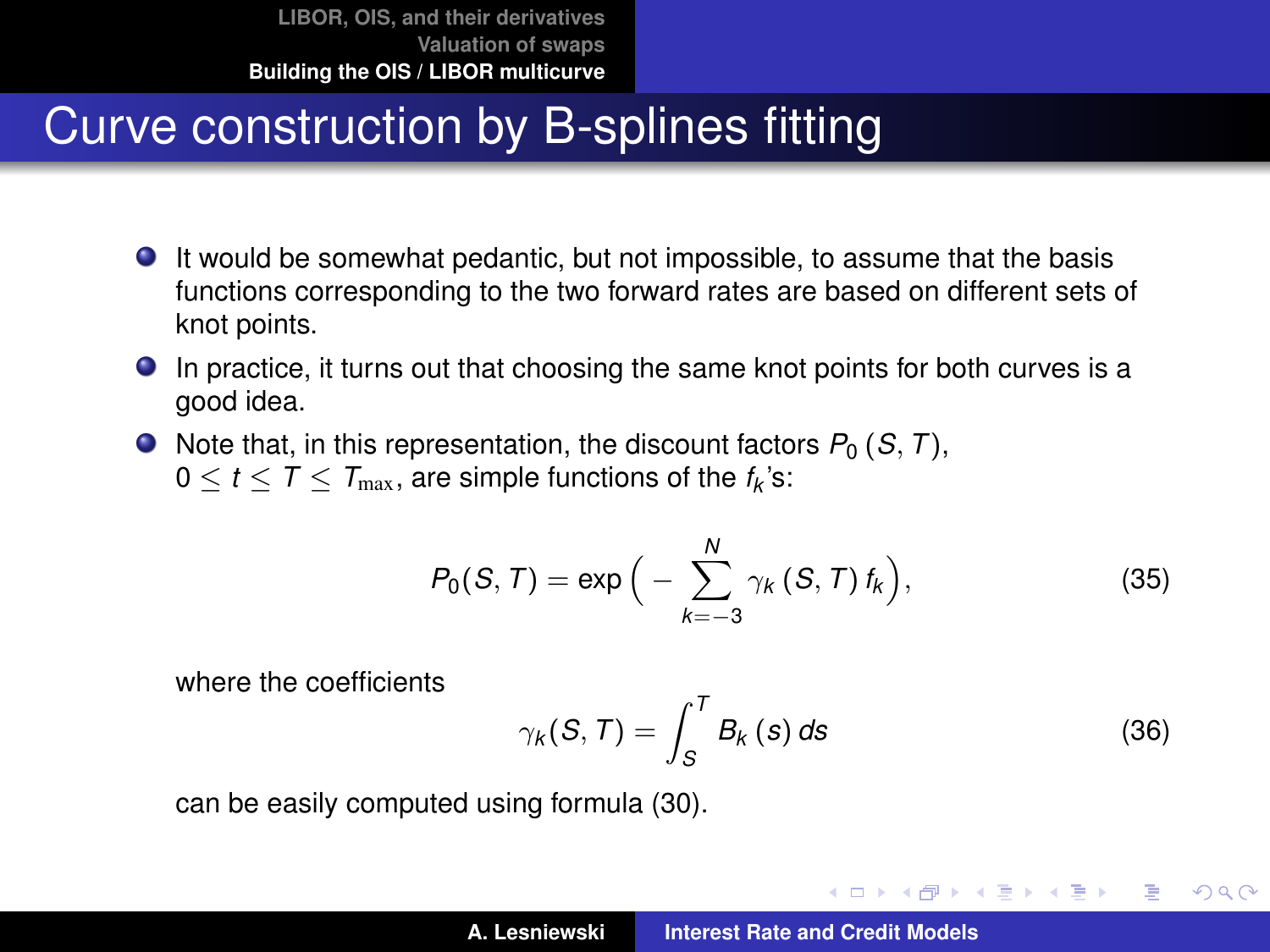- **•** For computational efficiency, we should use the fact that  $B_k(t)$  is supported in the interval  $[t_k,~t_{k+4}]$ , and thus the integral in [\(36\)](#page-61-0) actually runs from max $(\mathcal{S},t_k)$ to min( $T$ ,  $t_{k+4}$ ).
- Likewise, from [\(10\)](#page-42-0) we infer that the LIBOR forward rates are simple and explicit functions of the *l<sup>k</sup>* 's, namely

$$
L_0(S,T) = \frac{1}{\delta} \left( \exp \left( \sum_{k=-3}^{N} \gamma_k(S,T) l_k \right) - 1 \right).
$$
 (37)

<span id="page-62-0"></span>イロメ イ部メ イヨメ イヨメー

重

 $298$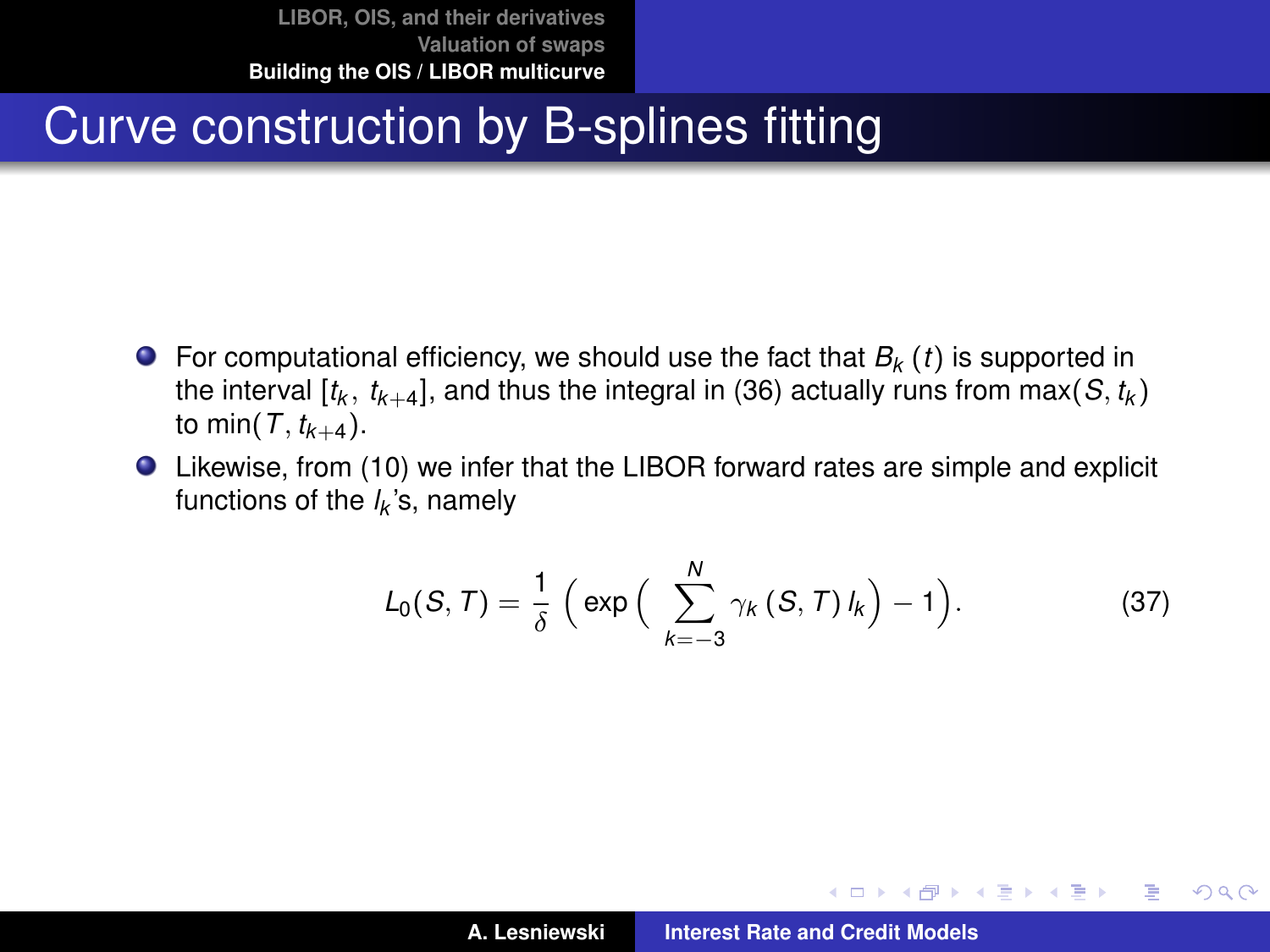- Given [\(35\)](#page-61-1) and [\(37\)](#page-62-0), and using formulas [\(9\)](#page-41-0), [\(11\)](#page-42-1), and [\(17\)](#page-46-0), we can express all LIBOR / OIS basis spreads and all swap rates in terms of the  $f_k$ 's and  $l_k$ 's.
- Our goal is to choose the coefficients *f<sup>k</sup>* and *l<sup>k</sup>* in [\(33\)](#page-60-0) and [\(34\)](#page-60-1) consistently with the market data. This will be achieved by minimizing a suitable objective function.
- Suppose now that we are given a number of benchmark rates  $R_j, j = 1, \ldots, m,$ such as those discussed above: fed funds effective rate, LIBOR, Eurodollar implied LIBOR forward rates, swap rates, and LIBOR / OIS bases, etc.
- $\bullet$  Let  $\overline{R}_i$  denote the current market value of these rates, and consider the following objective function:

$$
Q(f, l) = \frac{1}{2} \sum_{j=1}^{m} (R_j - \overline{R}_j)^2 + \frac{1}{2} \lambda \int_{T_0}^{T_{max}} (f''(t)^2 + l''(t)^2) dt, \qquad (38)
$$

where  $f = (f_{-3}, \ldots, f_N)$ ,  $l = (l_{-3}, \ldots, l_N)$ , and  $\lambda$  is a non-negative constant.

K ロ ⊁ K 伊 ⊁ K 君 ⊁ K 君 ⊁ …

<span id="page-63-0"></span>造

 $2Q$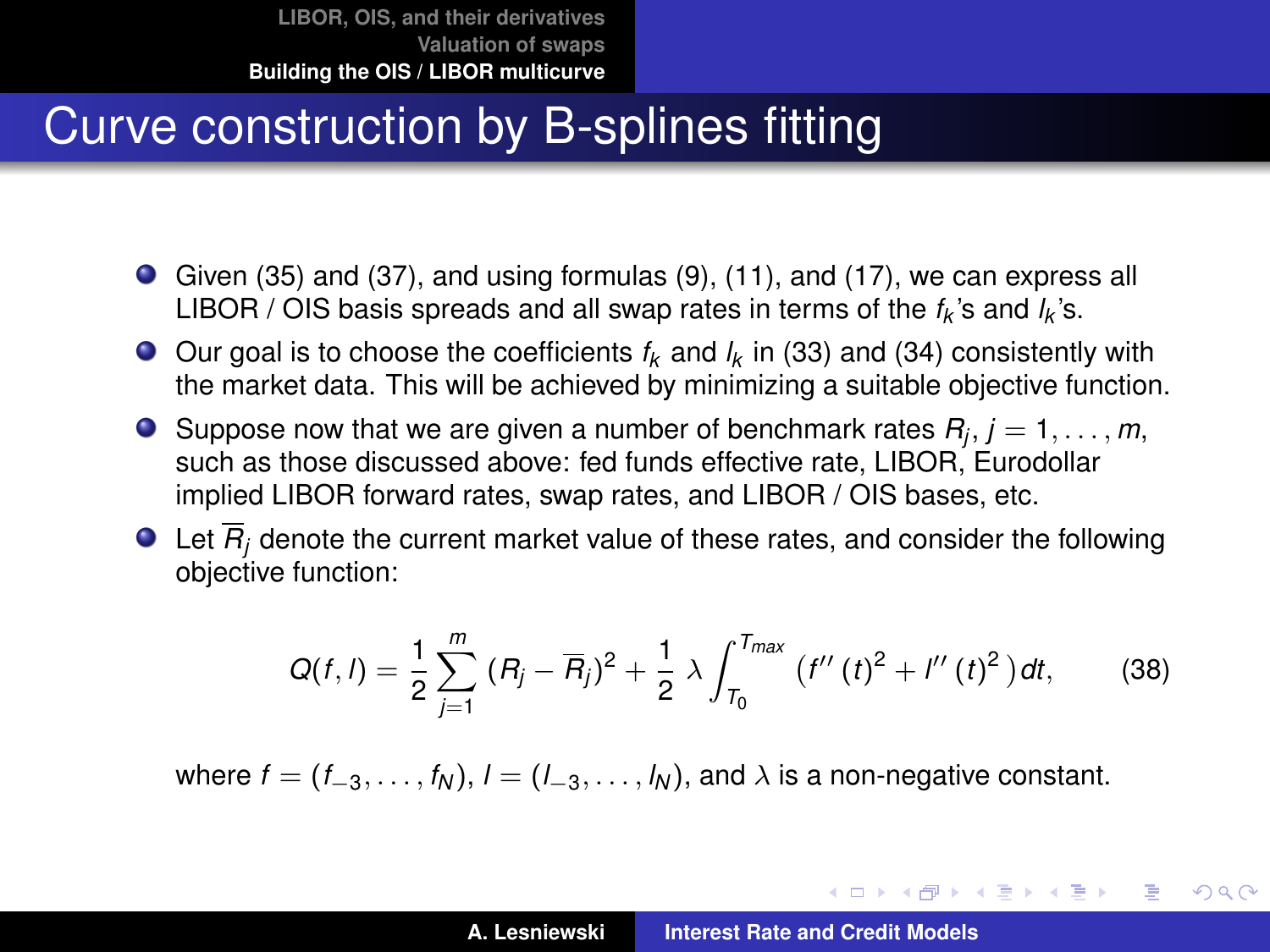- The second term on the right hand side of [\(38\)](#page-63-0) is the *Tikhonov regularization* term and it plays an important role.
- Its purpose is to penalize the "wiggliness" of *f* (*t*) and *l* (*t*) resulting from the tendency of splines to overfit the data, at the expense of the accuracy of the fit to the benchmark data.
- **The impact of Tikhonov's regularization is determined by the magnitude of**  $\lambda$ **:** larger values of the coefficient  $\lambda$  imply smoother instantaneous rates and worse fit to the benchmark data
- One may choose to refine the Tikhonov regularizer by replacing it with

$$
\int_{T_0}^{T_{max}} \lambda(t) \left( f''(t)^2 + l''(t)^2 \right) dt,
$$

where  $\lambda(t)$  is a non-negative (usually, piecewise constant) function. It is a good idea to choose  $\lambda(t)$  smaller in the short end and larger in the back end of the curve.

イロメ イ部メ イ君メ イ君メー

Þ

 $QQ$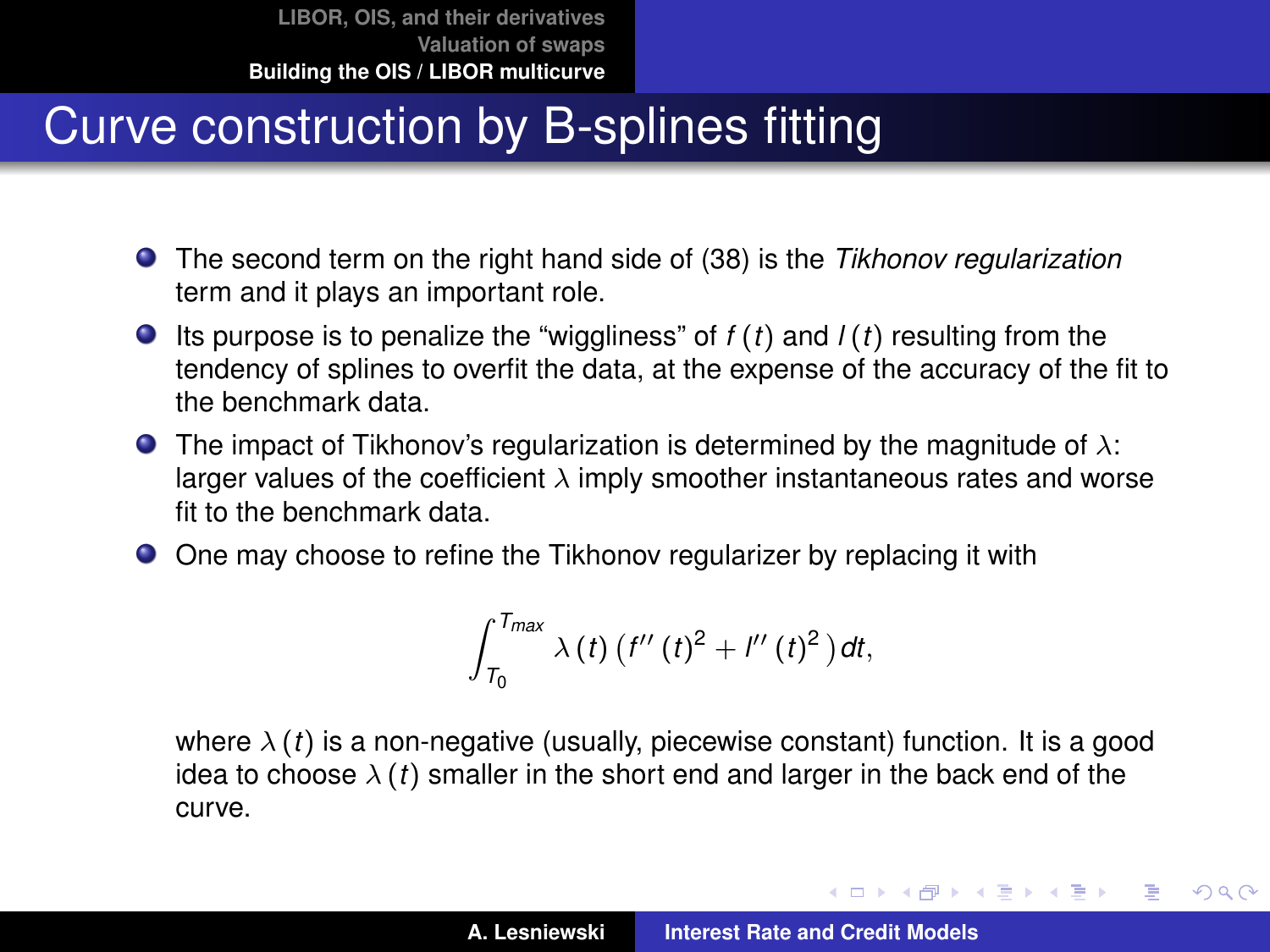### Curve construction by B-splines fitting

- The minimum of [\(38\)](#page-63-0) can be found by means of standard Newton-type optimization algorithms such as the Levenberg-Marquardt algorithm.
- The Levenberg-Marquardt algorithm applies to an objective function which can be written as a sum of squares of "residuals".
- This algorithm requires explicit formulas for the partial derivatives of the residuals with respect to the parameters of the problem. In our case, these derivatives can be readily computed.
- Alternatively, the BFGS method can be used.

 $\overline{AB}$   $\rightarrow$   $\overline{AB}$   $\rightarrow$   $\overline{AB}$   $\rightarrow$ 

 $QQ$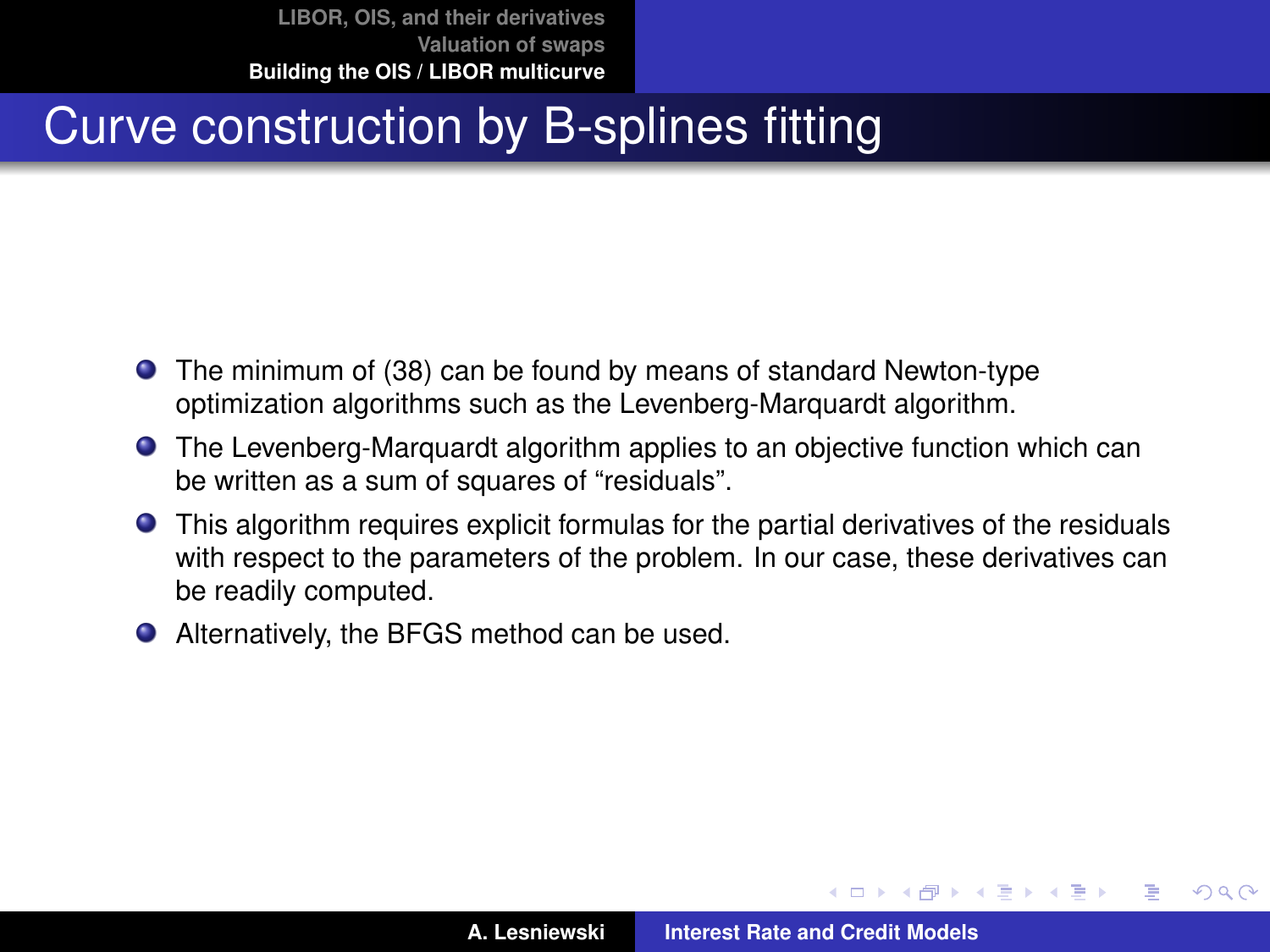### Curve construction by B-splines fitting

Figure [5](#page-66-0) contains the plot of the instantaneous 3 month LIBOR forward curve based on the market snapshot taken on on December 13, 2011. We used weekly time increments in order to detail the shape of the short end of the curve.



<span id="page-66-0"></span>Figure: [5.](#page-66-0) Instantaneous 3M LIBOR forward curve

4 同

ヨメ メヨメ

 $299$ 

É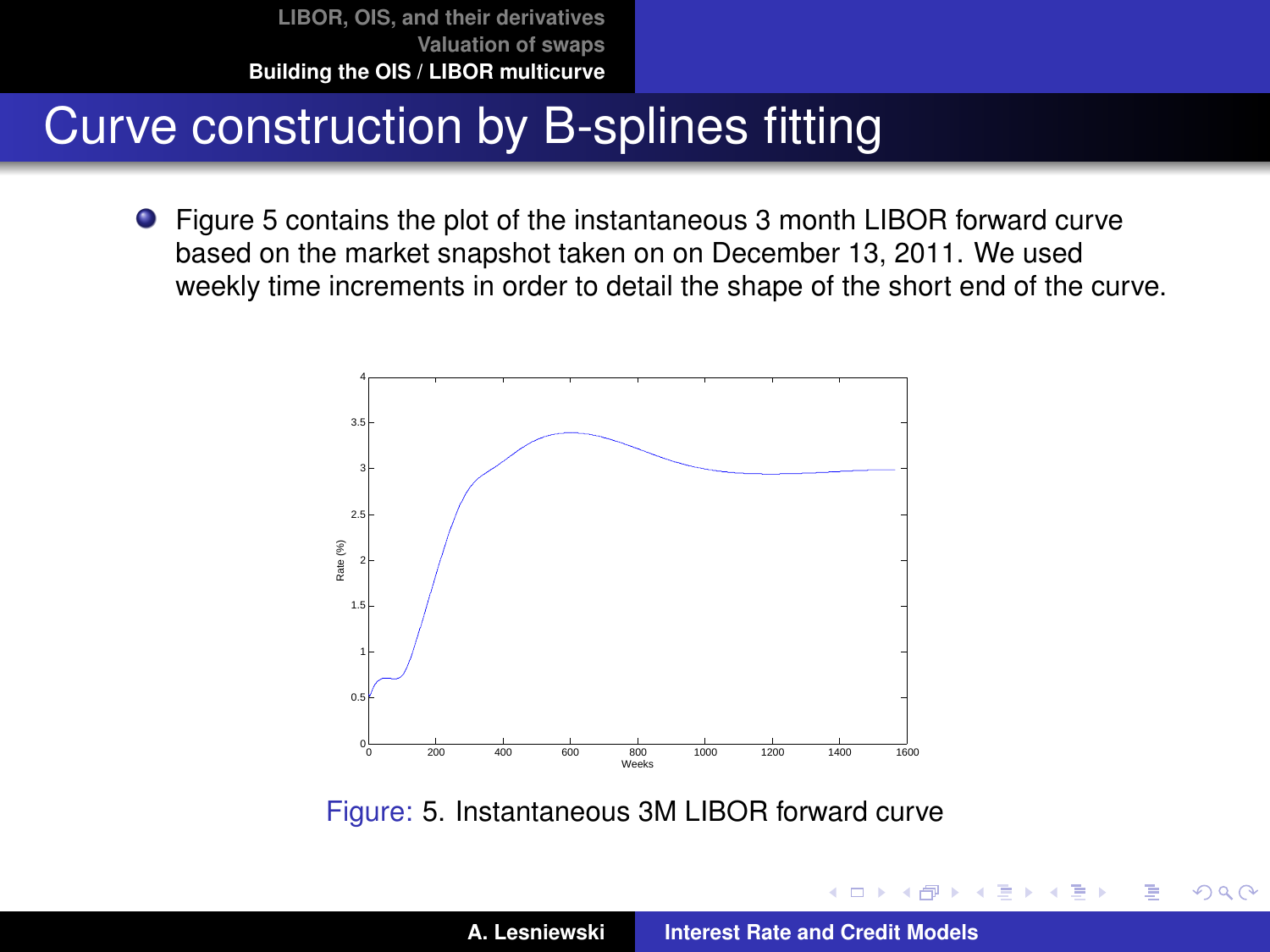### Curve construction by B-splines fitting

Figure [6](#page-67-0) presents the plot, based on the same market snapshot, of the spread between the instantaneous 3 month LIBOR forward curve and the instantaneous OIS curve. Note the downward sloping shape of the spread curve.



<span id="page-67-0"></span>Figure: [6.](#page-67-0) LIBOR / OIS spread curve

 $299$ 

<span id="page-67-1"></span>É

ヨメ メヨメ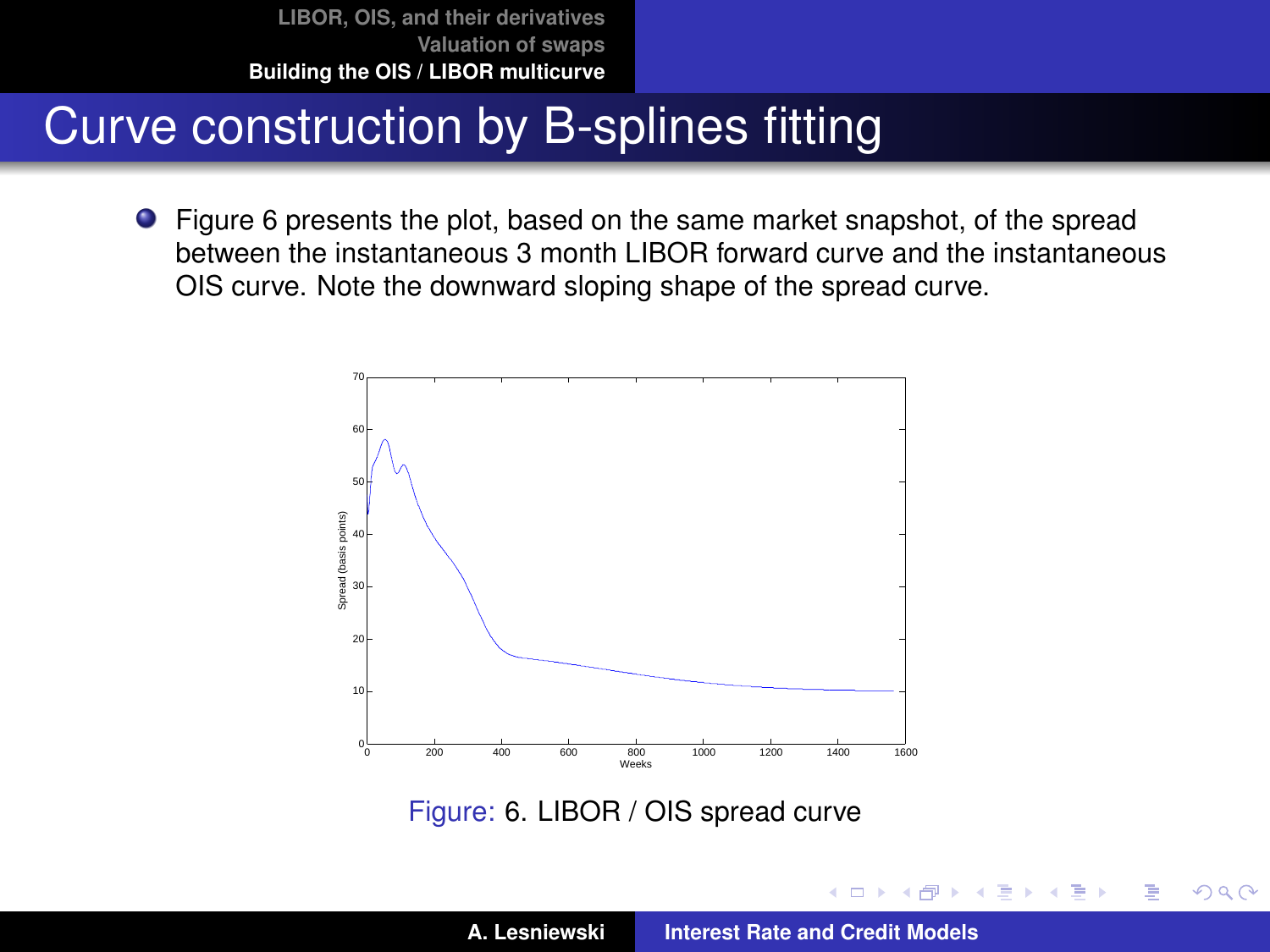## Curve construction by B-splines fitting

- **•** The same forward curve building methodology can be applied to other rates such as the 1 month or 6 month LIBOR curves.
- For example, having constructed the OIS and 3 month LIBOR curves, one can build the 1 month LIBOR curve.
- To this end, we invoke the 3M LIBOR / 1M LIBOR basis swap market<sup>5</sup>, and calibrate the instantaneous forward rate corresponding to 1 month LIBOR.

<span id="page-68-0"></span><sup>5</sup> The existence of the 3M LIBOR / 1M LIBOR (positive) basis is explained by the banks' pr[efe](#page-49-0)[renc](#page-69-0)[e](#page-48-0) [to](#page-49-0) [len](#page-69-0)[d fo](#page-0-0)[r 1](#page-69-0) month rather than 3 months; thus [the](#page-67-1) compounded 1 [m](#page-69-0)[on](#page-67-1)[th r](#page-68-0)[ate](#page-69-0) is lower than the 3 month rate[.](#page-48-0)  $\Box \rightarrow \Box \rightarrow \Box$  $QQ$